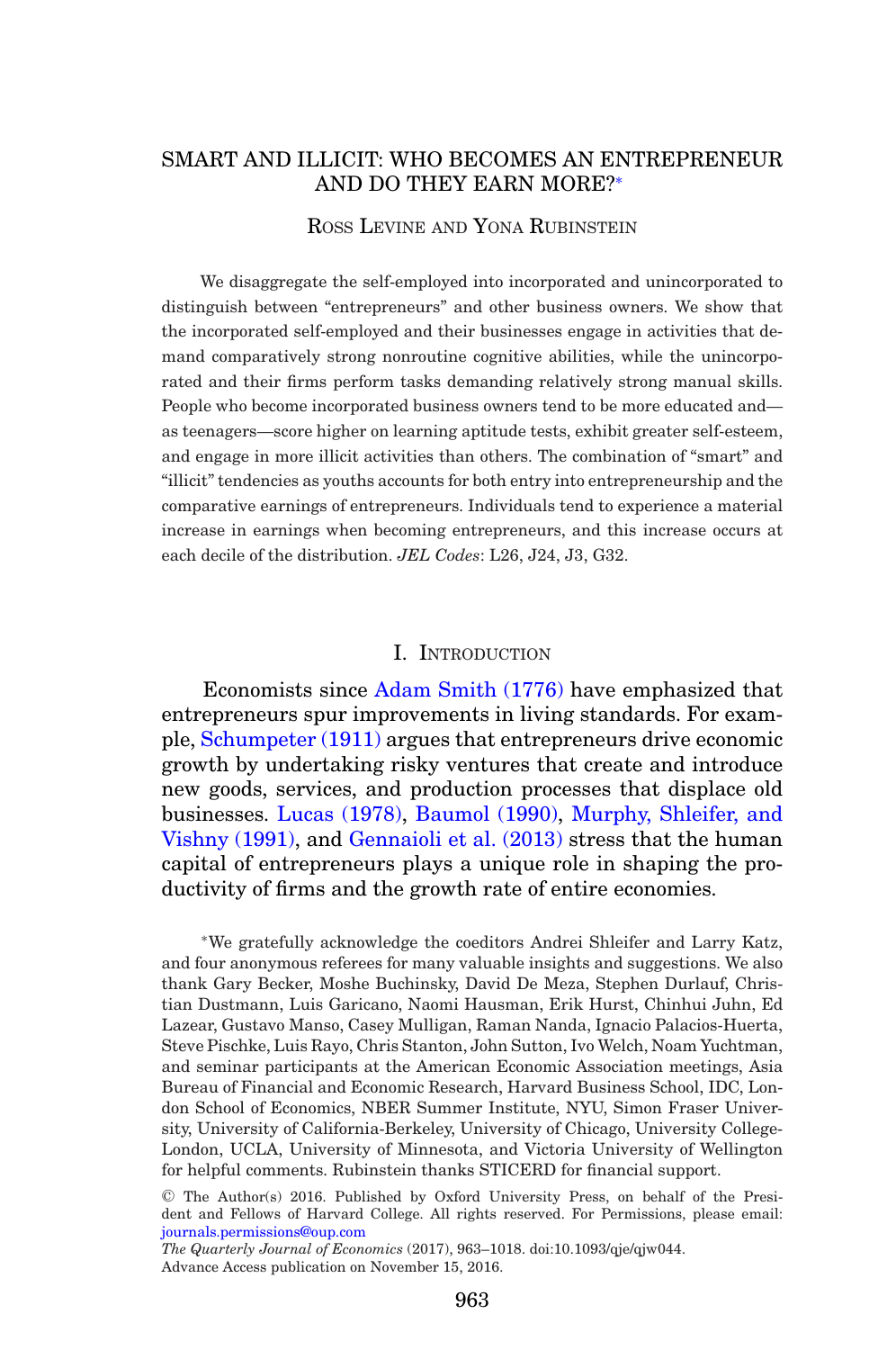Yet a substantial body of research—using data on the selfemployed to draw inferences about entrepreneurship—concludes that the median entrepreneur earns less than a salaried counterpart (e.g., [Borjas and Bronars 1989;](#page-53-2) [Evans and Leighton 1989;](#page-53-3) [Hamilton 2000;](#page-53-4) [Moskowitz and Vissing-Jørgensen 2002\)](#page-54-2). Furthermore, as we document below, the self-employed and salaried workers have similar education, learning aptitude scores, and family backgrounds. If the self-employed are a good proxy for risk-taking, growth-creating entrepreneurs, it is puzzling that their human capital traits are similar to those of salaried workers and that they earn less.

Perhaps, self-employment is not a good proxy for entrepreneurship. [Glaeser \(2007\)](#page-53-5) argues that self-employment aggregates together different types of activities and individuals, making "little distinction between Michael Bloomberg and a hot dog vendor." In a cross-section of developing economies, [La Porta](#page-54-3) [and Shleifer \(2008,](#page-54-3) [2014\)](#page-54-4) disaggregate the self-employed into those running formal or informal firms and find that informal firms tend to be low-productivity businesses run by poorly educated owners, while formal firms tend to be higher-productivity enterprises with more educated owners. For the United States, [Evans and Leighton \(1989\)](#page-53-3) find that although some of the selfemployed are productivity-enhancing entrepreneurs, most are one-person retail business owners who did not succeed as salaried workers, and [Hurst and Pugsley \(2011\)](#page-54-5) show that only a few of the self-employed seek to grow. Thus, studying the self-employed in general might yield misguided inferences about entrepreneurs in particular.

In this article we offer a different empirical proxy for entrepreneurship and use it to assess who becomes an entrepreneur and whether they earn more. In parallel with [La Porta and](#page-54-3) [Shleifer's \(2008,](#page-54-3) [2014\)](#page-54-4) differentiation between formal and informal firms in developing economies, we disaggregate the selfemployed into the incorporated and unincorporated to distinguish between "entrepreneurs" and other business owners in the United States. This is a natural disaggregation given the costs and benefits associated with incorporation. Although incorporated business owners face additional fees and regulations, they benefit from the corporation's key legal features—limited liability and a separate legal identity—that limit the financial and legal risk of the owners. These legal features are especially valuable to business owners seeking to undertake large, risky investments. In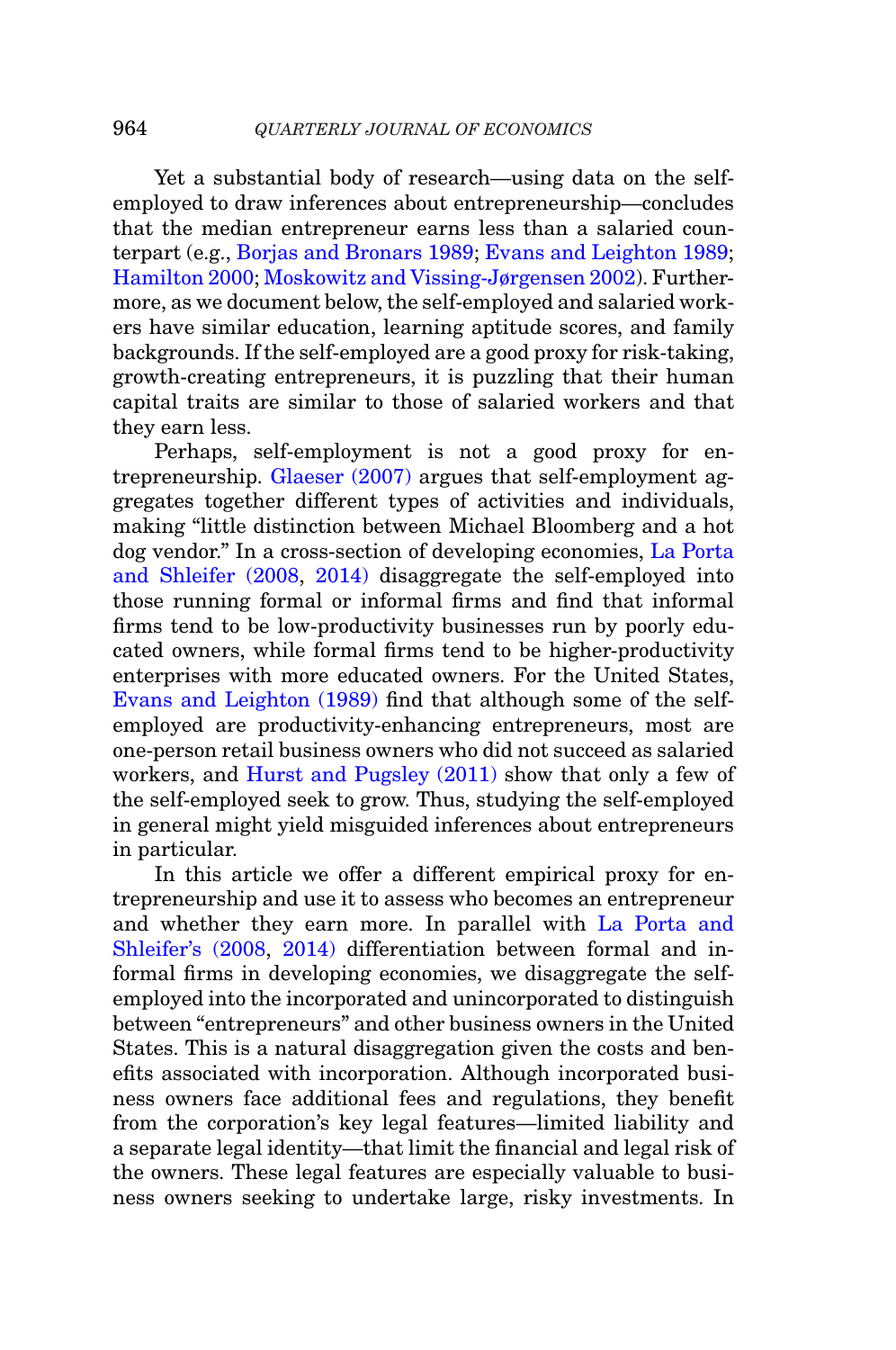contrast, people will tend to choose the unincorporated legal form when these features are less important.

Consistent with using the incorporated as a better proxy for entrepreneurship than the aggregate group of self-employed, we discover that the incorporated tend to engage in activities and open businesses that are more closely aligned with core conceptions of entrepreneurship than the unincorporated. Specifically, using the U.S. Department of Labor's Dictionary of Occupational Titles, we show that the incorporated—and their businesses perform activities demanding comparatively strong nonroutine cognitive skills, such as (i) creativity, analytical flexibility, and generalized problem solving and (ii) complex interpersonal communications associated with persuading and managing. We view these activities as closely aligned with productivity-enhancing entrepreneurship. In contrast, the unincorporated tend to engage in activities that demand relatively low levels of these cognitive skills and high levels of eye, hand, and foot coordination, for example, landscaping, truck driving, and carpentry. Furthermore, we find that unincorporated businesses rarely incorporate and incorporated ones rarely become unincorporated sole proprietorships or partnerships. These results suggest that the choice of the business's legal form largely reflects the ex ante nature of the business, not its ex post performance.

We next turn to the question of who becomes an entrepreneur. Using data from the Current Population Survey (CPS) and the National Longitudinal Survey of Youth (NLSY), we show that those who become incorporated business owners have distinct cognitive and noncognitive traits. The incorporated tend to be more educated and—as teenagers—score higher on learning aptitude tests, exhibit greater self-esteem, reveal stronger sentiments of controlling their futures, and engage in more illicit activities than others. Moreover, it is a particular mixture of early determined traits that is most powerfully associated with incorporated selfemployment. People who both participated in illicit activities as teenagers and scored highly on learning aptitude tests as youths the "smart and illicit"—have a much greater tendency to become incorporated business owners than others.

With respect to earnings, we discover the following. First, on average and at the median, the incorporated selfemployed earn more than comparable salaried workers, while the unincorporated self-employed earn much less. Second, much of this earnings gap reflects person-specific influences: incorporated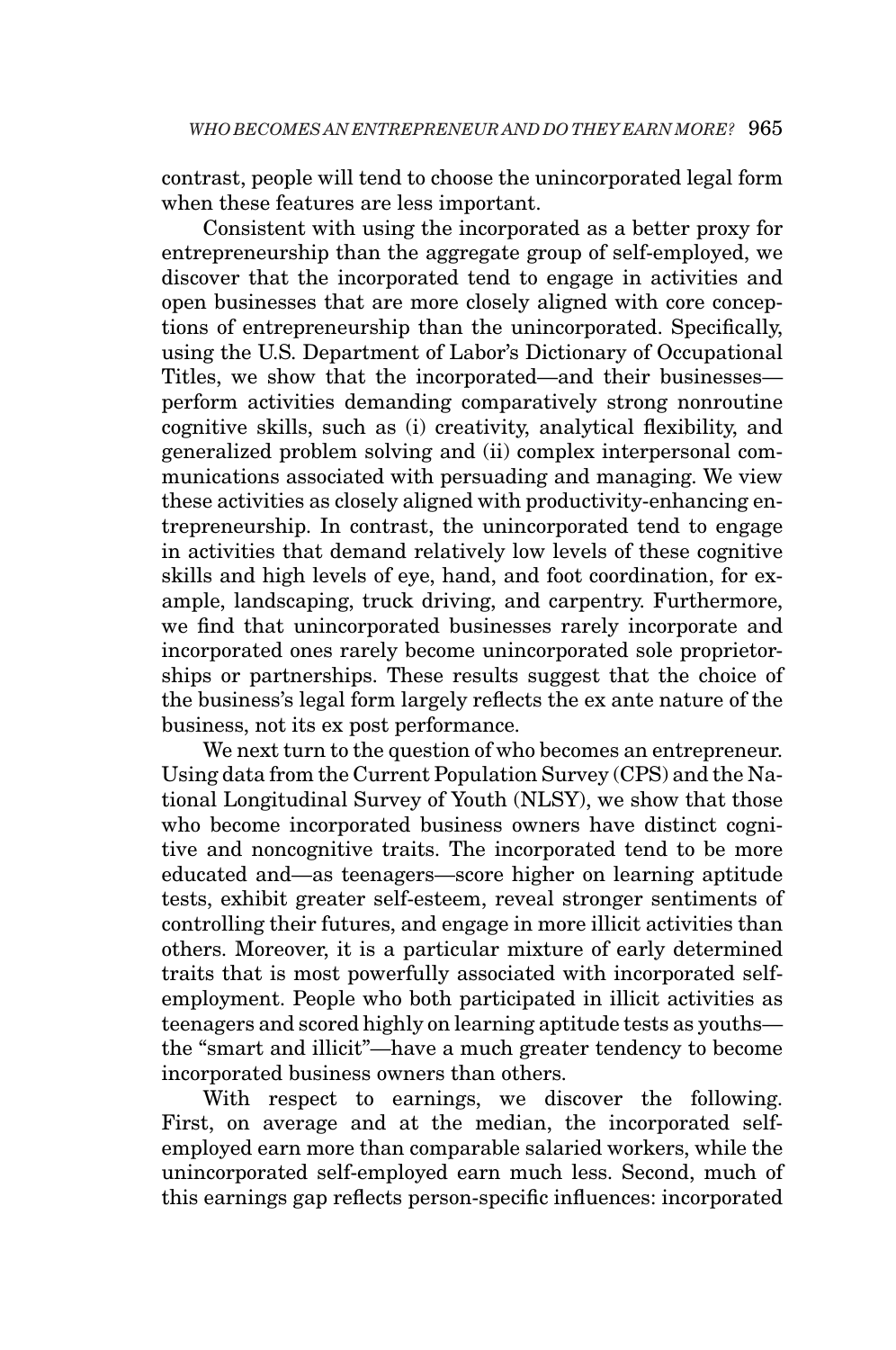business owners were typically highly successful salaried workers even after accounting for Mincerian skills, while the unincorporated were comparatively unsuccessful employees. Third, despite the person-specific effects, people who self-select into incorporated self-employment tend to experience a sizeable increase in earnings beyond their high incomes as salaried workers, while an individual's earnings tend to fall when he switches from a salaried job to unincorporated self-employment. Fourth, the increase in earnings associated with becoming an incorporated business owner does not reflect selection into incorporated self-employment on ex post success as an unincorporated business owner, that is, few people start as unincorporated business owners and then incorporate; and, accounting for these few switchers does not materially alter our findings. Fifth, the finding that earnings tend to rise when individuals become incorporated self-employed holds at each decile of the distribution when accounting for person-specific effects. Sixth, the incorporated self-employed have a much wider dispersion of earnings than those of salaried workers, but this dispersion becomes much tighter when accounting for person-specific effects.

We also show that many of the same traits that explain selection into entrepreneurship also account for success as an entrepreneur. People with both high learning aptitude and high illicit activity scores as youths tend to experience much larger increases in earnings when they become incorporated self-employed business owners than people without that combination of traits. Yet this combination of "smart and illicit" traits is associated with smaller earnings for unincorporated business owners. While past research shows the importance of noncognitive traits for labor market outcomes (e.g., [Heckman 2000;](#page-54-6) [Bowles, Gintis,](#page-53-6) [and Osborne 2001;](#page-53-6) [Heckman and Rubinstein 2001;](#page-54-7) [Heckman,](#page-54-8) [Stixrud, and Urzua 2006\)](#page-54-8), we document that some mixtures of traits receive positive or negative remuneration depending on the activity.

Our findings stress that better educated people with "smart and illicit" traits as youths are more likely than others to establish incorporated businesses and experience a material increase in earnings, while people without this constellation of human capital traits who become self-employed tend to run relatively unsuccessful, unincorporated businesses and experience a drop in earnings. Since neither selection into self-employment nor the subsequent success of the business is exogenous to person traits, our findings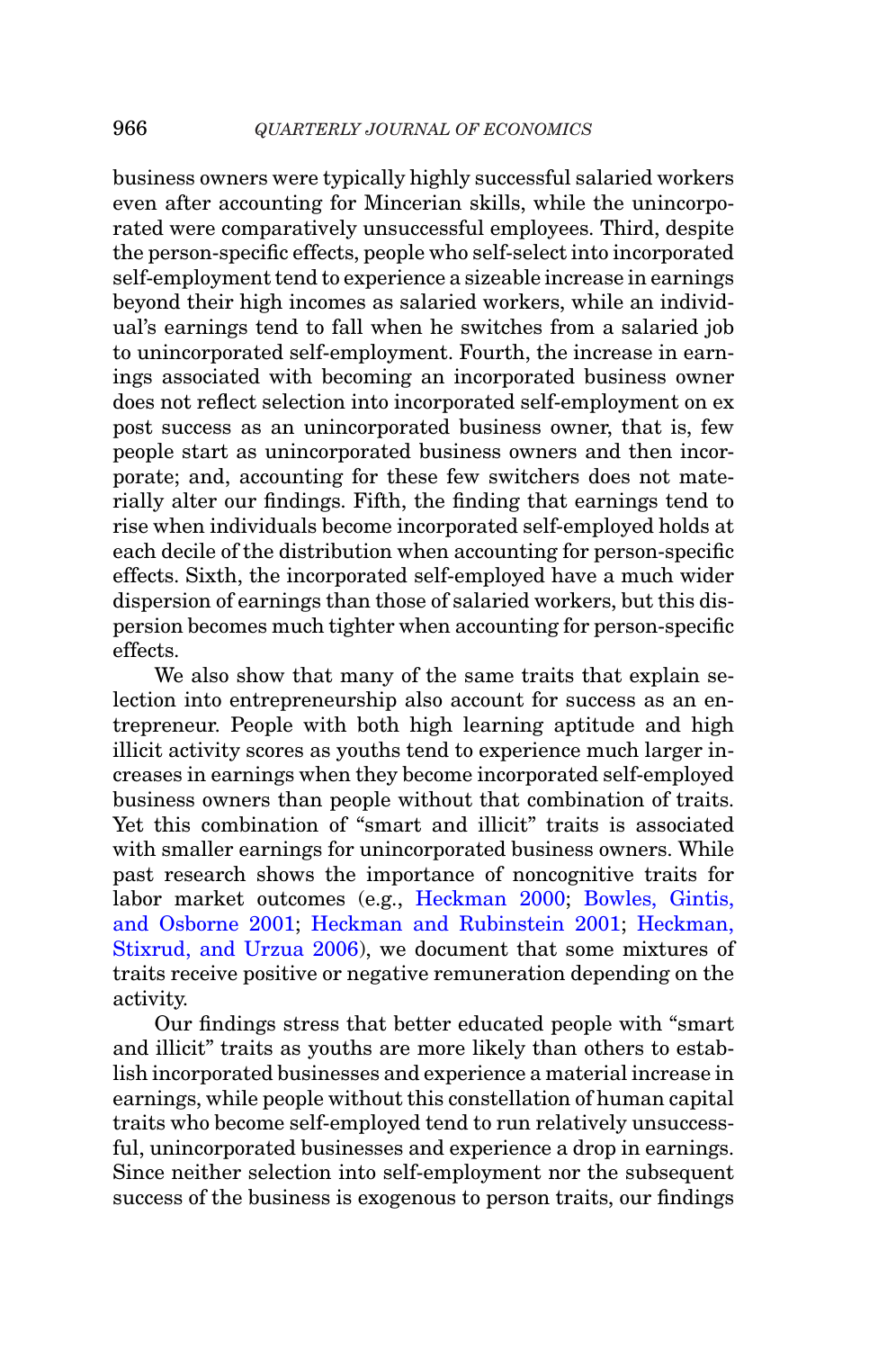do not reflect the causal impact of randomly making somebody incorporated or unincorporated on earnings. Rather, the findings reflect the change in earnings associated with a person choosing to run an incorporated or unincorporated business.

Our work relates to research seeking to explain why the median self-employed business owner earns less per hour than a comparable salaried employee. To explain this finding, [Hurst](#page-54-5) [and Pugsley \(2011\)](#page-54-5) show that the nonpecuniary benefits of selfemployment, such as being "one's own boss," help attract people into self-employment even when earnings are lower. [De Meza](#page-53-7) [and Southey \(1996\),](#page-53-7) [Bernardo and Welch \(2001\),](#page-53-8) and [Dawson](#page-53-9) [et al. \(2014\)](#page-53-9) stress that the "overconfidence" of the self-employed could explain both entry into self-employment and their comparatively low earnings. We offer a different, though not mutually exclusive, explanation. We emphasize that self-employment is a poor proxy for entrepreneurship and show that incorporated selfemployment is better. The incorporated tend to be "smart and illicit," have strong nonroutine cognitive skills, open businesses demanding these same cognitive abilities from their workers, and enjoy a sharp increase in earnings when becoming business owners. In turn, the unincorporated tend to have average learning aptitude scores, weak nonroutine cognitive skills, strong manual skills, open one-person businesses, and experience a drop in hourly earnings when becoming self-employed. Since there are more unincorporated than incorporated, this accounts for earlier findings on the negative pecuniary returns to self-employment.

The article is organized as following. [Section II](#page-4-0) presents the data and summary statistics. [Section III](#page-18-0) examines the different job task requirements of incorporated and unincorporated business owners and their employees. We study who becomes an entrepreneur and whether they earn more in [Sections IV](#page-21-0) and [V,](#page-30-0) respectively. [Section VI](#page-52-0) concludes.

### <span id="page-4-0"></span>II. THE DATA AND SUMMARY STATISTICS

## *II.A. CPS*

We use the March Annual Demographic Survey files of the CPS for the work years 1995 through  $2012<sup>1</sup>$  We start in 1995 because (i) the measure of incorporation changed following the

<span id="page-4-1"></span><sup>1.</sup> The [Online Data Appendix](https://academic.oup.com/qje) provides details on the construction of all data used in this paper, including our use of data from the CPS, NLSY79, and Dictionary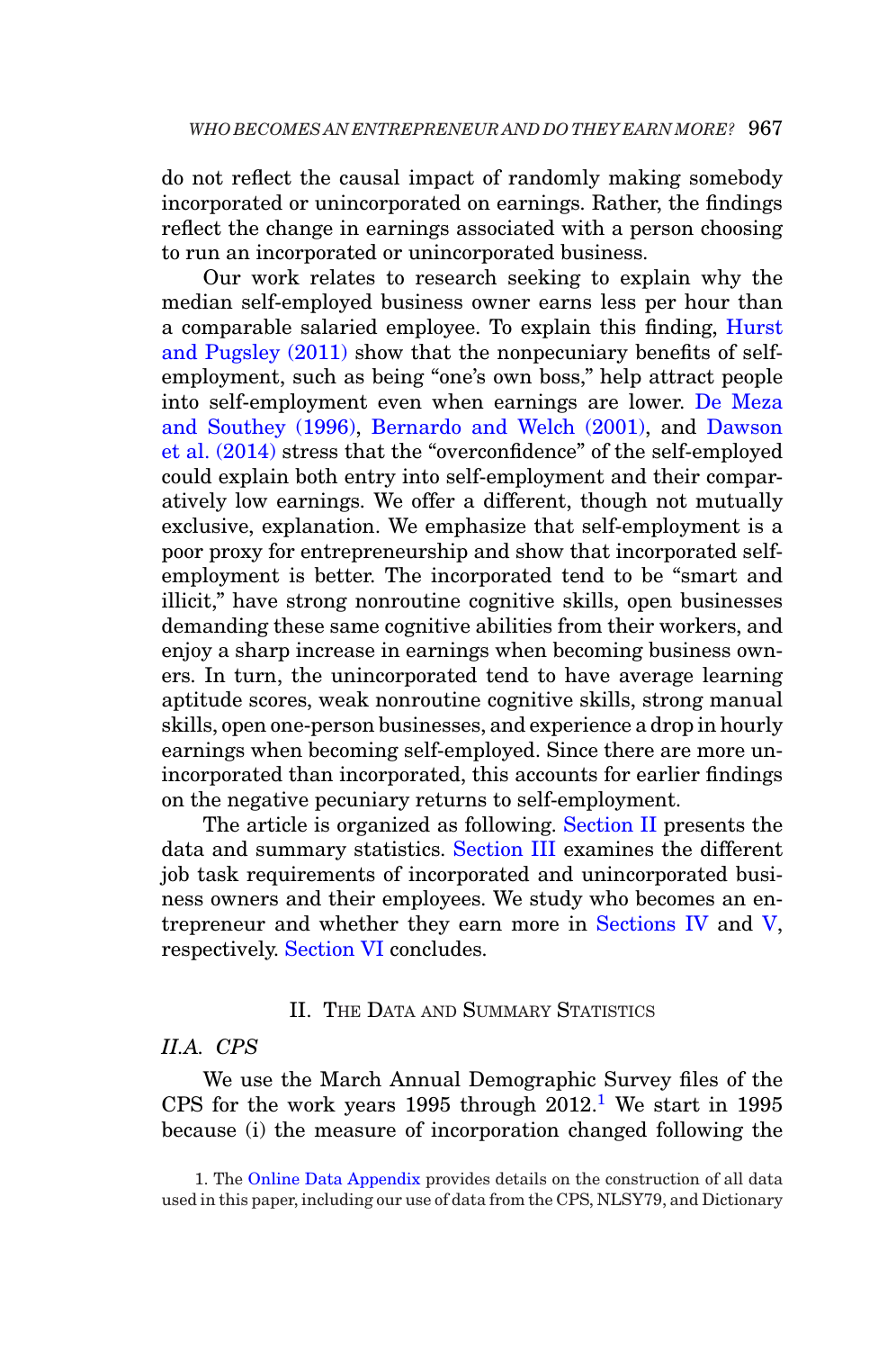redesign of the CPS in 1994 [\(Hipple 2010\)](#page-54-9), (ii) the CPS improved its top-coding in work year 1995 by allowing for differences across classes of workers and demographics, and (iii) the post-1995 period corresponds closely to the relevant years from the NLSY79. In "our" main CPS sample, we include prime age workers (25–55 years old) and exclude (i) people with missing data on age, race, gender, schooling, industry codes, or occupation codes, and (ii) those living in group quarters or working in agriculture or the military.

The CPS classifies all workers in each year as either salaried or self-employed and, among the self-employed, indicates whether individuals are incorporated or unincorporated. Specifically, individuals are asked about their employment class for their main job: "Were you employed by a government, by a private company, a nonprofit organization, or were you self-employed (or working in a family business)?" Those responding that they are self-employed are further asked, "Is this business incorporated?" While incorporation offers the benefits of limited liability and a separate legal identity, there are direct costs of incorporation, such as annual fees and the preparation of more elaborate financial statements, and indirect costs associated with the separation of ownership and control. In terms of occupation, about half of the incorporated self-employed are managers and no other three-digit occupation accounts for more than 3.5% of the incorporated self-employed. Physicians and surgeons (3.3%), lawyers (3.3%), and accountants (1.3%) combine to account for less than 8% of incorporated selfemployment[.2](#page-5-0) With respect to the unincorporated, about 25% are managers. Carpenters (9.2%), truck drivers (4.6%), and automobile mechanics (3.5%) combine to account for about 17% of unincorporated self-employment.

We also construct a two-year matched panel. The CPS interviews a household for four consecutive months. The next year, the CPS returns to the same location. In most cases, the second interview involves the same household as the first interview. We follow the guidelines in [Madrian and Lefren \(2000\)](#page-54-10) for matching

of Occupational Titles. The [Online Appendix Tables I, II, IV, VII.A, VII.B, VIII,](https://academic.oup.com/qje) and [XI](https://academic.oup.com/qje) show that the results are robust to small perturbations in the construction of the main variables.

<span id="page-5-0"></span><sup>2.</sup> The results are robust both to excluding these occupations or including separate dummy variables for physicians and surgeons, lawyers, and accountants as shown in the [Online Appendix Table IX.C.](https://academic.oup.com/qje)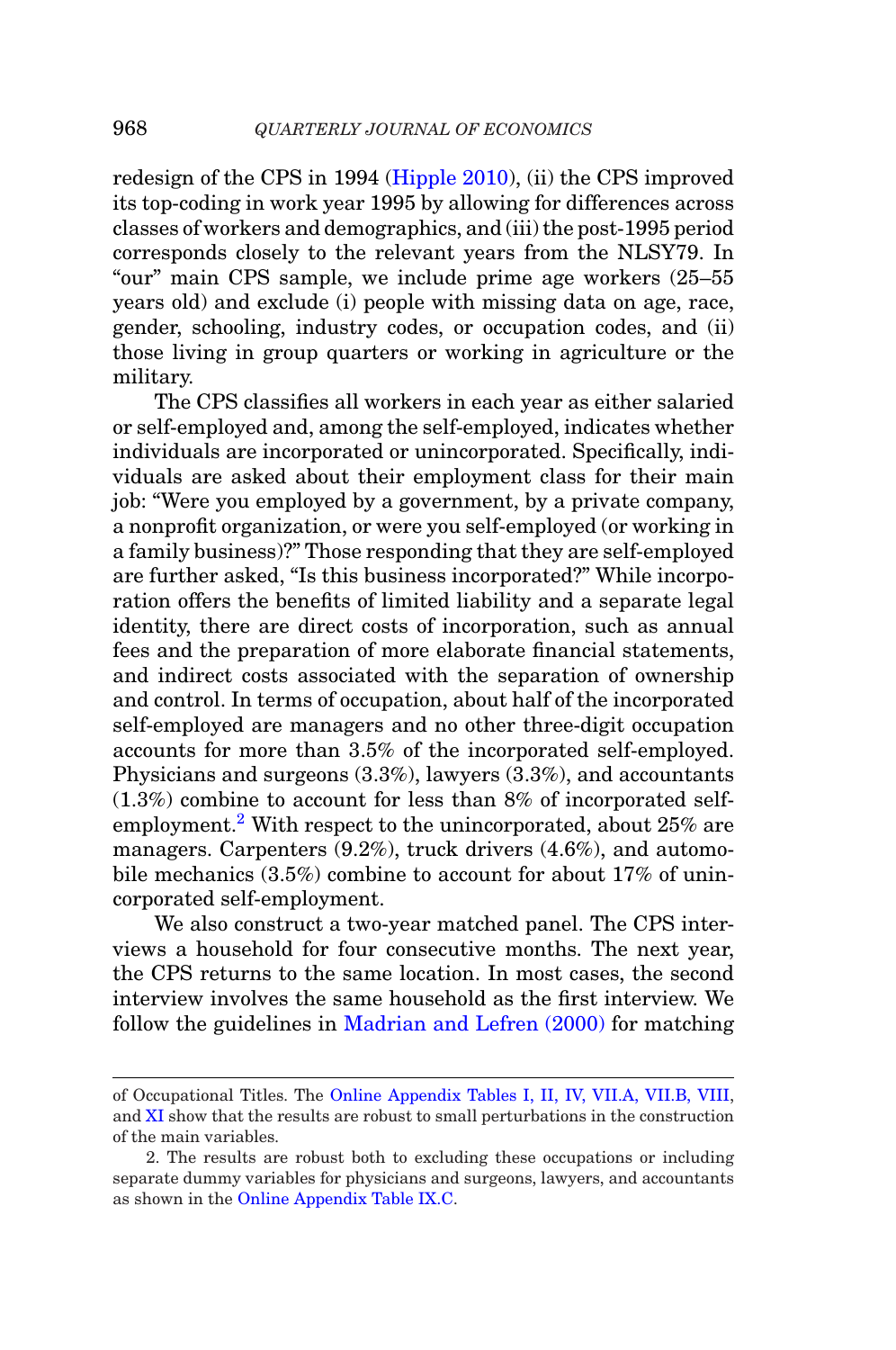CPS households across time. This involves checking the age, race, gender, education, and so on of those interviewed.<sup>3</sup>

[Table I](#page-7-0) provides summary statistics from the CPS on the age, race, gender, education, and labor market outcomes of individuals reported as working while distinguishing among salaried workers, all self-employed workers, the unincorporated self-employed, and the incorporated self-employed. Hourly earnings are defined as real annual earnings divided by the product of weekly working hours and annual working weeks, where the Consumer Price Index is used to deflate earnings to 2010 dollars. All CPS calculations are weighted using the March supplement weights.

Compared to the median self-employed individual, the median salaried worker earns more per hour and has similar educational attainment. For example, salaried workers have on average 13.7 years of education, while the self-employed have 13.9. These summary statistics confirm the puzzle emerging from the extant literature: if entrepreneurship drives technological innovation and growth, it is odd that the self-employed, which are often used to draw inferences about entrepreneurship, earn less, and have similar levels of education as salaried workers.

The demarcation between the incorporated and unincorporated highlights two differences. First, the median incorporated individual earns much more per hour—and works many more hours—than the median salaried and unincorporated individual. Indeed, median hourly earnings of the incorporated are about 80% greater than that of the unincorporated and 35% more than the median salaried employee. Second, the incorporated selfemployed have distinct demographic and educational traits. The incorporated tend to be disproportionately white, male, and highly educated. For example, women account for 48% of the sample of workers but only 28% of the incorporated. As another example, while 33% of salaried workers graduate from college, 46% of the incorporated have a college degree.<sup>[4](#page-6-1)</sup> Simply comparing salaried

<span id="page-6-1"></span>4. Research by [Bertrand and Schoar \(2003\),](#page-53-10) [Bloom and Van Reenen \(2007\),](#page-53-11) [Malmendier and Tate \(2009\),](#page-54-11) and [Queiro \(2015\)](#page-55-2) shows that the human capital of senior managers influences firm-level productivity. We focus on business owners, not managers, and examine how education and distinct cognitive and noncognitive traits influence entry into entrepreneurship and success as a business owner.

<span id="page-6-0"></span><sup>3.</sup> We find no evidence for differential selection into the matched-CPS sample once we condition on demographics, as discussed in the [Online Data Appendix](https://academic.oup.com/qje) and shown in [Online Appendix Table IX.B.](https://academic.oup.com/qje)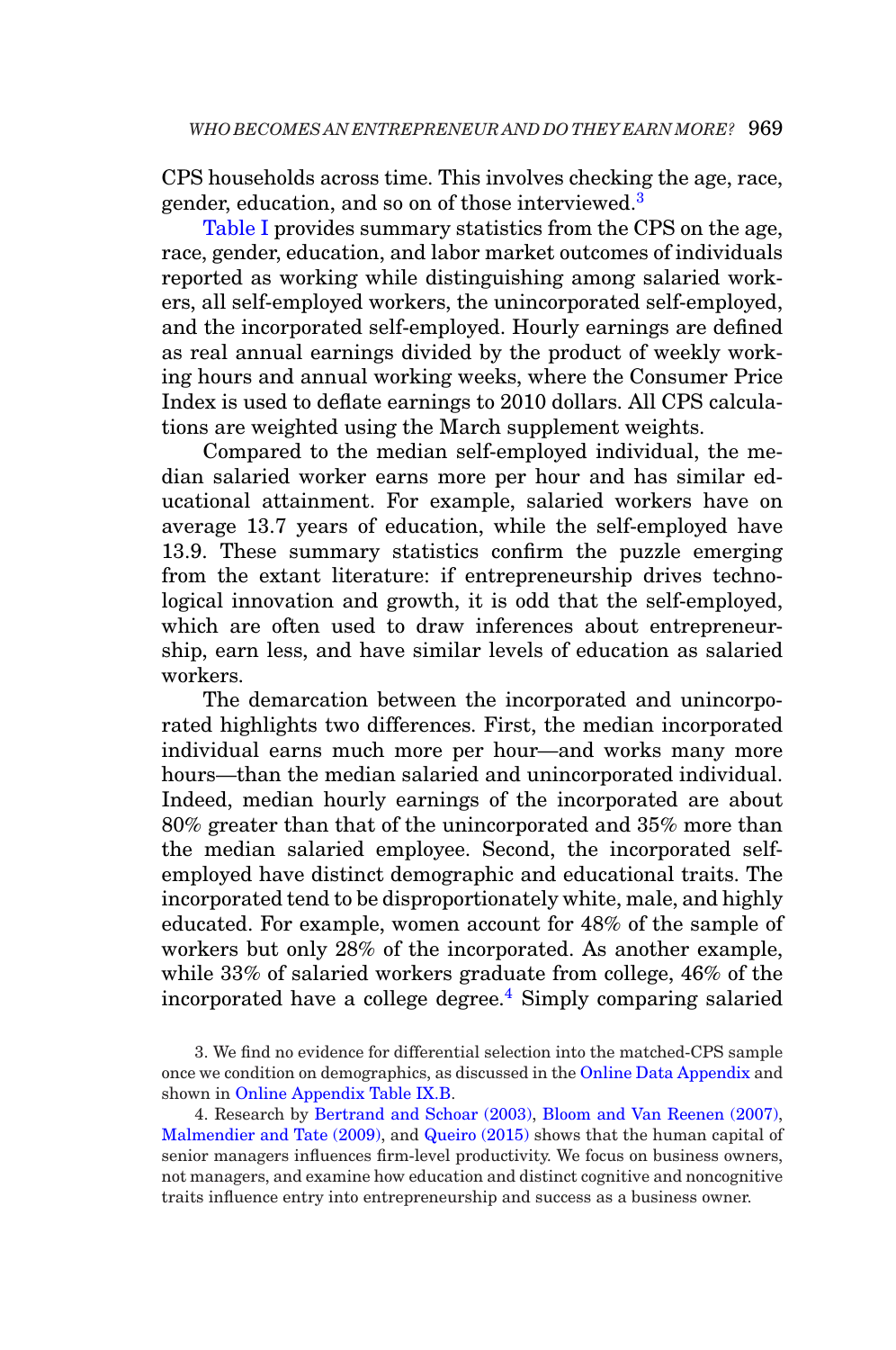<span id="page-7-0"></span>

|                                   |          |                              |                 | Self-employed               |                |
|-----------------------------------|----------|------------------------------|-----------------|-----------------------------|----------------|
|                                   | All      | Salaried                     | All             | Unincorporated Incorporated |                |
| Panel A: CPS 1996-2012            |          |                              |                 |                             |                |
| Observations                      | 100.0%   | 1,225,886 1,108,591<br>90.4% | 117,295<br>9.6% | 75,476<br>6.2%              | 41,819<br>3.4% |
| A. Labor market outcomes          |          |                              |                 |                             |                |
| Mean earnings                     | \$47,515 | \$46,421                     | \$58,174        | \$40,820                    | \$89,169       |
| Median earnings                   | \$36,090 | \$36,363                     | \$34,190        | \$24,625                    | \$55,591       |
| Median hourly earnings            | \$18.0   | \$18.0                       | \$17.4          | \$13.8                      | \$24.6         |
| Annual hours worked               | 1,985    | 1,976                        | 2,078           | 1,936                       | 2,331          |
| Full-time, full-year              | 0.69     | 0.70                         | 0.64            | 0.57                        | 0.78           |
| <b>B.</b> Demographics            |          |                              |                 |                             |                |
| Age                               | 40.2     | 40.0                         | 42.9            | 42.4                        | 43.6           |
| White                             | 0.70     | 0.69                         | 0.79            | 0.76                        | 0.83           |
| Female                            | 0.48     | 0.49                         | 0.36            | 0.40                        | 0.28           |
| Years of schooling                | 13.7     | 13.7                         | 13.9            | 13.6                        | 14.5           |
| College graduate (or more)        | 0.33     | 0.33                         | 0.36            | 0.31                        | 0.46           |
| Panel B: NLSY79 1982-2012         |          |                              |                 |                             |                |
| Observations                      | 132,681  | 121,782                      | 10,899          | 8,963                       | 1,936          |
|                                   | 100.0%   | 91.8%                        | 8.2%            | 6.8%                        | 1.5%           |
| A. Labor market outcomes          |          |                              |                 |                             |                |
| Mean earnings                     | \$44,725 | \$43,605                     | \$55,785        | \$45,713                    | \$93,411       |
| Median earnings                   | \$35,170 | \$35,222                     | \$33,965        | \$28,672                    | \$61,424       |
| Median hourly earnings            | \$17.2   | \$17.2                       | \$16.8          | \$14.7                      | \$26.2         |
| Annual hours worked               | 1,966    | 1,953                        | 2,088           | 1,991                       | 2,461          |
| Full-time, full-year              | 0.59     | 0.59                         | 0.53            | 0.48                        | 0.72           |
| <b>B.</b> Demographics            |          |                              |                 |                             |                |
| Age                               | 36.2     | 36.0                         | 38.1            | 37.5                        | 40.1           |
| White                             | 0.81     | 0.80                         | 0.87            | 0.86                        | 0.90           |
| Female                            | 0.47     | 0.48                         | 0.38            | 0.41                        | 0.28           |
| Years of schooling                | 13.8     | 13.8                         | 13.6            | 13.4                        | 14.2           |
| College graduate (or more)        | 0.30     | 0.30                         | 0.26            | 0.23                        | 0.36           |
| C. Firm size: number of employees |          |                              |                 |                             |                |
| Median                            |          |                              | 0.0             | 0.0                         | 2.0            |
| Mean                              |          |                              | 8.6             | 2.1                         | 23.0           |

### TABLE I

DEMOGRAPHICS AND LABOR MARKET OUTCOMES BY EMPLOYMENT TYPE

*Notes.* The table presents summary statistics from the March Annual Demographic Survey files of the Census Bureau's CPS for the work years 1995 through 2012, for prime age workers (25 through 55 years old), and from the Bureau of Labor Statistics' National Longitudinal Survey of Youth 1979 (NLSY79) for workers who are least 25 years old between 1982 and 2012. The CPS and the NLSY79 classify workers in each year as either salaried or self-employed, and among the self-employed, they indicate whether the person is incorporated or unincorporated self-employed. The number of employees includes all paid employees in the year that the person becomes full-time self-employed and excludes the self-employed business owner, which is available from 2002 onward in the NLSY79. When using the CPS, we further exclude observations with missing data on age, race, gender, schooling, industry codes, or occupation codes, and those living in group quarters or working in agriculture or the military. When using the NLSY79, we further exclude observations with missing values on age, race, or cognitive and noncognitive traits (AFQT, Rosenberg Self-Esteem and<br>Rotter Locus of Control). The [Online Data Appendix](https://academic.oup.com/qje) provides further details on the sample and variables.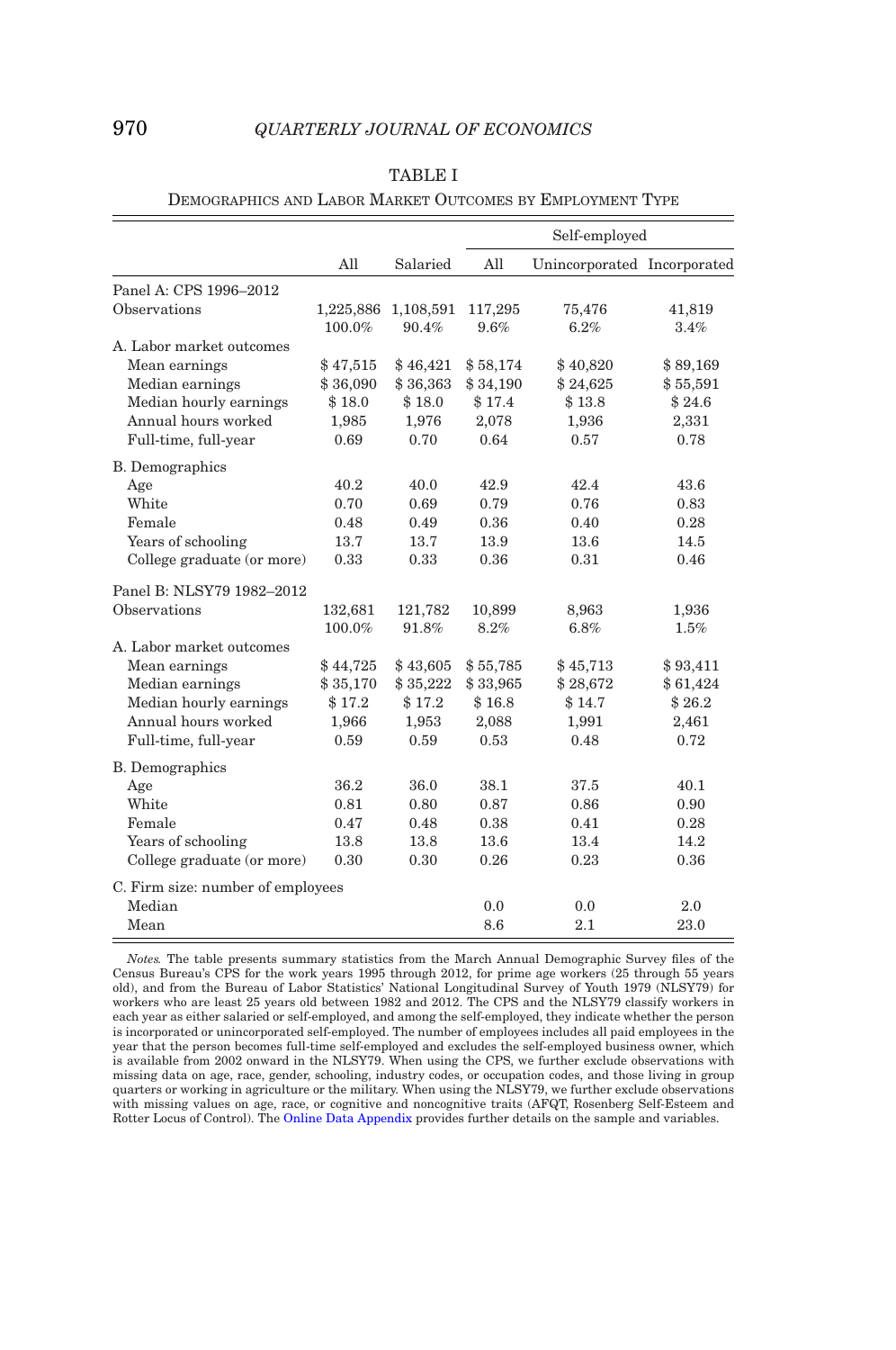and self-employed workers conceals huge differences across em-ployment types.<sup>[5](#page-8-0)</sup>

## *II.B. NLSY79: Basics*

The NLSY79 is a representative survey of 12,686 individuals who were 15–22 years old when they were first surveyed in 1979.<sup>6</sup> Individuals were surveyed annually through 1994 and have since been surveyed biennially. To examine individuals who are 25 years of age or older, we use survey years starting in 1982. Since nobody in our sample is above the age of 55 in the last survey year of our sample (2012), this NLSY79 subsample corresponds to that of the CPS analyses. From this subsample, our "main" NLSY79 sample includes salaried and self-employed individuals and excludes individuals with missing data on age, gender, race, or cognitive and noncognitive traits reported by the NLSY79 (AFQT, Rosenberg Self-Esteem and Rotter Locus of Control), which we define below. Since the NLSY79 survey is conducted every other year after 1994, we use year  $t - 2$  when examining lagged values of respondent characteristics for all years in the NLSY79 analyses.

Although the NLSY79 surveys a smaller cross section of people than the CPS, it has two advantages. First, the NLSY79 is an extensive panel that traces individuals from when they were 15–22 years old through the age of 48–55. Thus, we follow virtually the entire career path of individuals. Second, the NLSY79 provides detailed information about the cognitive and noncognitive traits of individuals before they become prime age workers. Thus, we can examine how the traits of individuals when

<span id="page-8-0"></span>5. As noted in the Introduction, we are not the first to recognize that selfemployment is a weak proxy for entrepreneurship. For example, [La Porta and](#page-54-3) [Shleifer \(2008,](#page-54-3) [2014\)](#page-54-4) disaggregate the self-employed into those running formal and informal firms to differentiate between different types of self-employment. Others also stress that self-employment aggregates together low- and high-productivity businesses, notably [Evans and Leighton \(1989\),](#page-53-3) [Carr \(1996\),](#page-53-12) [Budig \(2006\),](#page-53-13) [Moha](#page-54-12)[patra, Rozelle, and Goodhue \(2007\),](#page-54-12) [Hurst and Pugsley \(2011\),](#page-54-5) Özcan (2011), and [Bengtsson, Sanandaji, and Johannesson \(2012\),](#page-53-14) and offer strategies for differentiating between such enterprises.

<span id="page-8-1"></span>6. We use the cross-sectional (6,111 individuals), the supplemental (5,295 individuals), and military (1,280 individuals) samples. Also, since the NLSY draws on a slightly younger sample of individuals and the incorporated self-employed are older than other employment types, a smaller percentage of the NLSY sample is incorporated than in the CPS. For comparisons of the CPS and NLSY, see [Fairlie](#page-53-15) [\(2005\)](#page-53-15) and [Fairlie and Meyer \(1996\).](#page-53-16)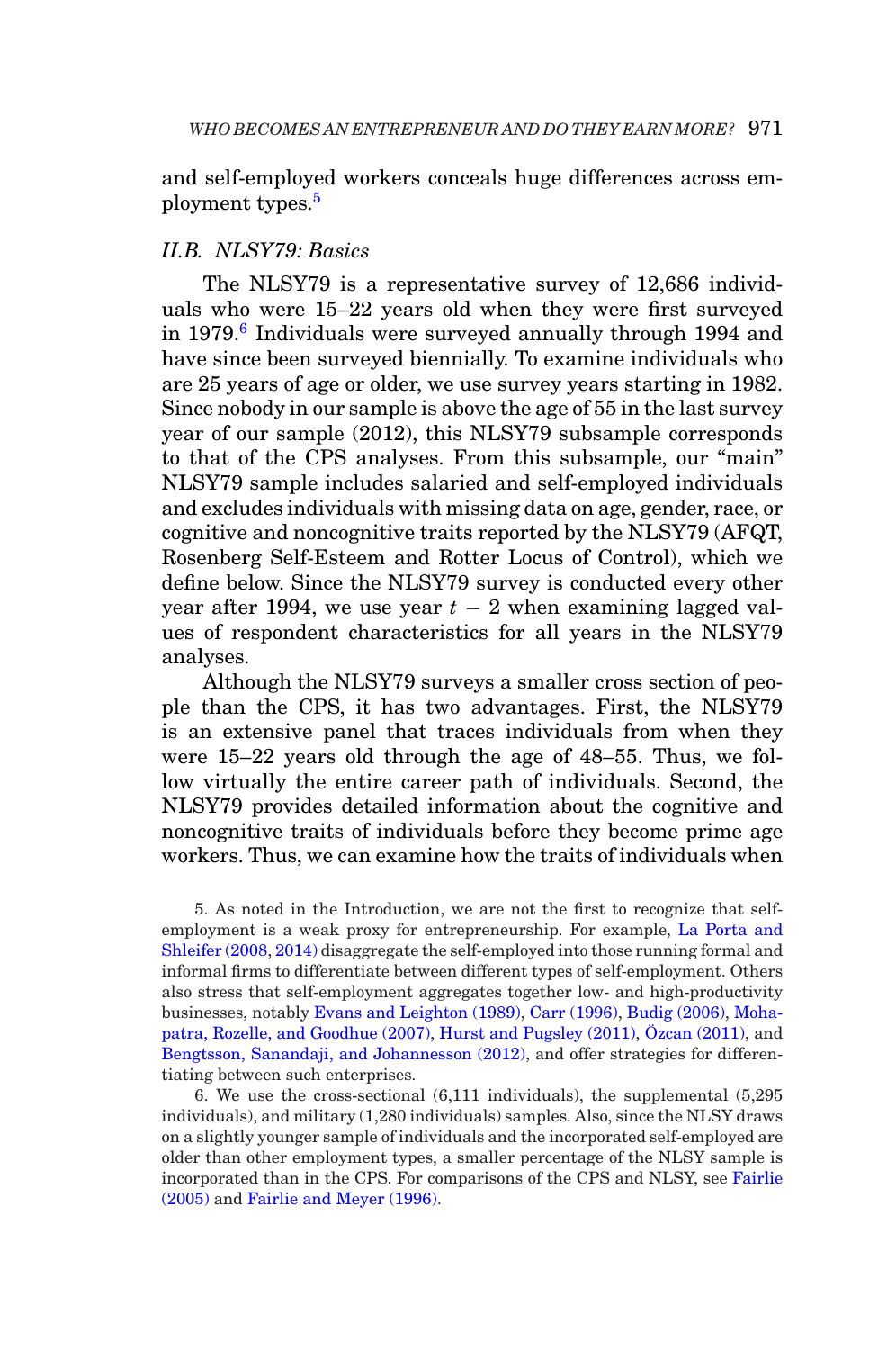they were teenagers account for career choices later in life. We describe these unique traits in the next subsection.

The [Table I](#page-7-0) summary statistics from the NLSY79 and CPS provide similar messages about labor market outcomes and de-mographics.<sup>[7](#page-9-0)</sup> First, the median earnings of salaried workers are greater than those of the self-employed. Second, this conceals enormous differences between the incorporated and unincorporated self-employed. The median incorporated individual earns about 50% more per hour and works about 25% more hours than the median salaried worker. In contrast, the median unincorporated business owner earns about 15% less per hour than the median salaried worker. Third, the incorporated are disproportionately white, male, and highly educated, while the unincorporated tend to be less educated than salaried workers. The incorporated are notably different from the unincorporated. [Hurst, Li,](#page-54-14) [and Pugsley \(2014\)](#page-54-14) show that the self-employed underreport their incomes, which might account for some of the lower median earnings reported by the unincorporated. Finally, incorporated firms have, on average and at the median, more employees than unincorporated ones. We examine the number of employees in the year that a person becomes a full-time business owner. As shown, the incorporated average 23 employees, while the unincorporated average 2. At the median, the incorporated business has two employees, while the unincorporated has no paid employees and is a one-person business[.8](#page-9-1)

<span id="page-9-0"></span>7. With respect to the NLSY79, we measure educational attainment at the end of the respondent's educational experience, so it does not vary over time for a respondent. Furthermore, since the unit of analysis is an individual-year and some people work in different employment types during their careers, we weight by the number of years the person worked in each type when providing summary statistics in [Table I](#page-7-0) about fixed characteristics by employment type.

<span id="page-9-1"></span>8. We therefore use firm size differences in our analyses below. In these summary statistics we focus on the NLSY79 because the CPS only provides statistics on employment "bins," where the smallest bin size includes firms with fewer than 10 workers and where 84% of all firms fall into this bin size. Of the unincorporated self-employed, 92% have fewer than 10 workers, while the comparable figure for the incorporated is 72%.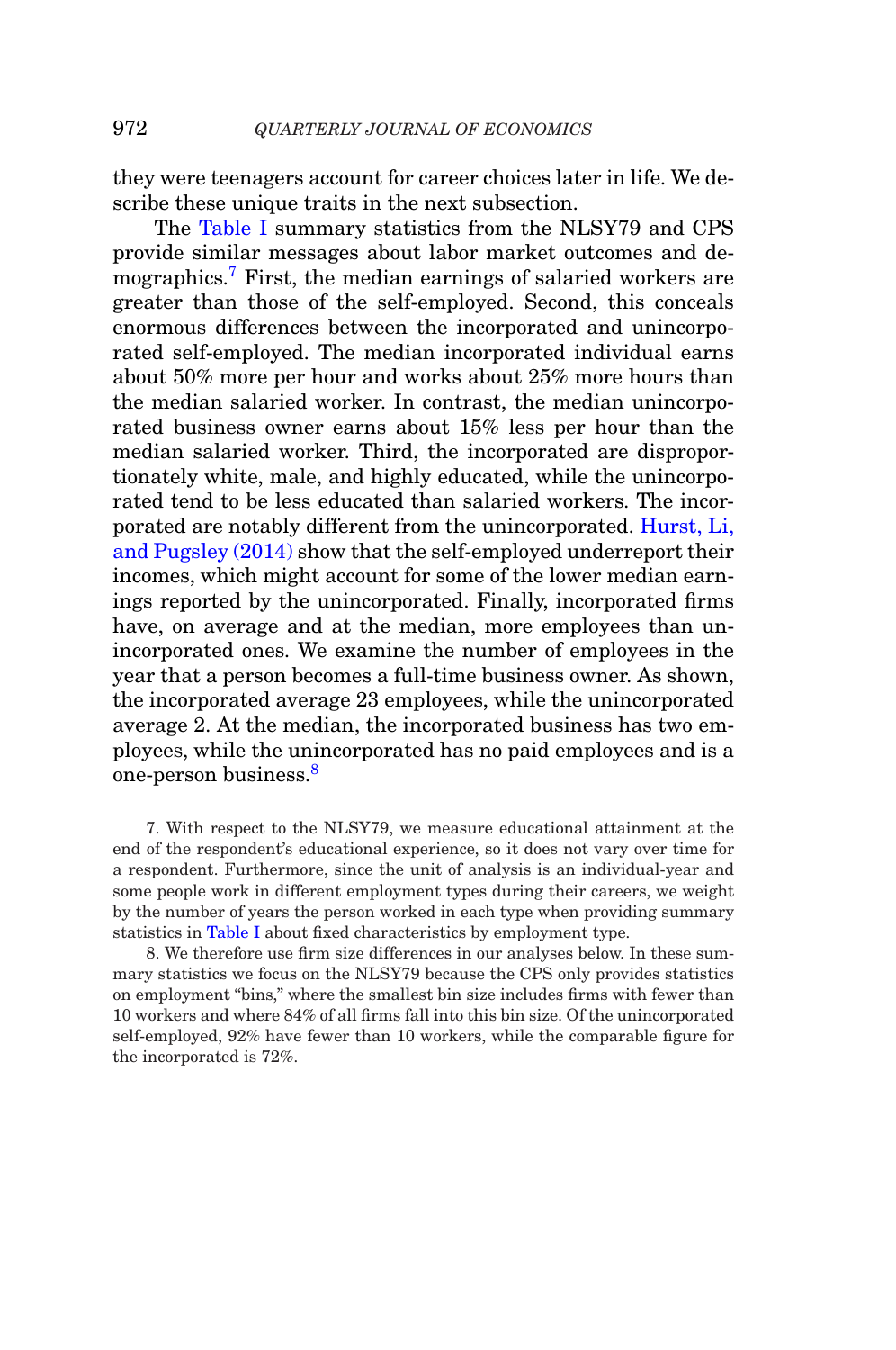## *II.C. NLSY79: Cognitive and Noncognitive Traits*

The NLSY79 also provides the following information on individual and family traits.

AFQT score (Armed Forces Qualifications Test score) measures the aptitude and trainability of each individual. Collected during the 1980 NLSY79 survey, the AFQT score is based on arithmetic reasoning, world knowledge, paragraph comprehension, and numerical operations. It is frequently employed as a general indicator of cognitive skills. This AFQT score is measured as a percentile of the NLSY79 survey, with a median value of 50.

Rosenberg Self-Esteem score, which is based on a ten-part questionnaire given to all NLSY79 participants in 1980, measures the degree of approval or disapproval of one's self and has been widely used in psychology and economics (e.g., [Bowles, Gin](#page-53-6)[tis, and Osborne 2001;](#page-53-6) [Heckman, Stixrud, and Urzua 2006\)](#page-54-8). The values range from 6 to 30, where higher values signify greater self-approval.

Rotter Locus of Control measures the degree to which individuals believe they have internal control of their lives through self-determination relative to the degree that external factors, such as chance, fate, and luck, shape their lives. It was collected as part of a psychometric test in the 1979 NLSY79 survey. The Rotter Locus of Control ranges from 4 to 16, where higher values signify less internal control and more external control.

Illicit Activity Index measures the aggressive, risk taking, disruptive, "break-the-rules," behavior of individuals based on the 1980 survey. We construct this index from 20 questions, where 17 are questions about delinquency and three are about interactions with the police. The delinquency questions cover issues associated with damaging property, fighting at school, shoplifting, robbery, using force to obtain things, assault, threatening to assault somebody, drug use, dealing drugs, gambling, and so forth. The police questions involve being stopped by the police, charged with an illegal activity, or convicted, all for activities other than minor traffic offenses. For each question, we assign the value 1 if the person responds in 1980 the he or she engaged in that activity and 0 otherwise. To obtain the index, we simply add these values and divide by 20. To construct the standardized version we then subtract the sample mean and divide by the standard deviation,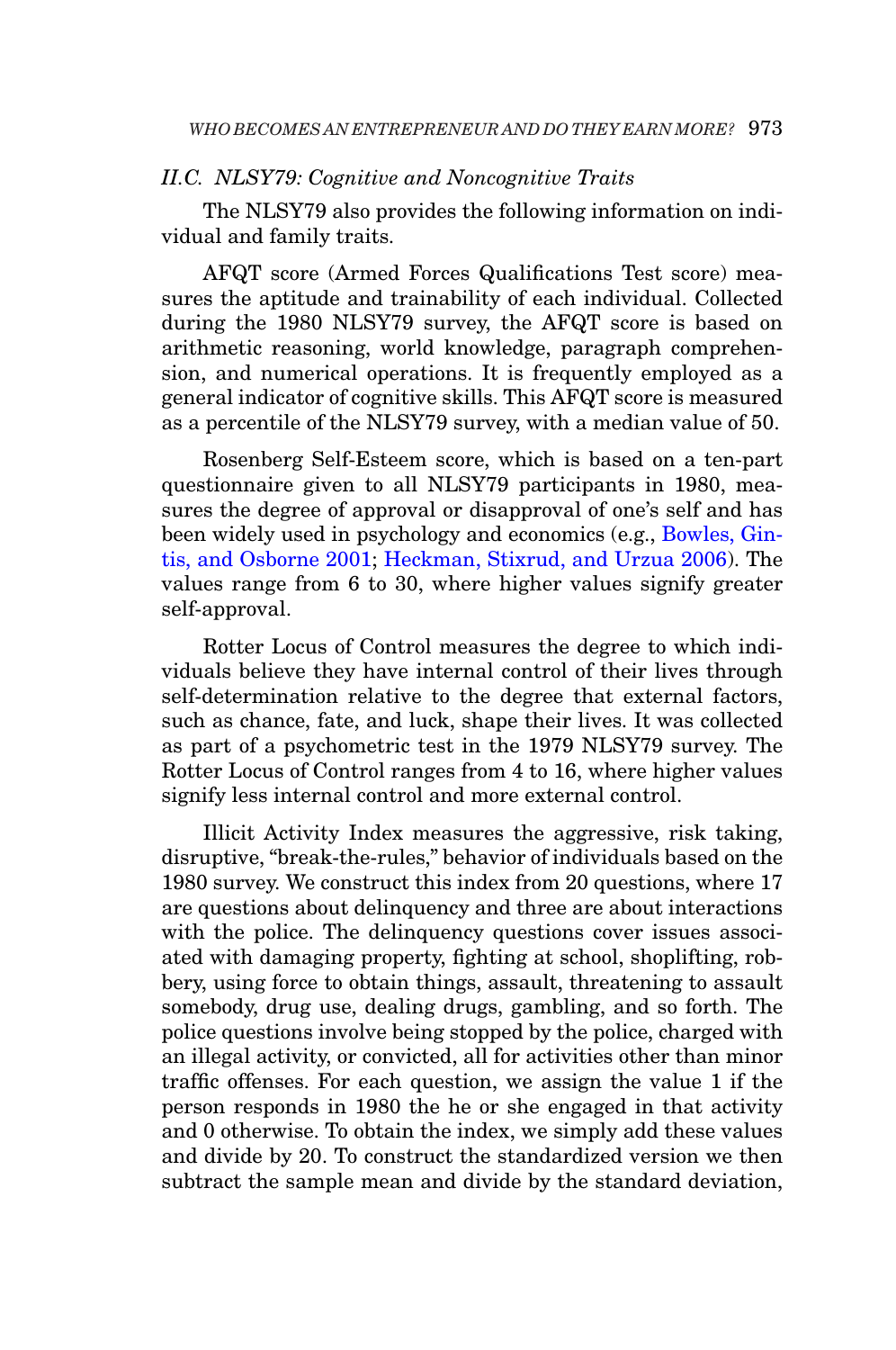so that the Illicit Activity Index (standardized) has a mean of 0 and a standard deviation of 1. Higher values signify more illicit behaviors.[9](#page-11-0) We also report results using the answers to some of the individual questions, such as whether the person used force to obtain things (Force), stole something of \$50 or less (Steal 50 or less), and whether the person was Stopped by the Police.<sup>[10](#page-11-1)</sup>

While some might view the Illicit Activity Index as only proxying (inversely) for risk aversion, our analyses caution against this presumption and hence highlight the degree to which the Illicit Activity Index measures the aggressive, disruptive activities of individuals as youths. After controlling for other traits, there is not a strong association between the Illicit Activity Index (measured in 1980) and the NLSY79's risk aversion indicator that assesses for how much a person would sell an item that has an expected, though risky, future value of \$5,000 (measured in 2006).

We use additional information on each individual's pre-labor market family traits. Family Income in 1979 equals the respondent's family income in 1979 in 2010-year prices. In those cases where 1979 is missing, we use the earliest year between 1980 and 1981 with a nonmissing value. Father's Education and Mother's Education equal the years of schooling of the respondent's father and mother respectively. Two Parent Family (14) equals 1 if the respondent lived in a two-parent family at the age of 14 and 0 otherwise. For additional details on these pre–labor market family traits, and the other variables used in the paper, see the [Online](https://academic.oup.com/qje) [Data Appendix.](https://academic.oup.com/qje)

The NLSY79 also posed new questions in 2010 that provide helpful information in assessing the validity of using the unincorporated and incorporated self-employed as indicators of the ex ante nature of the business venture. To measure the degree to

<span id="page-11-0"></span>9. As described in the [Online Data Appendix](https://academic.oup.com/qje) and shown in [Online Appendix](https://academic.oup.com/qje) [Tables VII.A, VIII,](https://academic.oup.com/qje) and [XI,](https://academic.oup.com/qje) the results are robust to computing the Illicit Activity Index in different ways. In particular, to some of the questions composing the index, the survey offers yes or no answers and to other questions it offers answers that yield information on the frequency with which the person engages in a "delinquent" activity. In the article, we code the responses to all questions as 1 or 0 based on whether the respondent did or did not engage in any of the activity. However, we show that all of the results hold when using information on the frequency with which individuals engage in delinquent activities.

<span id="page-11-1"></span>10. As a caveat, note that the NLSY79 is a survey, so the Illicit Activity Index is based on each person's willingness to report their engagement in illicit activities. For details on this index, see the [Online Data Appendix.](https://academic.oup.com/qje)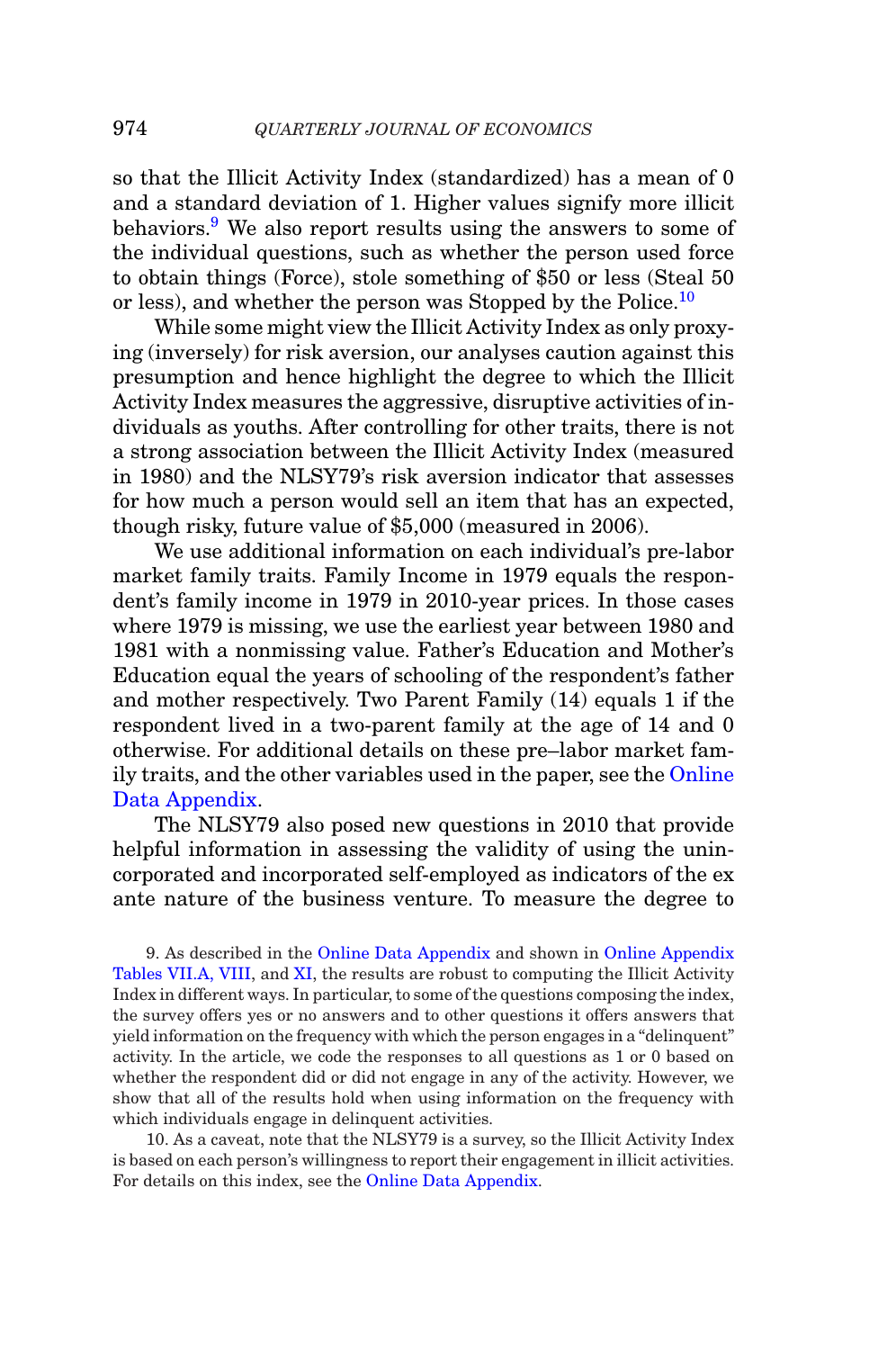which an individual considers himself to be an entrepreneur, we use Entrepreneur, which equals 1 if the respondent in 2010 answers "yes" to the question, "Do you consider yourself to be an entrepreneur?" In posing the question, the NLSY79 defines an entrepreneur as "someone who launches a business enterprise, usually with considerable initiative and risk." To provide some information on the degree to which the individual is engaged in an innovative activity, we use Applied for Patent, which equals 1 if the respondent in 2010 answered, "yes" to the question, "Has anyone, including yourself, ever applied for a patent for work that you significantly contributed to?"

Individuals who become incorporated self-employed have distinct family backgrounds, as shown in Panel A of [Table II,](#page-13-0) which uses the main NLSY79 sample from [Table I.](#page-7-0) Compared to others, the incorporated self-employed come from (i) high-income families as measured by Family Income in 1979, (ii) well-educated families as measured by the education of the respondent's parents, and (iii) two-parent families as measured by Two Parent Family (14).

Moreover, individuals who become incorporated selfemployed display striking cognitive and noncognitive characteris-tics before they enter the labor market [\(Table II,](#page-13-0) Panel B).<sup>11</sup> First, people who become incorporated self-employed had (i) higher "ability" as measured by AFQT values, (ii) stronger self-esteem as measured by Rosenberg scores, and (iii) stronger senses of controlling their futures, rather than having their futures determined by fate or luck, as measured by low Rotter Locus of Control scores. Second, people who spend more of their prime age working years as incorporated engaged in more illicit activities as youths. For example, the incorporated are twice as likely as salaried workers to report having taken something by force as youths; they are almost 40% more likely to have been stopped by the police; and the incorporated self-employed have an overall illicit activity index (measured when they were between the ages of 15 and 22 and standardized for the full sample) that is 0.2 standard deviations greater than that of salaried workers. Furthermore, while the unincorporated also tend to engage in more illicit activities as

<span id="page-12-0"></span><sup>11.</sup> We report standardized values, so Rotter Locus of Control (standardized), Rosenberg Self-Esteem (standardized), and Illicit Activity Index (standardized) each has a mean of 0 and a standard deviation within the full NLSY79 sample.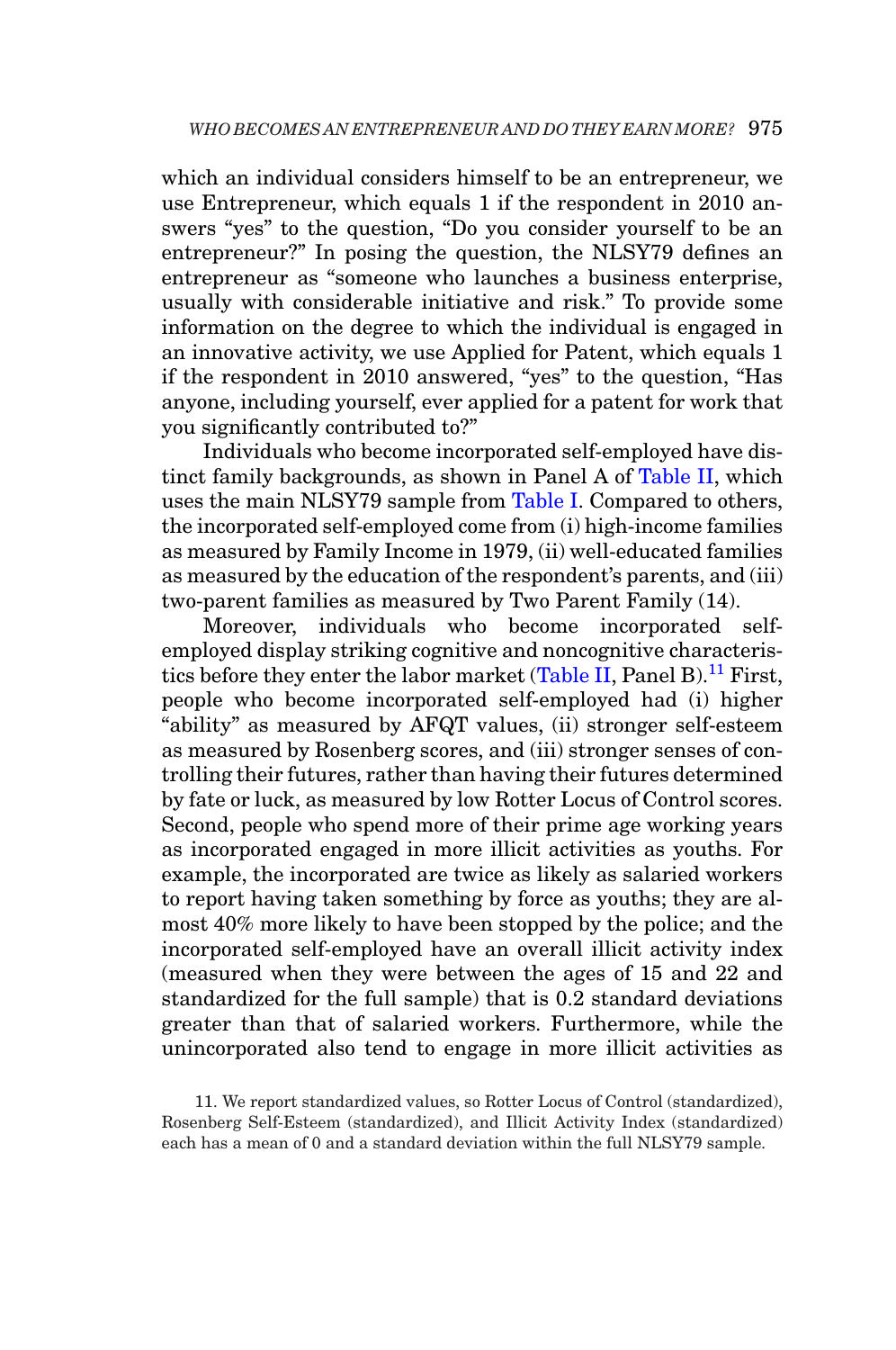|                                            |          |          |          | Self-employed               |          |
|--------------------------------------------|----------|----------|----------|-----------------------------|----------|
|                                            | All      | Salaried | All      | Unincorporated Incorporated |          |
| Panel A: Family background                 |          |          |          |                             |          |
| Mother's education                         | 11.7     | 11.7     | 12.0     | 11.8                        | 12.6     |
| Father's education                         | 11.9     | 11.9     | 12.2     | 12.1                        | 12.7     |
| Two-parent family $(14)$                   | 0.76     | 0.76     | 0.77     | 0.76                        | 0.83     |
| Family income in 1979                      | \$58,185 | \$57,894 | \$60,940 | \$58,246                    | \$71,384 |
| Panel B: Cognitive and noncognitive traits |          |          |          |                             |          |
| AFQT                                       | 50.1     | 50.0     | 51.4     | 50.4                        | 55.2     |
| Rotter locus of control (stand.)           | $-0.10$  | $-0.09$  | $-0.18$  | $-0.16$                     | $-0.28$  |
| Rosenberg self-esteem (stand.)             | 0.08     | 0.07     | 0.10     | 0.06                        | 0.27     |
| Illicit activity index (stand.)            | 0.01     | 0.00     | 0.12     | 0.10                        | 0.20     |
| Force (raw)                                | 0.04     | 0.04     | 0.06     | 0.06                        | 0.08     |
| Steal 50 or less (raw)                     | 0.21     | 0.21     | 0.24     | 0.23                        | 0.26     |
| Stopped by police (raw)                    | 0.19     | 0.18     | 0.22     | 0.21                        | 0.26     |
| Panel C: Self-designation and invention    |          |          |          |                             |          |
| Entrepreneur (residual stand.)             | 0.00     | $-0.08$  | 0.80     | 0.69                        | 1.20     |
| Applied for patent (residual stand.)       | 0.00     | $-0.01$  | 0.08     | 0.03                        | 0.28     |

#### TABLE II

#### <span id="page-13-0"></span>HOME ENVIRONMENT, EARLY PERSONAL TRAITS, AND OTHER CHARACTERISTICS

*Notes.* This table provides summary statistics from the NLSY79 on people who are at least 25 years old and in the work force, for sample years 1982 through 2012, as in [Table I.](#page-7-0) Family background and data on cognitive and noncognitive traits are measured in 1979 and 1980, which is before anyone in the sample enters prime age. Mother's Education and Father's Education are the number of years of education of the person's mother and father. Two-Parent Family (14) equals 1 if the person at the age of 14 had two parents living at home and 0 otherwise. Family Income in 1979 is the income of the person's family in 1979, measured in 2010-year prices. When Family Income is missing in 1979, we use the earliest year between 1980 and 1981 with a nonmissing value. AFQT is a measure of the aptitude and trainability of the respondent; Rotter Locus of Control measures the degree to which respondents believe they have internal control of their lives through self-determination relative to the degree that external factors, such as chance, fate, and luck, shape their lives, where larger values signify less internal control and more external control; and Rosenberg Self-Esteem measures the selfesteem of the individual based on a 10-part questionnaire in 1979. The Illicit Index is constructed based on the answers to 20 questions in the 1980 survey, where 17 are questions about "delinquency" and 3 are about interactions with the "police." The delinquency questions cover issues associated with damaging property, fighting at school, shoplifting, robbery, using force to obtain things, assault, threatening to assault somebody, drug use, dealing drugs, gambling, etc. The "police" questions involve being stopped by the police, charged with an illegal activity, or convicted, all for activities other than minor traffic offenses. Entrepreneur is based on the 2010 survey question, "Do you consider yourself to be an entrepreneur (where an entrepreneur is defined by the questioner as someone who launches a business enterprise, usually with considerable initiative and risk)?" We obtain the residuals from a regression of Entrepreneur on education AFQT, Rosenberg Self-Esteem, Rotter Locus of Control, the Illicit Index, and year of birth. As indicated, we standardize many of the variables to have a mean of 0 and a standard deviation of 1. Applied for Patent is similarly calculated based on the 2010 survey question, "Has anyone, including yourself, ever applied for a patent for work that you significantly contributed to? The [Online Data Appendix](https://academic.oup.com/qje) provides detailed variable definitions and information on the construction of the data set.

## youths than salaried workers, the incorporated engage in still more <sup>[12](#page-13-1)</sup>

<span id="page-13-1"></span>12. All of these differences are statistically significant when using simple cross group *t*-tests. These findings are consistent with the observations of Steve Wozniak, the co-founder of Apple, who hacked telephone systems early in his career, "I think that misbehavior is very strongly correlated with and responsible for creative thought" [\(Kushner 2012\)](#page-54-15). Our findings are also consistent with the work of [Horvath and Zuckerman \(1993\),](#page-54-16) [Zuckerman \(1994\),](#page-55-3) and [Nicolaou et al.](#page-54-17) [\(2008\),](#page-54-17) who argue that personality traits influence sorting into entrepreneurship,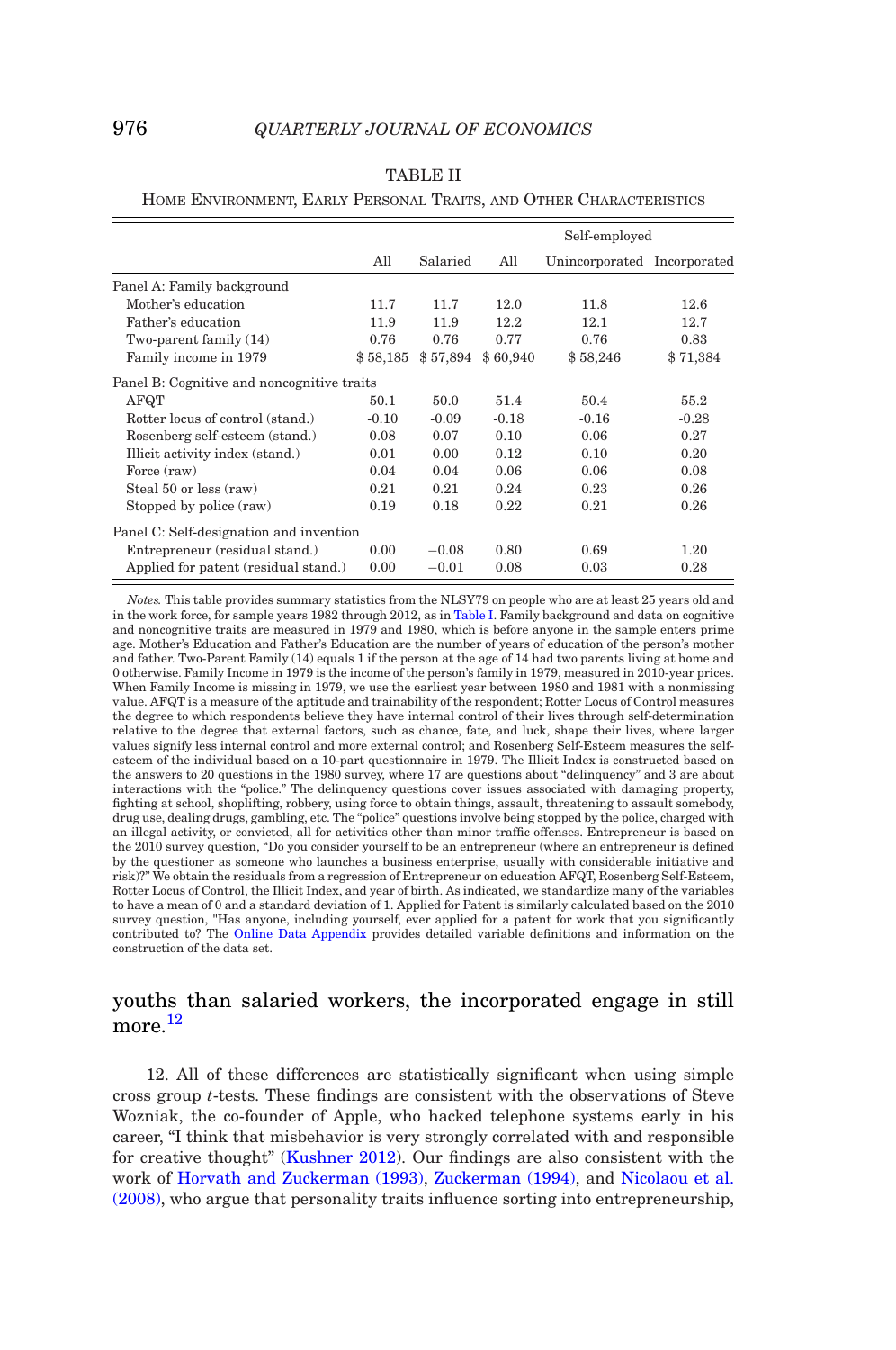Furthermore, after working for a couple of decades, the incorporated are more likely to describe themselves as "entrepreneurs" and more likely to have contributed to a patent. The variable Entrepreneur equals 1 if the individual responds "yes" to the question in the 2012 survey: "Do you consider yourself to be an entrepreneur (where an entrepreneur is defined by the questioner as someone who launches a business enterprise, usually with considerable initiative and risk)?" Since Entrepreneur is obtained decades after a person becomes prime age, we calculate the residuals from a regression of Entrepreneur on education, AFQT, Rosenberg Self-Esteem, Rotter Locus of Control, the Illicit Index, and year of birth. We then standardize these residuals to obtain Entrepreneur (residual standardized), which has a mean of 0 and a standard deviation of 1. We follow the same procedure to calculate Applied for Patent (residual standardized). As shown in Panel C of [Table II,](#page-13-0) Entrepreneur (residual standardized) equals 1.2 for the incorporated and 0.69 for the unincorporated. The difference is even larger when examining patents. Applied for Patent (residual standardized) is 0.28 for the incorporated and only 0.03 for the unincorporated. These findings are consistent with our strategy of using the incorporated as a better proxy for those engaged in entrepreneurial activities than the aggregate group of self-employed.

# *II.D. Does Incorporation Reflect Ex Post Sorting on Business Success?*

Using incorporation as an empirical proxy for entrepreneurship requires that the legal form of the business reflects the nature of the planned business activity, not simply the ex post success of the business. The concern is that businesses start as unincorporated firms and then incorporate if they are successful. To assess this concern, we exploit the long-term panel nature of the NLSY79 and examine self-employment spells. We define a self-employment spell as the full set of consecutive years in which a person is selfemployed (either incorporated or unincorporated). For example, if a person is self-employed in 1991 and 1992, salaried in 1993, self-employed in 1994, and salaried in 1995, we define this person as having two self-employment spells. We examine all such spells in the NLSY79 sample, where some individuals experience more

and with [Fairlie \(2002\),](#page-53-17) who shows that people who engaged in drug dealing as youths are more likely to become self-employed later in life.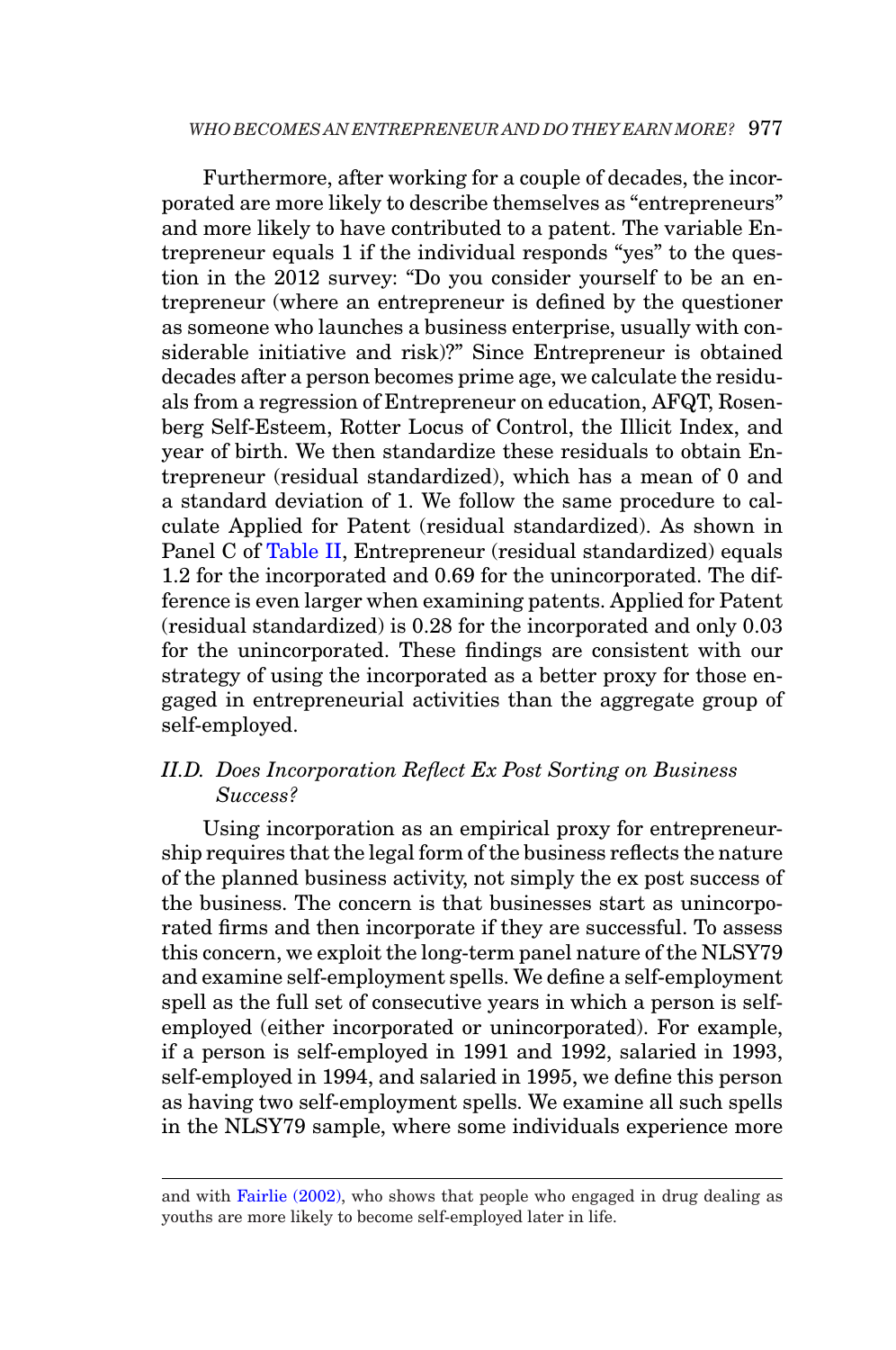#### TABLE III

#### <span id="page-15-0"></span>SWITCHING BETWEEN UNINCORPORATED AND INCORPORATED SELF-EMPLOYMENT, NLSY79

|                                                     |              |                  | Years   |           |
|-----------------------------------------------------|--------------|------------------|---------|-----------|
| Years as:                                           |              | $\sim$ 1. $\sim$ | 2       | 3 or more |
| Unincorporated before a business owner incorporates |              | 84.5% 3.5%       | 5.0%    | 7.1%      |
| Incorporated before a business owner unincorporates | 98.1\% 0.8\% |                  | $0.5\%$ | 0.6%      |

*Notes.* This table provides information on the degree to which business owners switch the legal form of their businesses. For the statistics on the "years as unincorporated before a business owner incorporates," the following procedure is used: (i) consider self-employment spells in which a business owner ends the spell as incorporated self-employed, where a self-employment spell is one or more consecutive years in which an individual is self-employed (either incorporated or unincorporated) and (ii) compute for each spell the number of years the person was unincorporated before incorporating. The table reports the percentage of individuals for which the number of years is zero, one, two, or three or more. For example, the first column shows that for self-employment spells in which an individual ends the spell as an incorporated business owner, 84.5% started the spell as an incorporated business owner. An analogous procedure is followed for the statistics on "years as incorporated before a business owner unincorporates." As shown, for self-employment spells in which an individual ends the spell as an unincorporated business owner, 98.1% started the spell as an unincorporated business owner. Starting with the sample from [Table I,](#page-7-0) the analyses in this table only include people who have a self-employment spell. See the [Online Data Appendix](https://academic.oup.com/qje) for further details.

than one self-employment spell. If at the end of a self-employment spell the individual is an incorporated business owner, we determine how many years the individual was unincorporated selfemployed before incorporating. Starting from the sample in [Ta](#page-7-0)[ble I,](#page-7-0) [Table III](#page-15-0) only includes people who have a self-employment spell. The results are virtually identical for the subsamples of males, whites, or white-males. Similarly, if at the conclusion of a self-employment spell the individual is an unincorporated business owner, we determine how many years the individual was incorporated before becoming unincorporated self-employed.

[Table III](#page-15-0) shows that few people switch the legal forms of their businesses: people choose the legal form of the business when they choose to run it and rarely change afterward. In those cases when an individual ends a self-employment spell as an incorporated business owner, 85% of the time the person started the spell as an incorporated business owner. Most of the others switch in the first two years. Furthermore, 98% of those that end a self-employment spell as an unincorporated business owner also began the spell as unincorporated. These statistics are consistent with the view that individuals select the legal form of their businesses ex ante, not based on the ex post success of the endeavor. These analyses are also consistent with those in [La Porta and Shleifer \(2008,](#page-54-3) [2014\),](#page-54-4) who find that few firms in developing economies transit from informal to formal.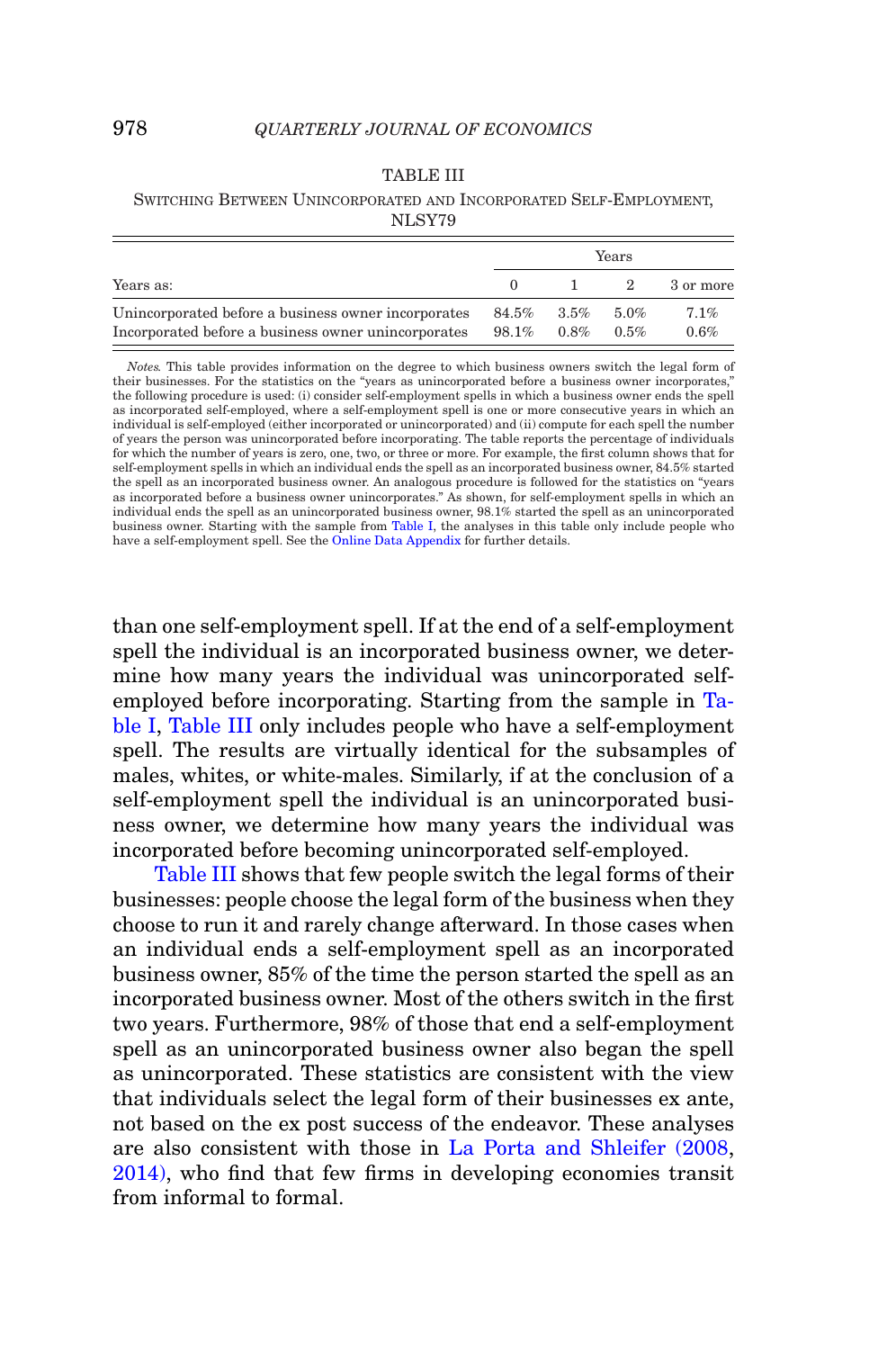### *II.E. Job Task Requirements*

To assess whether the incorporated self-employed perform different tasks and run different types of businesses from the unincorporated, we use the U.S. Department of Labor's Dictionary of Occupational Titles (DOT) to measure the skills demanded of each occupation. The DOT was constructed in 1939 to help employment offices match job seekers with job openings. It provides information on the skills demanded of over 12,000 occupations. The DOT was updated in 1949, 1964, 1977, and 1991, and was replaced by the O∗NET in 1998. Given the timing of our study, we use the 1991 DOT and confirm the results with the 1977 DOT.

The DOT aggregates information into several skill categories and we focus on three that are relevant for our study of entrepreneurship. For each category, it assigns a value between 0 and 10, where higher values signify that the job requires more of that skill. The first two skill categories measure the nonroutine cognitive skills demanded by particular jobs.

- Nonroutine Analytical indicates the degree to which the task demands analytical flexibility, creativity, reasoning, and generalized problem solving.
- Nonroutine Direction, Control, Planning indicates the degree to which the task demands complex interpersonal communications such as persuading, selling, and managing others.

The DOT also provides data on skills that align less directly with influential conceptions of entrepreneurship, notably [Schum](#page-55-1)[peter \(1911\),](#page-55-1) [Knight \(1921\),](#page-54-18) [Lucas \(1978\),](#page-54-0) [Baumol \(1990\),](#page-53-0) [Murphy,](#page-54-1) [Shleifer, and Vishny \(1991\),](#page-54-1) and [Gennaioli et al. \(2013\).](#page-53-1)

• Nonroutine Manual measures the degree to which the task demands eye, hand, and foot coordination, which is high in such activities as landscaping, truck driving, carpentry, plumbing, and piloting an airline.

To link the DOT measures to the CPS and NLSY79 data, we follow [Autor, Levy, and Murnane \(2003\)](#page-53-18) and use the codes provided on David Autor's website. We use the DOT to examine cross-sectional differences in the skill requirements of the incorporated and unincorporated and to measure differences in the types of businesses they run.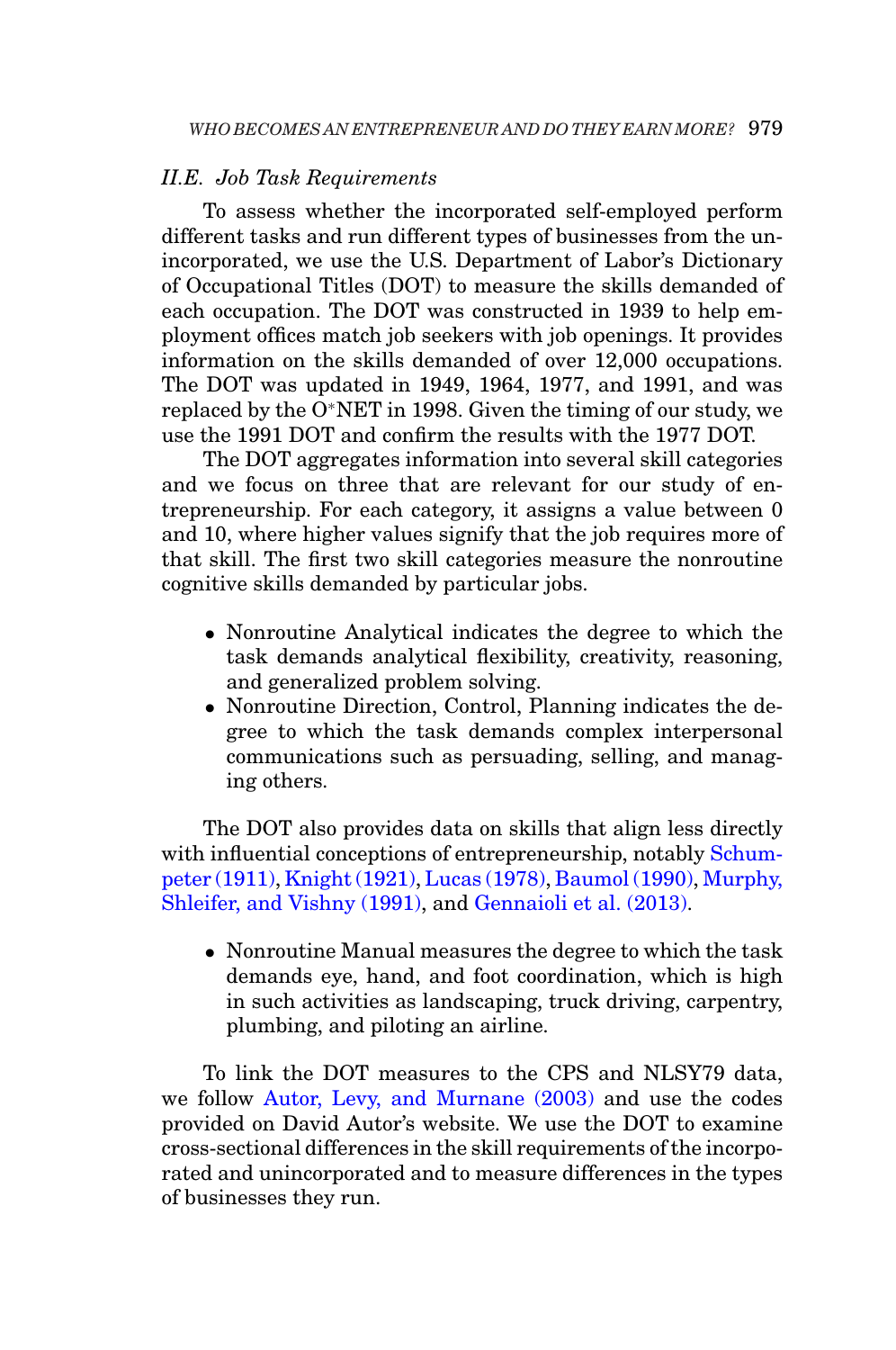<span id="page-17-0"></span>

|                                               |      |      |      | Self-employed                                |      |
|-----------------------------------------------|------|------|------|----------------------------------------------|------|
|                                               |      |      |      | All Salaried All Unincorporated Incorporated |      |
| Panel A: CPS 1996-2012                        |      |      |      |                                              |      |
| Job task requirements                         |      |      |      |                                              |      |
| Nonroutine analytical                         | 3.91 | 3.87 | 4.27 | 3.93                                         | 4.89 |
| Nonroutine direction, control, planning       | 3.00 | 2.92 | 3.87 | 3.19                                         | 5.10 |
| Nonroutine manual                             | 0.99 | 0.99 | 0.98 | 1.08                                         | 0.80 |
| Job task requirements last year (if salaried) |      |      |      |                                              |      |
| Nonroutine analytical                         | 4.04 | 4.03 | 4.18 | 3.82                                         | 4.68 |
| Nonroutine direction, control, planning 3.15  |      | 3.14 | 3.50 | 2.82                                         | 4.45 |
| Nonroutine manual                             | 0.95 | 0.95 | 0.96 | 1.09                                         | 0.77 |
| Panel B: NLSY79 1982-2012                     |      |      |      |                                              |      |
| Job task requirements                         |      |      |      |                                              |      |
| Nonroutine analytical                         | 3.72 | 3.73 | 3.65 | 3.43                                         | 4.51 |
| Nonroutine direction, control, planning 2.73  |      | 2.69 | 3.12 | 2.80                                         | 4.33 |
| Nonroutine manual                             | 1.05 | 1.03 | 1.19 | 1.25                                         | 0.95 |
| Job task requirements last salaried job       |      |      |      |                                              |      |
| Nonroutine analytical                         | 3.72 | 3.73 | 3.69 | 3.53                                         | 4.30 |
| Nonroutine direction, control, planning       | 2.67 | 2.67 | 2.69 | 2.41                                         | 3.70 |
| Nonroutine manual                             | 1.05 | 1.03 | 1.17 | 1.23                                         | 0.97 |

## TABLE IV JOB TASK REQUIREMENTS BY EMPLOYMENT TYPE

*Notes.* The table presents summary statistics from the March Annual Demographic Survey files of the Census Bureau's CPS for the work years 1995 through 2012, for prime age workers (25 through 55 years old), and from the Bureau Labor of Statistics' National Longitudinal Survey of Youth 1979 (NLSY79) for workers who are least 25 years old between 1982 and 2012, as in [Table I,](#page-7-0) for those with valid occupation codes. For Panels A and B, we use data on job task requirements from [Autor, Levy, and Murnane \(2003\),](#page-53-18) who link data from the Dictionary of Occupational Titles with the occupational categories in the CPS. Nonroutine Analytical measures the degree to which the task demands analytical flexibility, creativity, and generalized problem solving, including tasks such as forming and testing hypotheses, making medical diagnoses, etc. Nonroutine Direction, Control, Planning measures the degree to which the task demands complex interpersonal communications such as persuading, selling, and managing others. Nonroutine Manual measures the degree to which the task demands eye, hand, and foot coordination, including landscaping, truck driving, carpentry, plumbing, and piloting a commercial airline. For "Job task requirements last year (if salaried)" in Panel A, we only include individuals who (a) are part of the two-year matched CPS panel and (b) were salaried workers in the previous year (230,330 observations). For "Job task requirements last salaried job" in Panel B, which is based on the NLSY79, we use information on a respondent's last salaried job (if any) (120,156 observations). See the [Online Data Appendix](https://academic.oup.com/qje) for further details.

[Table IV](#page-17-0) provides summary statistics of the job task requirements across employment types for the CPS and NLSY79. For the CPS, we do this for our main sample and for individuals who were salaried workers in the last survey. For the NLSY79, we do this for the main sample and when using information on a respondent's last salaried job (if any).

[Table IV](#page-17-0) shows that (i) the incorporated engage in activities that demand greater nonroutine analytical skills (i.e., Nonroutine Analytical and Nonroutine Direction, Control, and Planning skills) than the unincorporated and salaried workers; (ii) the unincorporated engage in jobs that demand greater manual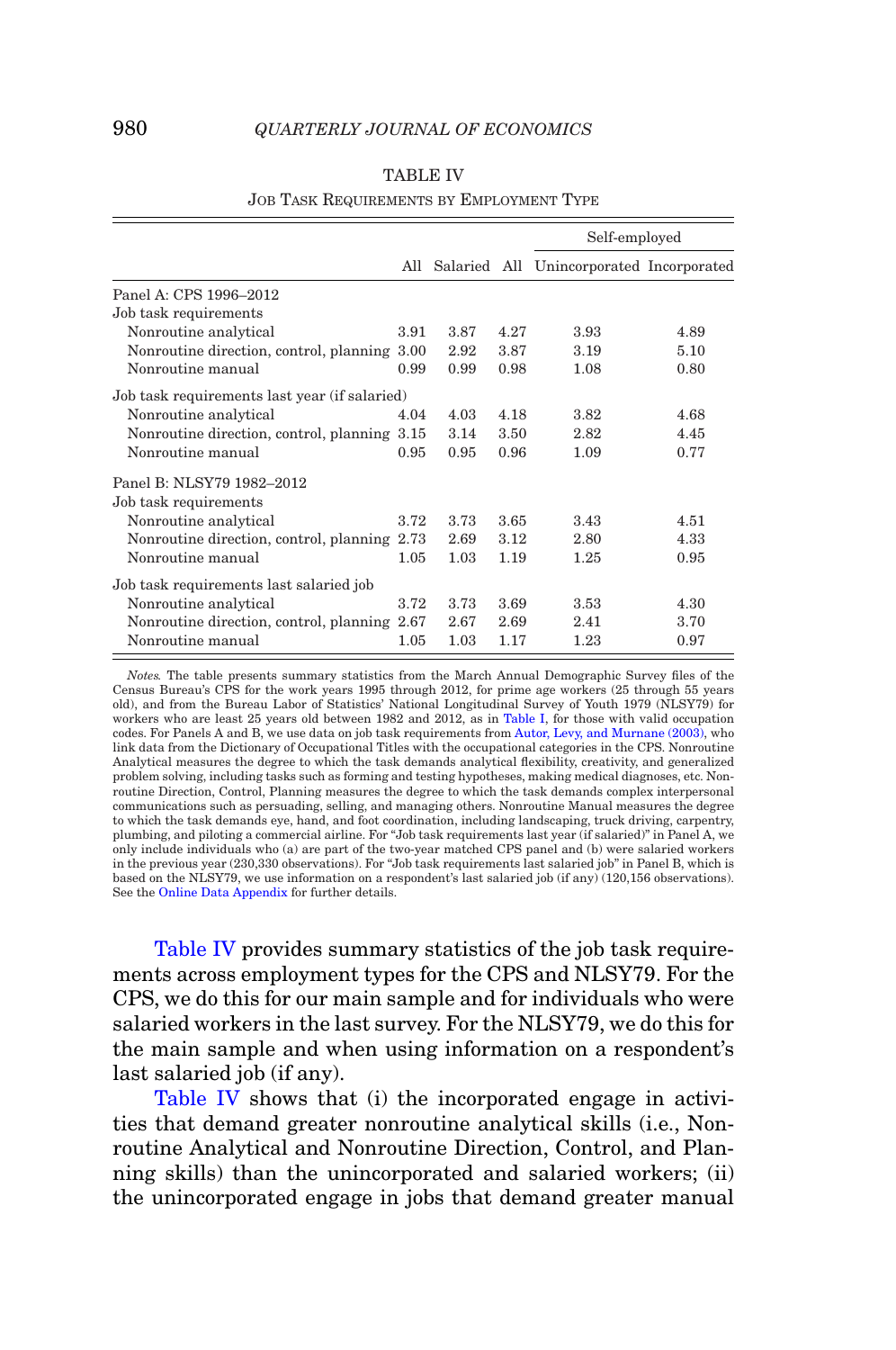skills (i.e., Nonroutine Manual skills) than the incorporated and salaried workers; and (iii) these sharp differences in the skills demanded of people who sort into incorporated and unincorporated self-employment exist before they become business owners. Aggregating the incorporated and unincorporated individuals blurs differences in their job task requirements.

## <span id="page-18-0"></span>III. DIFFERENCES BETWEEN THE INCORPORATED AND UNINCORPORATED

In this section, we assess whether people who become incorporated business owners (i) perform different activities from those who become unincorporated business owners and (ii) run different types of businesses.

We use multinomial logit regressions to assess whether people who perform jobs that demand a high-level of Nonroutine Analytical, Nonroutine Direction, Control, and Planning (DCP), or Nonroutine Manual skills are more likely to become incorporated business owners. We examine the sorting into employment types based on the job task requirements of the individual as a salaried worker in year  $t - 1$  using the two-year matched panel of the CPS for work years 1995 through 2012, and further restrict the main sample to individuals who were salaried workers in  $t - 1$  (as in Panel A of [Table IV\)](#page-17-0).

Specifically we estimate a multinomial logit model assuming that the log-odds of each worker conform to the following linear model:

(1) 
$$
\log \frac{P_{ijt}}{P_{ist}} = \alpha_j + \sum_{k=1}^{3} \alpha_{NR,k,j} NR_{k, it-1} + \alpha_{X,j} X_{it-1}.
$$

The dependent variable is the log-odds ratio of being an incorporated (unincorporated) business owner rather than a salaried worker, where  $P_{i,i}$  stands for the probability that person  $i$  is incorporated  $(j = 1)$  or unincorporated self-employed  $(j = 2)$  at time *t*,  $P_{\text{ist}}$  denotes the probability that the person is a salaried worker at time *t*, and *k* signifies the job task requirement category.  $NR_{k,i-1}$ is a vector of three nonroutine job specific skill requirements (Analytical, DCP, and Manual) of person *i*'s salaried job in year *t* − 1. *Xit*−<sup>1</sup> is a vector of regressors that includes demographics (race, gender), schooling, potential work experience (quartic), the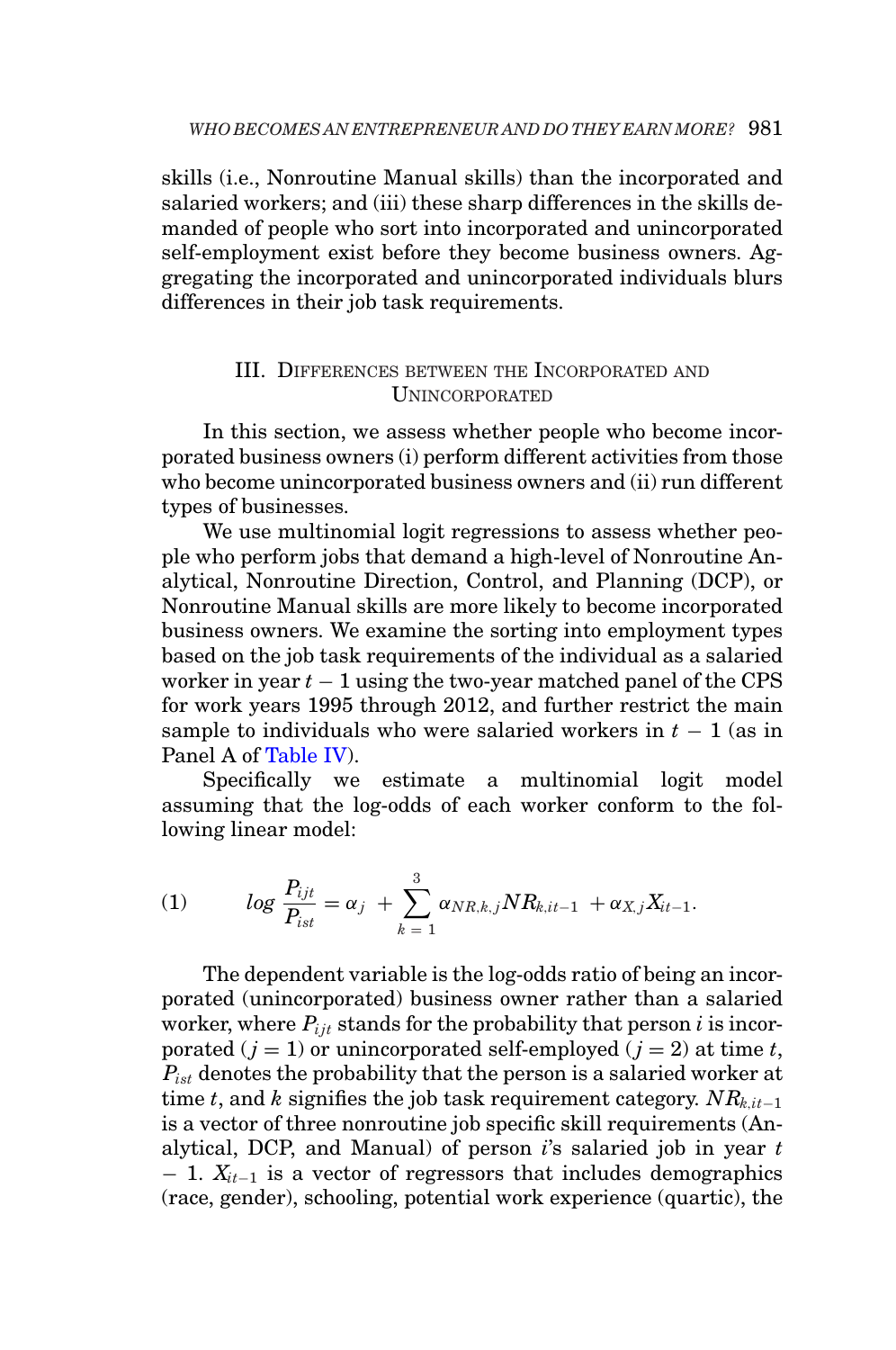<span id="page-19-1"></span>

| (1)            | (2)          |
|----------------|--------------|
| Unincorporated | Incorporated |
|                |              |
| $-0.038**$     | $0.055***$   |
| (0.019)        | (0.017)      |
| $-0.001$       | $0.039***$   |
| (0.006)        | (0.008)      |
| $0.037**$      | $-0.139***$  |
| (0.018)        | (0.031)      |
|                |              |
| 0.011          | $0.055***$   |
| (0.012)        | (0.012)      |
| $-0.998***$    | $0.418***$   |
| (0.077)        | (0.109)      |
| $-0.366***$    | $-0.734***$  |
| (0.049)        | (0.048)      |
| 230,330        | 230,330      |
| 0.99           | 0.99         |
|                |              |

#### TABLE V

SELECTION INTO UNINCORPORATED AND INCORPORATED SELF-EMPLOYMENT

*Notes.* This table reports multinomial logit estimates of the log-odds ratio of a salaried worker in *t* − 1, between the ages of 25 and 55, being unincorporated or incorporated self-employed rather than a salaried worker in year *t*. The sample excludes people who do not work either as salaried or self-employed, people with missing data on relevant demographics and labor market outcomes, and people living within group quarters. The analyses include the subsample of CPS observations, salaried or self-employed in year *t*, for which we have a matched, two-year panel over the work years 1995 through 2012 and restrict the sample to individuals who were salaried workers in the previous year  $(t - 1)$  as in [Table IV,](#page-17-0) Panel A. Though unreported in the table, all specifications control for potential work experience (quartic), race, year, and state fixed effects. Data on job task requirements are from [Autor, Levy, and Murnane \(2003\),](#page-53-18) who link data from the Dictionary of Occupational Titles with the occupational categories in the CPS. Nonroutine analytical measures the degree to which the task demands analytical flexibility, creativity, and generalized problem solving, including tasks such as forming and testing hypotheses, making medical diagnoses, etc. Nonroutine direction, control, planning measures the degree to which the task demands complex interpersonal communications such as persuading, selling, and managing others. Nonroutine manual measures the degree to which the task demands eye, hand, and foot coordination, including landscaping, truck driving, carpentry, plumbing, and piloting a commercial airline. Heteroskedasticity-robust standard errors clustered at the year-level are in parentheses, where  $*$ , and ∗∗∗ indicate significance at the 10%, 5%, and 1% levels, respectively. See the [Online Data Appendix](https://academic.oup.com/qje) for further details.

number of hours worked in year  $t - 1$ , as well as state and year fixed effects.<sup>[13](#page-19-0)</sup>

The estimates reported in [Table V](#page-19-1) provide five messages about the sorting of people into incorporated and unincorporated self-employment based on the job task requirements of their

<span id="page-19-0"></span>13. Potential work experience (pwe) equals age minus years of schooling minus 6 (or 0 if this computation is negative). The quartic includes pwe, pwe<sup>2</sup>, pwe<sup>3</sup>, and  $pwe^4$ .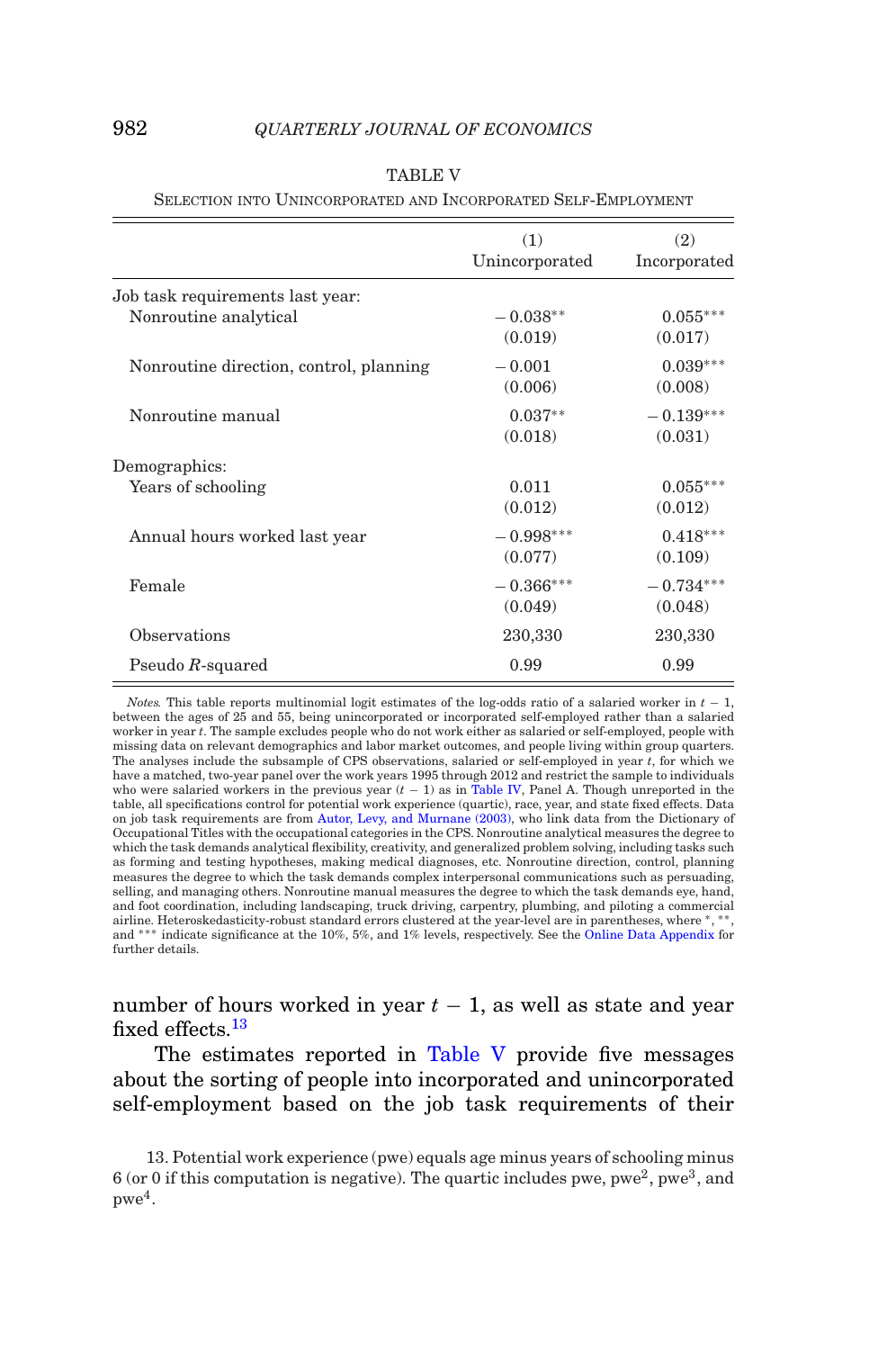previous jobs. First, people who open incorporated businesses were more likely to have been working in salaried jobs that demand greater nonroutine cognitive abilities than people who remained in salaried jobs. Second, the opposite is true of the unincorporated: people who open unincorporated businesses were less likely to have been working in salaried jobs demanding strong Nonroutine Analytical abilities than people who remained in salaried jobs. Third, people who open incorporated businesses were less likely to have been working in salaried jobs that required a high degree of Nonroutine Manual skills than people who remained in salaried jobs. Fourth, the results on the unincorporated are different: people who start unincorporated businesses tend to have worked in jobs requiring greater Nonroutine Manual skills than those that remained salaried workers. Fifth, the economic magnitudes are material. For example, consider a person who is working in a salaried job that demands about one-half of one standard deviation greater Nonroutine Analytical skills (0.94) than his counterpart. This gap is about the same as the difference between Nonroutine Analytical requirements of incorporated and unincorporated business owners in the year before they switch into self-employment, which is obtained from Panel A of [Table IV](#page-17-0) (4.68−3.82). Holding other things equal, including the other job task requirements, the coefficient estimates in [Table V](#page-19-1) suggest that relative to his counterpart, the odds of this person becoming an incorporated business owner next period are approximately 9% greater than becoming an unincorporated business owner  $(1.09 =$  $\frac{1.05}{0.96} = \frac{\exp(0.94^{*}0.055)}{\exp(0.94^{*}-0.038)}$ .

[Table V](#page-19-1) also demonstrates that other factors, beyond a person's job task requirements as a salaried worker, account for selection into different employment types. More educated people are more likely to become incorporated business owners, and women are less likely to become self-employed, especially incorporated business owners[.14](#page-20-0) While individuals who worked more hours as salaried workers have a greater probability of becoming incorporated self-employed, the opposite is true for the unincorporated self-employed.<sup>[15](#page-20-1)</sup>

<span id="page-20-0"></span>14. [Carr \(1996\),](#page-53-12) [Budig \(2006\),](#page-53-13) and  $\ddot{O}$ zcan (2011) examine the sorting of men and women into incorporated and unincorporated self-employment.

<span id="page-20-1"></span>15. The pseudo *R*-squared in [Table V](#page-19-1) is high because the regressions include state and year fixed effects. The results are robust to excluding these fixed effects as shown in the [Online Appendix Table V.A.](https://academic.oup.com/qje) Furthermore, as shown in the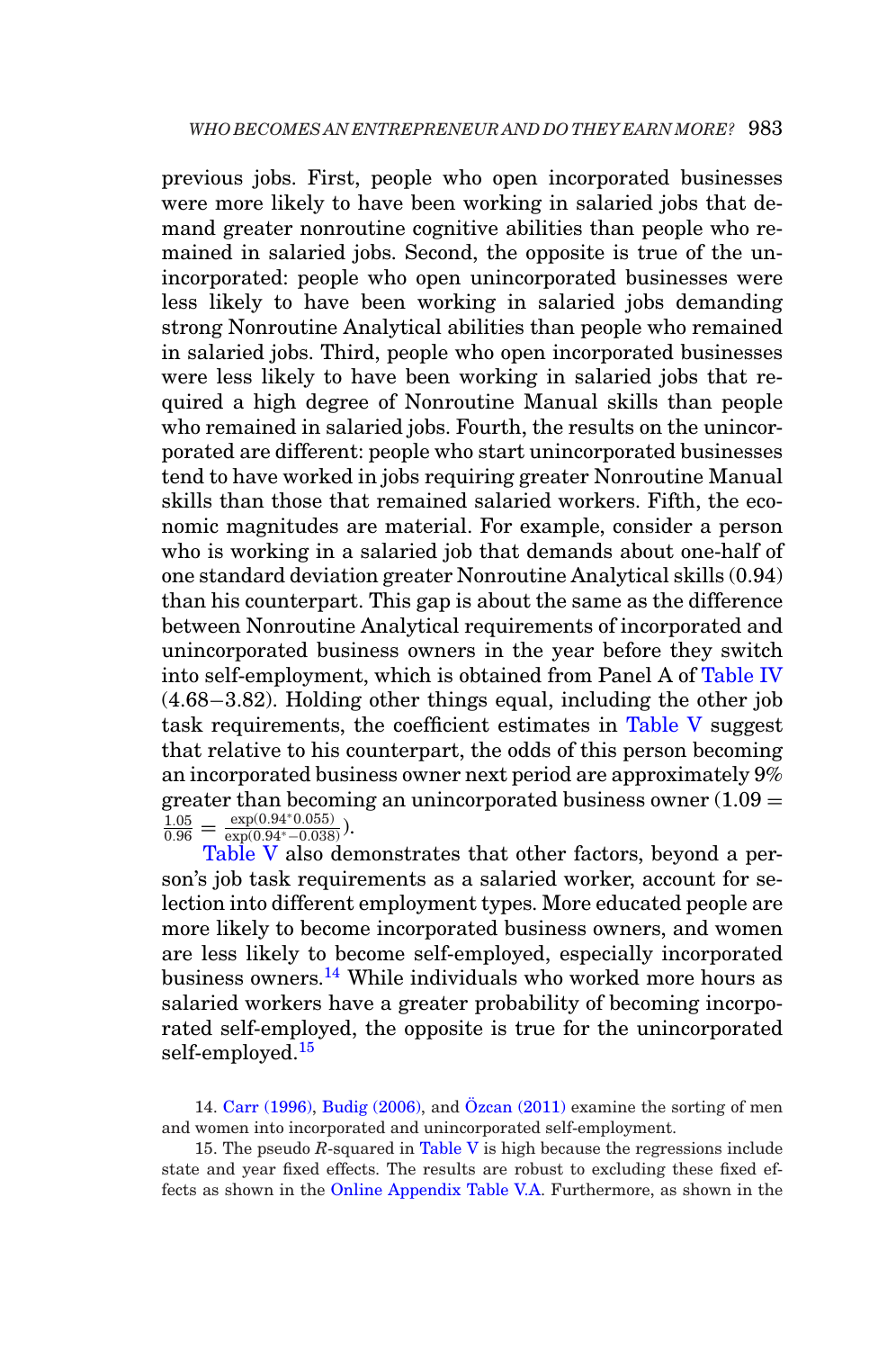Turning from the individual to the business, we construct and analyze measures of the job task requirements of each business. Specifically, using our main CPS sample, we compute the hours-weighted job task requirements of all workers in each industry over the work years 1995 through 2012 for each of three categories of skills: (i) Nonroutine Analytical skills, (ii) Nonroutine Direction, Control, and Planning skills, and (iii) Nonroutine Manual skills. In [Table VI,](#page-22-0) we list the top five and bottom five industries of these three categories of the hours-weighted job task requirements of industries. The rankings seem intuitively plausible. Taxicab service, trucking service, and logging are the top five industries demanding high levels of manual skills from their workers, but they are the bottom five industries demanding nonroutine analytical skills from those same employees. In turn, engineering and architectural services demand high levels of analytical skills from workers, while the legal services and accounting industries do not require much in the way of nonroutine manual skills from their workers. Later, we will use these measures to assess the link between the nature of the person and the nature of the business.

#### <span id="page-21-0"></span>IV. WHO BECOMES AN ENTREPRENEUR?

In this section, we examine the cognitive and noncognitive traits associated with the self-sorting of individuals into different employment types. We use the unique attributes of the NLSY79 data to examine how the traits of individuals before they enter the prime age labor market account for subsequent career choices. Above, we focused on the skills demanded by particular jobs and industries. We now focus on the pre-labor market "supply" of human capital traits.

## *IV.A. Selection into Employment Types on Cognitive and Noncognitive Traits*

To further assess the association between pre–labor market measures of cognitive and noncognitive traits and subsequent employment choices, we estimate a multinomial logit model assuming that the log-odds of each response conform to the following

[Online Appendix Table V.B,](https://academic.oup.com/qje) the [Table V](#page-19-1) results on the demographic variables hold when including occupation fixed effects for the individual's job last year, rather than conditioning on the job task requirements of the occupation.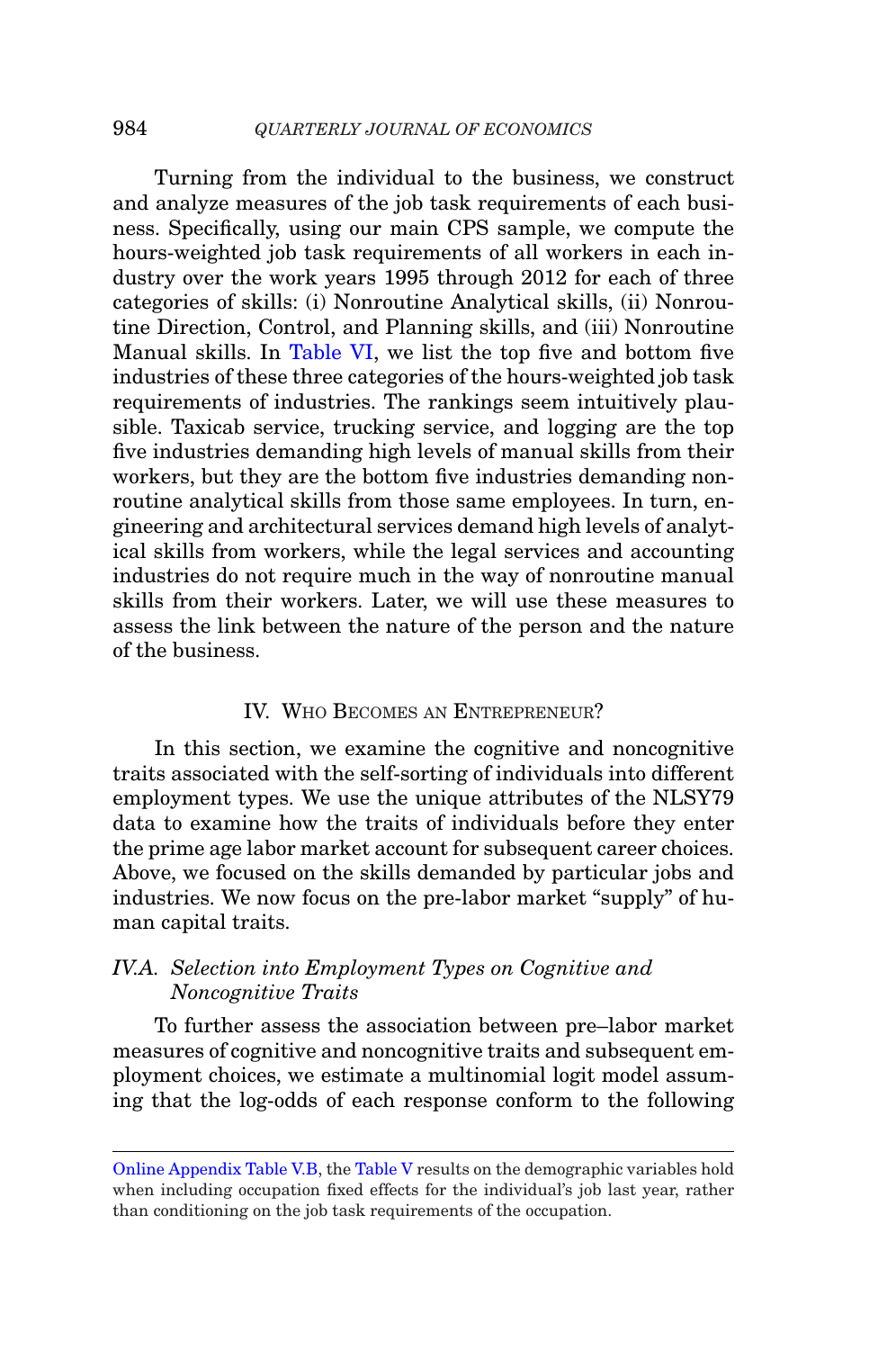| Nonroutine analytical industry                               |      | Nonroutine direction,                                                                                                                                                                |      | Nonroutine manual industry       |      |
|--------------------------------------------------------------|------|--------------------------------------------------------------------------------------------------------------------------------------------------------------------------------------|------|----------------------------------|------|
|                                                              |      | control, planning industry                                                                                                                                                           |      |                                  |      |
| Panel A: Top industries                                      |      |                                                                                                                                                                                      |      |                                  |      |
| Engineering and architectural<br>services                    | 6.56 | <b>Educational</b> services                                                                                                                                                          | 6.23 | Taxicab service                  | 4.26 |
| Accounting, auditing, and                                    | 5.84 | Engineering and architectural                                                                                                                                                        | 6.05 | Trucking service                 | 3.52 |
| bookkeeping services                                         |      | services                                                                                                                                                                             |      |                                  |      |
| Miscellaneous professional and<br>related services           | 5.34 | Accounting, auditing, and<br>bookkeeping services                                                                                                                                    | 5.05 | Street railways and bus lines    | 3.14 |
|                                                              | 5.16 |                                                                                                                                                                                      | 4.93 |                                  | 2.66 |
| Security and commodity brokerage<br>and investment companies |      | Advertising                                                                                                                                                                          |      | Logging                          |      |
| Aircraft and parts                                           | 5.08 | Theaters and motion pictures                                                                                                                                                         | 4.90 | Water transportation             | 2.16 |
| Panel B: Bottom industries                                   |      |                                                                                                                                                                                      |      |                                  |      |
| Private households                                           | 0.99 | Private households                                                                                                                                                                   | 0.45 | Legal services                   | 0.07 |
| Logging                                                      | 2.07 | Taxicab service                                                                                                                                                                      | 0.57 | Accounting, auditing, and        | 0.09 |
|                                                              |      |                                                                                                                                                                                      |      | bookkeeping services             |      |
| Taxicab service                                              | 2.18 | Postal service                                                                                                                                                                       | 0.98 | Insurance                        | 0.16 |
| Trucking service                                             | 2.19 | Trucking service                                                                                                                                                                     | 1.04 | Security and commodity brokerage | 0.18 |
|                                                              |      |                                                                                                                                                                                      |      | and investment companies         |      |
| Laundering, cleaning, and dyeing<br>services                 | 2.30 | Legal services                                                                                                                                                                       | 1.25 | Banking and credit agencies      | 0.21 |
|                                                              |      | Notes. This table reports the top and the bottom five industries in each of three categories of io) task requirements from the Dictionary of Occupational Titles. For each industry, |      |                                  |      |

<span id="page-22-0"></span>TABLE VI

**TABLE VI**  $\mathbf{r}$ 

*WHO BECOMES AN ENTREPRENEUR AND DO THEY EARN MORE?* 985

roces. Illustrations the computation in the consumer the material control of the industry of the state of particle in the industry of the same state of particle in the industry of the same state of particle in the industry Nonroutine analytical measures the degree to which the task demands analytical flexibility, creativity, and generalized problem solving, including tasks such as forming and testing<br>bypotheses, making medical diagnoses, etc Nonroutine analytical measures the degree to which the task demands analytical flexibility, creativity, and generalized problem solving, including tasks such as forming and testing *Notes*. This table reports the top and the bottom five industries in each of three categories of job task requirements from the Dictionary of Occupational Titles. For each industry, we compute the hours-weighted job task requirements of people working in the industry over the work years 1995 through 2012 using the March Annual Demographic Survey files of the Census Bureau's CPS for the same sample as in [Table](#page-7-0) I. We exclude industries with less than 1,000 observations. We do this for three categories of skills for each: (i) hypotheses, making medical diagnoses, etc.; (ii) Nonroutine direction, control, planning measures the degree to which the task demands complex interpersonal communications such as persuading, selling, and managing others; and (iii) Nonroutine manual measures the degree to which the task demands eye, hand, and foot coordination, including landscaping, truck driving, carpentry, plumbing, and piloting a commercial airline. See the Online Data Appendix for further details. truck driving, carpentry, plumbing, and piloting a commercial airline. See the Online Data [Appendix](https://academic.oup.com/qje) for further details.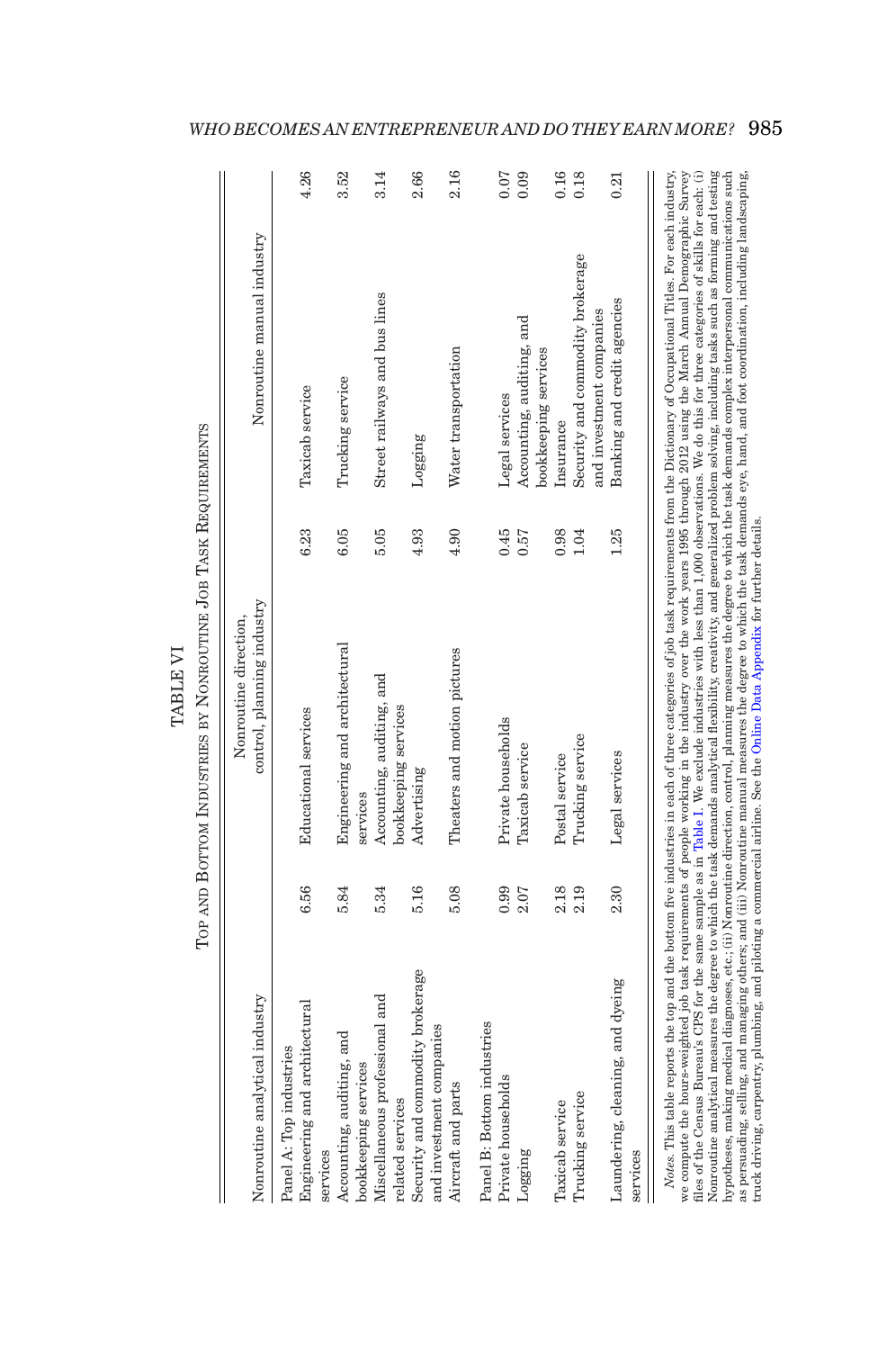linear model:

$$
log \frac{P_{ijt}}{P_{ist}} = \alpha_j + \alpha_{A,j} AFQT_i + \alpha_{I,j} Illicit_i + \alpha_{AI,j} AFQT_i \cdot Illicit_i
$$
  
(2) 
$$
+ \alpha_{NC,j} NC_i + \alpha_{X,j} X_{it}.
$$

The dependent variable is the log-odds ratio of being an incorporated (unincorporated) business owner rather than a salaried worker, where  $P_{i,i}$  is the probability that person *i* is incorporated  $(j = 1)$  or unincorporated self-employed  $(j = 2)$  at time t and  $P_{ist}$ denotes the probability that the person is a salaried worker. We focus on cognitive ability (*AF QT*) and noncognitive (*NC*) traits: the Rotter locus of control indicator, the Rosenberg self-esteem measure, and Illicit Activity. We also include an interaction between AFQT and Illicit. Therefore, throughout the remainder of our analyses, we exclude observations with missing values on the Illicit Activity Index from the main NLSY79 sample. All specifications control for gender, race, year-of-birth, and potential experience. When we introduce family traits, we also control for the Father's Education, Mother's Education, Family Income in 1979, and Two Parent Family  $(14)$ .<sup>16</sup> By examining person-year observations, each person's "employment type" is defined by the number of years spent in each employment type. The errors are clustered at the individual level.

We report our findings in [Table VII.](#page-24-0) In column (1), the logit model assesses the probability of self-employment versus salaried. All other columns report multinomial logit coefficient estimates. In columns  $(2)$ – $(5)$ , the comparison is between unincorporated selfemployment and salaried, where column (5) repeats the analyses for column (4) using only the sample of whites; and in columns  $(6)$ – $(9)$ , the regressions provide estimates of the impact of each trait on the probability that the person is incorporated relative to being a salaried worker, where column (9) repeats the analyses for column (8) using only the sample of whites.

<span id="page-23-0"></span>16. Though unreported in the table, when we control for family traits, we include a set of dummy variables for individuals with missing family income (for which we impute the average value in the sample) and missing parental education (for which we impute values based on the other parent's education and the average for the sample if no parental education is reported). The findings reported in [Table VII](#page-24-0) are robust to the exclusion of observations with imputed family traits as shown in the [Online Appendix Table VII.B.](https://academic.oup.com/qje)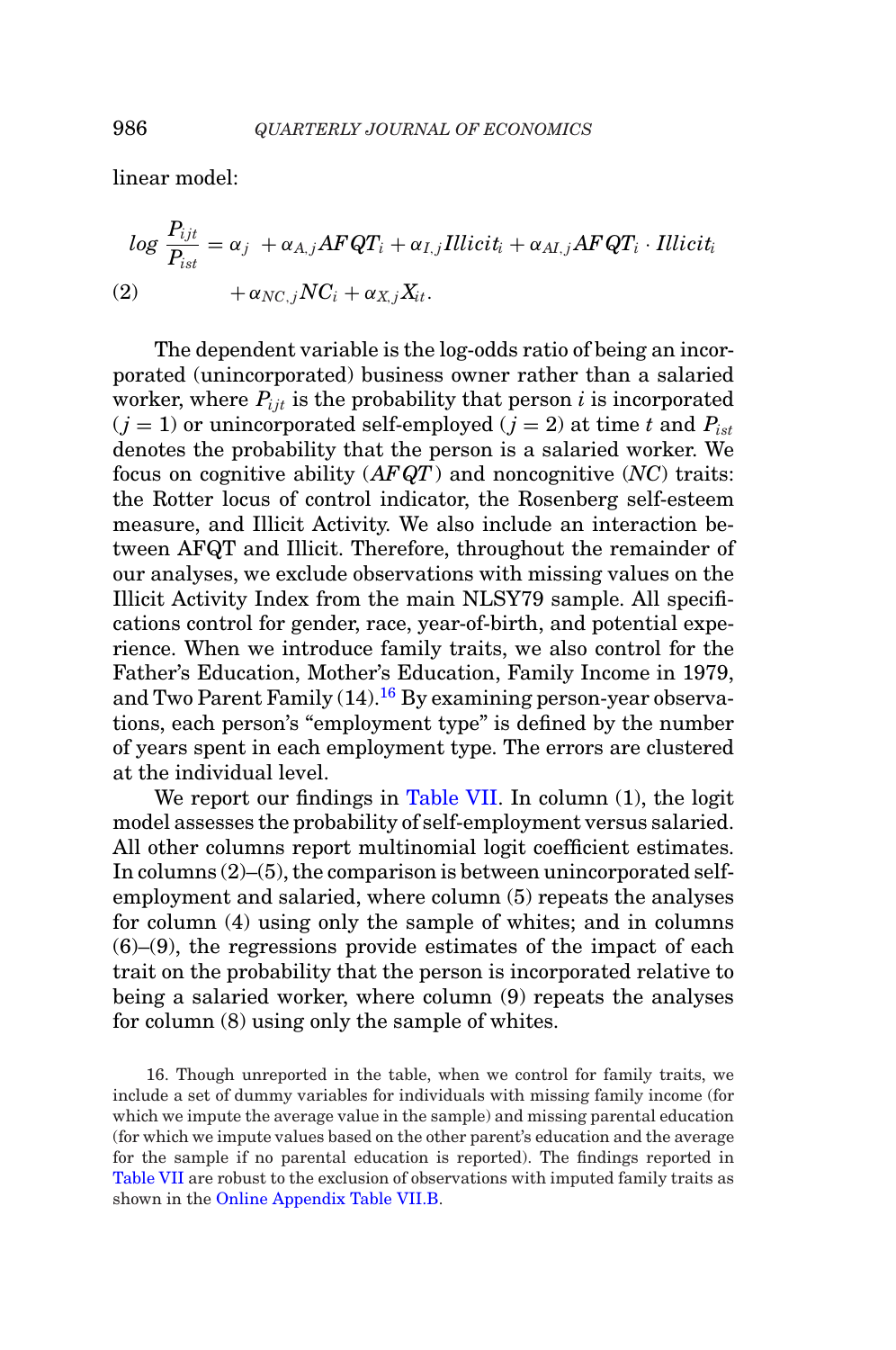<span id="page-24-0"></span>

|                          | ֦֧֧ׅ֧֧֧ׅ֧֧֧֧ׅ֧֧ׅ֧֧֧֧֧֧֚֚֚֚֚֚֚֚֚֚֚֚֚֚֚֚֚֚֚֚֚֚֚֚֚֡֕֝֕֝֕֝֝֜֝֓֝֬֜֝֬֝֬֝֬֜֝֬֜֝֬֝֬֝֬֝֬֝֬<br>֖֖֖֖֖֖ׅׅׅׅׅ֖֧֚֚֚֚֚֚֚֚֚֚֚֚֚֚֚֚֚֚֚֚֚֚֚֚֡֬֝֬֝֬֓֓֞֝֓֞<br>D<br>٠<br>تا |
|--------------------------|--------------------------------------------------------------------------------------------------------------------------------------------------------|
| <b>THATT IS THE</b><br>i | <b>THEFT</b><br>$\frac{1}{4}$<br>ŗ<br>)<br>)<br>-<br>ة<br>أ<br>The Filter money of<br>E PLAT<br>i<br>ļ<br>į<br>Ï                                       |

| Self-employment by type: All (vs. salaried) |                        |                          |                         |                        | By type (vs. salaried) |                        |                        |                        |                        |
|---------------------------------------------|------------------------|--------------------------|-------------------------|------------------------|------------------------|------------------------|------------------------|------------------------|------------------------|
|                                             |                        |                          | Unincorporated          |                        |                        |                        | Incorporated           |                        |                        |
|                                             | $\widehat{\Xi}$        | $\widehat{\mathfrak{D}}$ | $\widehat{\mathcal{E}}$ | $\widehat{E}$          | $\widehat{e}$          | $\odot$                | $\widehat{C}$          | $\circledS$            | $\widehat{e}$          |
| Cognitive and noncognitive traits<br>AFQT   | 0.076                  | $-0.046$                 | $-0.042$                | $-0.105$               | $-0.038$               | $0.618***$             | $0.576**$              | 0.070                  | $-0.121$               |
|                                             | (0.115)                | (0.124)                  | (0.124)                 | (0.132)                | (0.163)                | (0.235)                | (0.237)                | (0.261)                | (0.294)                |
| <b>Illicit</b>                              | $0.078***$<br>(0.027)  | $0.070**$<br>(0.029)     | $0.133***$<br>(0.048)   | $0.123**$<br>(0.048)   | $0.160**$<br>(0.067)   | $0.122**$<br>(0.055)   | (0.093)<br>$-0.023$    | (0.098)<br>$-0.045$    | (0.124)<br>0.120       |
| Rosenberg score                             | (0.029)<br>0.031       | (0.031)<br>0.007         | (0.031)<br>$-0.009$     | (0.031)<br>$-0.015$    | (0.040)<br>$-0.006$    | $0.211***$<br>(0.059)  | $0.216***$<br>(0.059)  | $0.190***$<br>(0.060)  | $0.191***$<br>(0.069)  |
| Rotter score                                | $-0.097***$<br>(0.028) | $-0.089***$<br>(0.030)   | $-0.087***$<br>(0.030)  | $-0.086***$<br>(0.030) | $-0.085***$<br>(0.038) | $-0.141**$<br>(0.056)  | $-0.144***$<br>(0.056) | $-0.130**$<br>(0.056)  | $-0.135*$<br>(0.071)   |
| AFQT* Illicit                               |                        |                          | (0.104)<br>$-0.163$     | (0.104)<br>$-0.150$    | $-0.230*$<br>(0.126)   |                        | $0.306*$<br>(0.157)    | $0.339***$<br>(0.163)  | $0.461***$<br>(0.189)  |
| Demographics                                |                        |                          |                         |                        |                        |                        |                        |                        |                        |
| Black                                       | $-0.560***$<br>(0.072) | $-0.504***$<br>(0.075)   | $-0.501***$<br>(0.075)  | $-0.538***$<br>(0.077) |                        | $-0.887***$<br>(0.164) | $-0.898***$<br>(0.165) | $-0.784***$<br>(0.168) |                        |
| Hispanic                                    | $-0.318***$<br>(0.076) | $-0.332***$<br>(0.079)   | $-0.328***$<br>(0.079)  | $-0.266***$<br>(0.085) |                        | (0.166)<br>$-0.253$    | (0.167)<br>$-0.260$    | (0.175)<br>0.042       |                        |
| Female                                      | $-0.340***$<br>(0.055) | $-0.260***$<br>(0.059)   | $-0.261***$<br>(0.059)  | $-0.267***$<br>(0.059) | $-0.220***$<br>(0.075) | $-0.727***$<br>(0.119) | $-0.724***$<br>(0.119) | $-0.707***$<br>(0.119) | $-0.755***$<br>(0.146) |

*WHO BECOMES AN ENTREPRENEUR AND DO THEY EARN MORE?* 987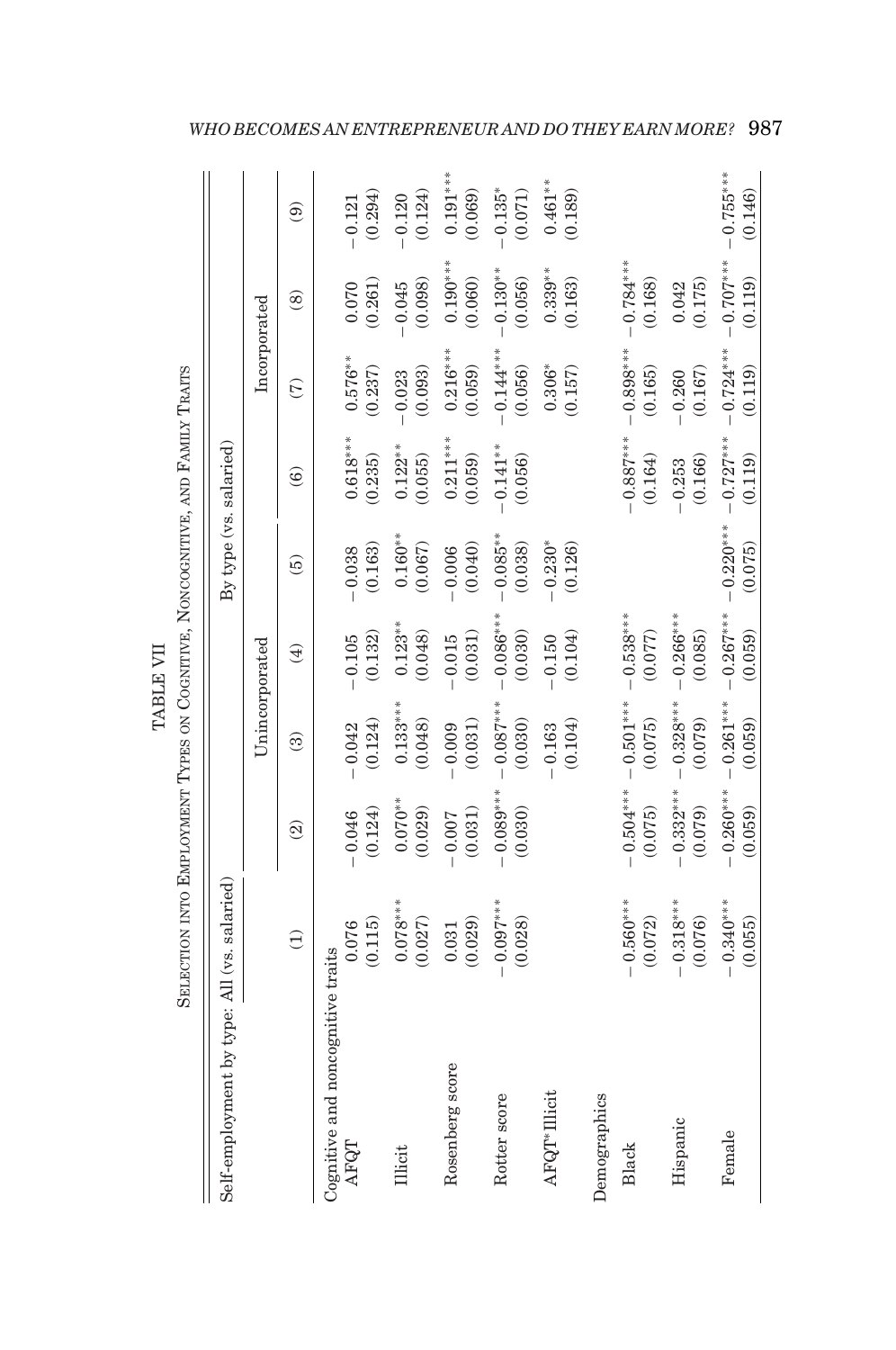<span id="page-25-0"></span>

|                                                                                                                                                                                                                                                                                                                                                                                                                                                                                                                                                                                                                                                                                                                                                                                                                                                                                                                                                                                                                                                                            |                         |                          | TABLE VII                            |                                      |                            |                                 |                   |                                      |                            |
|----------------------------------------------------------------------------------------------------------------------------------------------------------------------------------------------------------------------------------------------------------------------------------------------------------------------------------------------------------------------------------------------------------------------------------------------------------------------------------------------------------------------------------------------------------------------------------------------------------------------------------------------------------------------------------------------------------------------------------------------------------------------------------------------------------------------------------------------------------------------------------------------------------------------------------------------------------------------------------------------------------------------------------------------------------------------------|-------------------------|--------------------------|--------------------------------------|--------------------------------------|----------------------------|---------------------------------|-------------------|--------------------------------------|----------------------------|
|                                                                                                                                                                                                                                                                                                                                                                                                                                                                                                                                                                                                                                                                                                                                                                                                                                                                                                                                                                                                                                                                            |                         |                          | (CONTINUED)                          |                                      |                            |                                 |                   |                                      |                            |
| Self-employment by type:                                                                                                                                                                                                                                                                                                                                                                                                                                                                                                                                                                                                                                                                                                                                                                                                                                                                                                                                                                                                                                                   | All (vs. salaried)      |                          |                                      |                                      |                            | By type (vs. salaried)          |                   |                                      |                            |
|                                                                                                                                                                                                                                                                                                                                                                                                                                                                                                                                                                                                                                                                                                                                                                                                                                                                                                                                                                                                                                                                            |                         |                          |                                      | Unincorporated                       |                            |                                 |                   | Incorporated                         |                            |
|                                                                                                                                                                                                                                                                                                                                                                                                                                                                                                                                                                                                                                                                                                                                                                                                                                                                                                                                                                                                                                                                            |                         | $\widehat{\mathfrak{D}}$ | ම                                    | $\widehat{E}$                        | $\widehat{5}$              | $\widehat{\mathbf{e}}$          | E                 | $\circledS$                          | $\widehat{\mathbf{e}}$     |
| Family traits                                                                                                                                                                                                                                                                                                                                                                                                                                                                                                                                                                                                                                                                                                                                                                                                                                                                                                                                                                                                                                                              |                         |                          |                                      |                                      |                            |                                 |                   |                                      |                            |
| Family income in 1979                                                                                                                                                                                                                                                                                                                                                                                                                                                                                                                                                                                                                                                                                                                                                                                                                                                                                                                                                                                                                                                      |                         |                          |                                      | $-0.080$<br>(0.094)                  | (0.108)<br>$-0.094$        |                                 |                   | $0.443***$<br>(0.156)                | $0.437***$<br>(0.177)      |
| Mother education                                                                                                                                                                                                                                                                                                                                                                                                                                                                                                                                                                                                                                                                                                                                                                                                                                                                                                                                                                                                                                                           |                         |                          |                                      | (0.014)<br>0.017                     | (0.019)<br>0.011           |                                 |                   | $0.086***$<br>(0.027)                | $0.117***$<br>(0.035)      |
| Father education                                                                                                                                                                                                                                                                                                                                                                                                                                                                                                                                                                                                                                                                                                                                                                                                                                                                                                                                                                                                                                                           |                         |                          |                                      | (0.011)<br>0.010                     | (0.014)<br>0.020           |                                 |                   | (0.022)<br>0.008                     | (0.028)<br>$-0.013$        |
| Pseudo R-squared<br>Race/ethnicity<br>Observations                                                                                                                                                                                                                                                                                                                                                                                                                                                                                                                                                                                                                                                                                                                                                                                                                                                                                                                                                                                                                         | 125,166<br>0.0276<br>ER | 125,166<br>0.0302        | 125,166<br>0.0306<br>$\overline{AB}$ | 125,166<br>0.0345<br>$\overline{AB}$ | Whites<br>69,503<br>0.0268 | 125,166<br>0.0302<br><b>All</b> | 125,166<br>0.0306 | 125,166<br>0.0345<br>$\overline{AB}$ | Whites<br>0.0268<br>69,503 |
| a two-parent family at the age of 14, (ii) dummy variables for individuals with imputed family income, and (iii) dummy variables for imputed parental education, as defined in the<br>Notes. This table reports multinomial logit estimates of the log-odds ratio of an individual being unincorporated or incorporated self-employed rather than a salaried worker. We<br>use the sample in Table I and further exclude observations with missing values for Illicit. Though unreported in the table, all specifications control for year of birth and potential<br>experience. When we introduce family traits, in columns $(4)$ , $(5)$ , $(8)$ , and $(9)$ , we also control for (but do not report the coefficient estimates on) (i) whether the respondent lived in<br>Online Data Appendix. Reported standard errors (in parentheses) are corrected for heteroskedasticity and clustered by individual. The symbols***, **, and * signify significance at<br>the $1\%$ , $5\%$ , and $10\%$ levels, respectively. See the Online Data Appendix for further details. |                         |                          |                                      |                                      |                            |                                 |                   |                                      |                            |

# 988 *QUARTERLY JOURNAL OF ECONOMICS*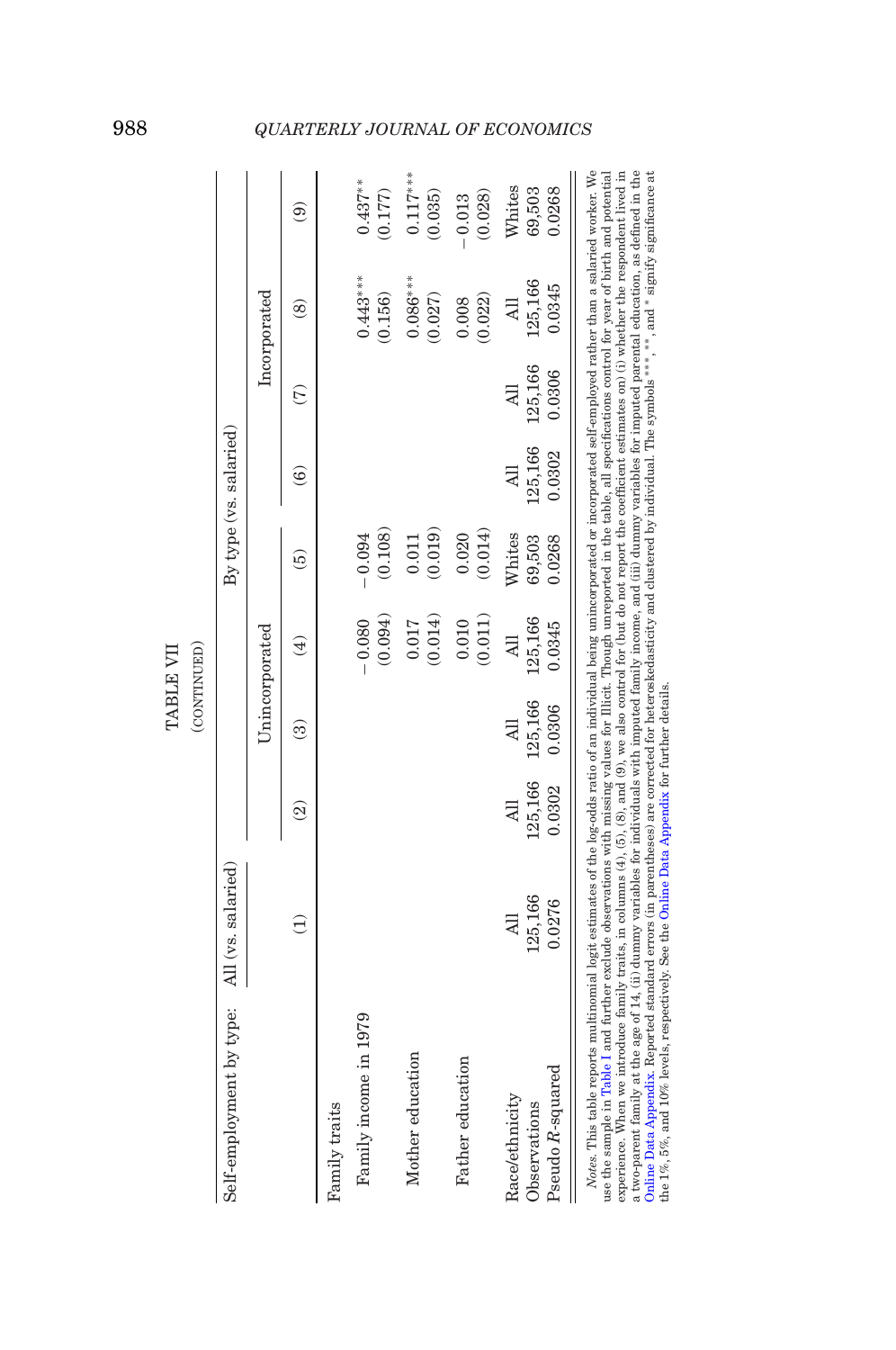Several findings emerge. First, the incorporated selfemployed tend to be white, male, people with high self-esteem, individuals with a strong sense of controlling one's future (i.e., a low Rotter locus of control score), individuals with high AFQT scores, those who engage in more illicit activities as youths, children of high-income parents, and people with well-educated mothers. The economic magnitudes are large. For example, holding other things constant, the odds of a woman becoming an incorporated business owner rather than a salaried employee are half of those of a similar male, which is obtained from the regression (8) estimates (i.e.,  $0.49 = \exp(-0.707)$ . As another example, the odds of becoming incorporated self-employed rather than a salaried employee for a person with an AFQT score in the 60th percentile are 6.4% higher than for a person with the median AFQT score based on the regression  $(6)$  estimates.<sup>[17](#page-26-0)</sup>

Second, family income predicts entrepreneurship. The coefficient estimates indicate that a \$100,000 increase in family income—which is enough to boost somebody from the 10th to the 90th percentile—is associated with a more than 55% increase in the odds of becoming incorporated self-employed relative to those of becoming a salaried employee, after controlling for the person's cognitive and noncognitive traits, and other characteristics of the person's family environment. To the extent that one views family income as a proxy for credit constraints after controlling for other factors, these results indicate that difficulties in obtaining finance materially influence incorporated self-employment but not unincorporated self-employment[.18](#page-26-1)

Third, people who have both high AFQT scores and high Illicit Activity Index values are much more likely to become incorporated business owners. For example, compare two people who are the same except for their AFQT and Illicit values. The first has the sample average value of Illicit (0) and the median value of AFQT (0.50), so that AFQT∗Illicit equals 0. The second person, the "smart and illicit" person for this example, has one-quarter of one standard deviation above the mean value of Illicit (0.25) and is at the 75th percentile of the AFQT distribution (0.75), so that

<span id="page-26-0"></span>17. AFQT was divided by 100 for the calculations in [Table VII,](#page-24-0) so 1.0637=  $exp{0.618*(0.6-0.5)}$ .

<span id="page-26-1"></span>18. For research on liquidity constraints and entrepreneurship, see, for example, the influential research by [Evans and Jovanovic \(1989\),](#page-53-19) [Holtz-Eakin, Joulfa](#page-54-19)[ian, and Rosen \(1994\),](#page-54-19) [Blanchflower and Oswald \(1998\).](#page-53-19)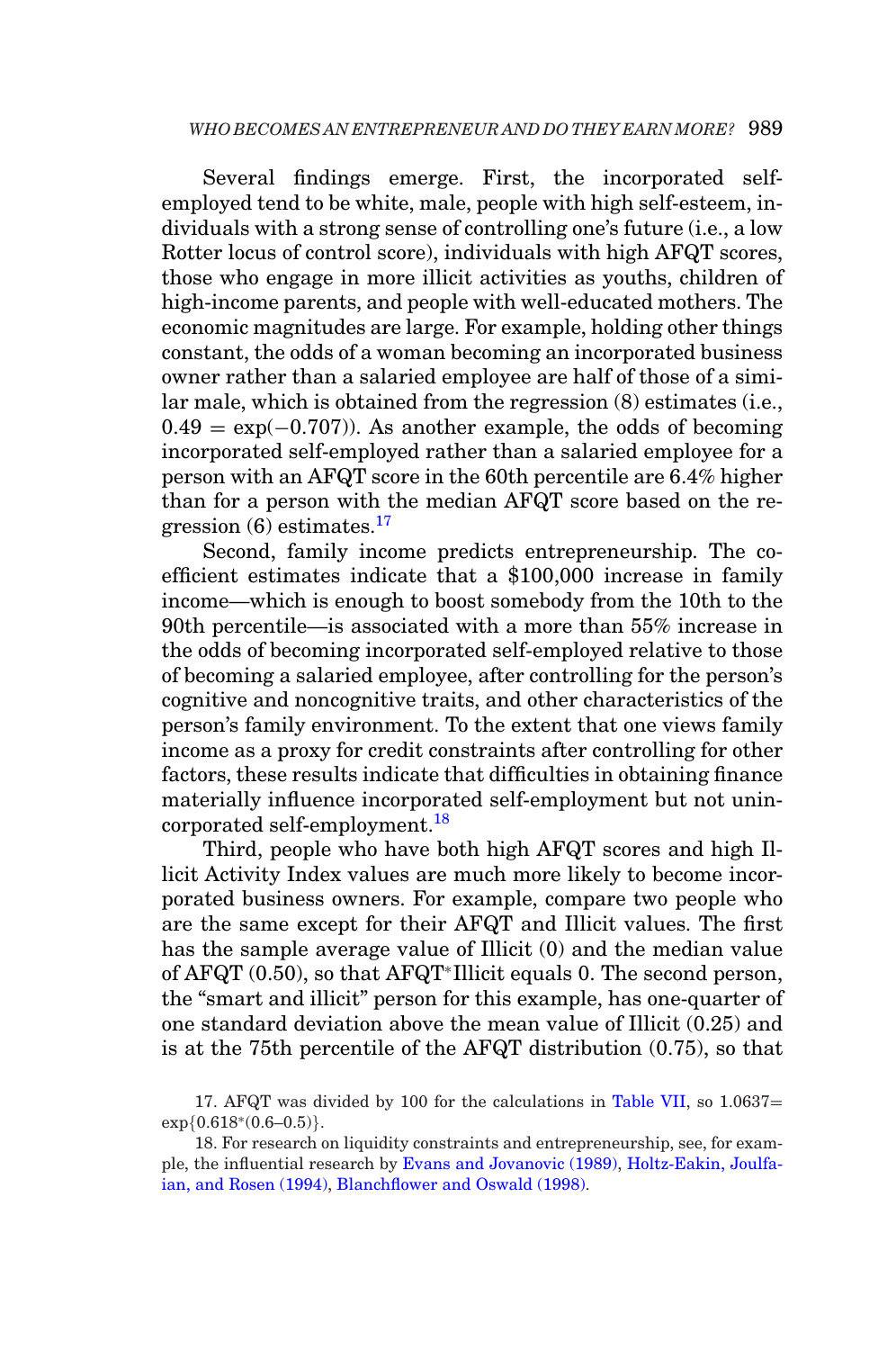AFQT<sup>∗</sup>Illicit is about  $0.1875 (= 0.25*0.75)$ . Then the odds of the smart and illicit person becoming an incorporated self-employed business owner rather than a salaried employee are 6.6% greater (exp {0.339∗0.1875)}) than the first person. The mixture of high learning aptitude and disruptive, "break-the-rules" behavior is tightly linked with entrepreneurship.

Fourth, [Table VII](#page-24-0) again emphasizes the differences in the prelabor market characteristics of people who become incorporated and unincorporated self-employed business owners. While the unincorporated also tend to engage in more illicit activities as youths than salaried workers, they do not have higher AFQT scores or self-esteem values; and, they do not come from particularly high-income or well-educated families. The combination of "smart" and "illicit" traits only boosts the probability of becoming incorporated self-employed.[19](#page-27-0)

Fifth, [Table VII](#page-24-0) also shows that using only the sample of whites yields very similar results. That is, among whites, the incorporated self-employed tend to be male, people with high selfesteem, low Rotter locus of control scores, have both high AFQT and Illicit Activity values, and come from high-income, highly educated families.

### *IV.B. Traits, Employment Types, and Job Task Requirements*

We next examine the sorting of individuals into different types of business activities based on their early-determined traits and their choice of whether to establish an incorporated or

<span id="page-27-0"></span>19. The NLSY79 data provide an opportunity to quantify the role of sorting on typically unobserved labor market skills since 90% of the people in our sample of full-time working adults are salaried workers at some point in their careers. Thus, we study the linkages between comparative success as a salaried worker and sorting into incorporated and unincorporated self-employment. Specifically, we first compute each individual's adjusted hourly wage as a full-time salaried employee by running a wage regression that controls for experience as well as year and individual effects and use the estimated individual effects as adjusted wages. We then run a new battery of multinomial logit regressions to assess whether adjusted wages and its interaction with Illicit explain sorting into employment types. As shown in the [Online Appendix Table XIII,](https://academic.oup.com/qje) we discover that (i) there is negative sorting into the aggregate category of self-employment on adjusted wages, but this reflects positive sorting into incorporated self-employment and negative sorting into unincorporated self-employment and (ii) comparatively successful salaried workers who were also heavily engaged in disruptive activities as youths have higher propensities to become incorporated business owners later in life, that is, the interaction term enters positively and significantly.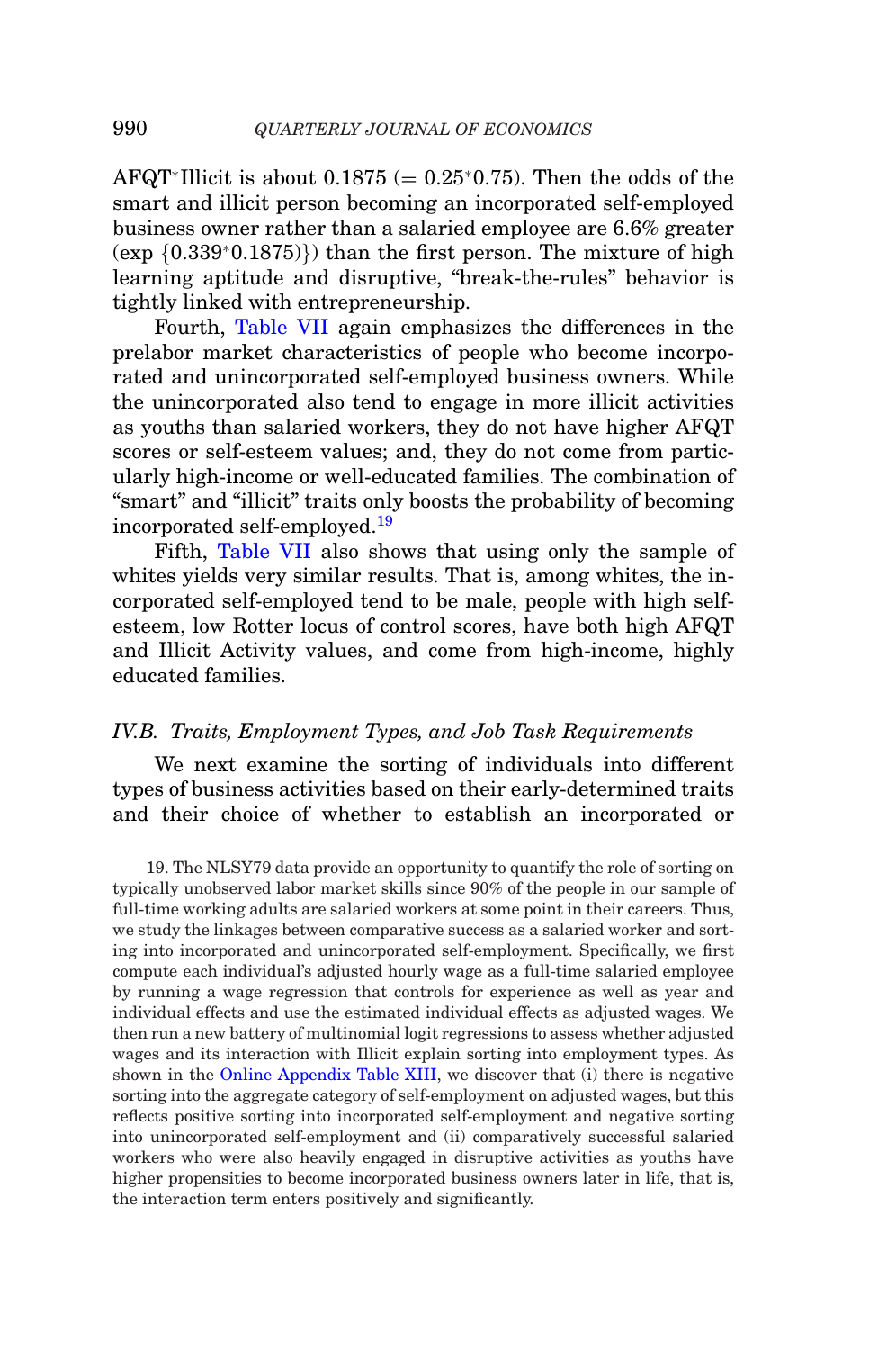unincorporated business. To do this, we match the cognitive and noncognitive traits of the business owner before he enters the labor market with the legal form and type of his business. We measure business type by the job task requirements of those employed by the business's industry, as previously defined when presenting [Table VI.](#page-22-0)

[Table VIII](#page-29-0) provides regressions in which the dependent variable is a measure of the job task requirements of the industry in which each individual works. The reported explanatory variables are dummy variables of whether the individual is an incorporated or unincorporated business owner, where salaried employment is the excluded group. The regressions also control for individual and year fixed effects, and a quartic in potential experience. We further restrict the sample to individuals who were salaried in the last NLSY79 survey, that is, in year  $t - 2$  with valid industry codes. Thus, we compare people who remain salaried with those who switch into incorporated or unincorporated self-employment. We further restrict our NLSY79 analyses to white males since approximately 80% of the self-employed are white, and most of these are men (see [Table I\)](#page-7-0). $20$ 

To shed empirical light on whether individuals with particular combinations of cognitive and noncognitive traits establish different types of businesses when they start incorporated or unincorporated businesses, we examine four subsets of individuals. First, given the analyses above, we examine "smart and illicit" individuals, who have above the median values of both AFQT and Illicit (AFQT  $>$  50 and Illicit  $>$  0). Second, as a natural counterpart, we also examine individuals who are "not smart and illicit," that is, individuals with below (or equal to) the median values of either AFQT or Illicit (AFQT  $\leq 50$  or Illicit  $\leq 0$ ). Third, to get a sense of the intensive margin, we also examine the "very smart and illicit," individuals with above the 75th percentile AFQT scores and an Illicit index value greater than the median  $(AFQT > 75$  and Illicit > 0). Finally, to assess whether it is just "smart," we examine the "very smart but not illicit", individuals who have above the 75th percentile AFQT scores but below (or equal to) the median values of the Illicit index (AFQT  $> 75$  and Illicit  $< 0$ ).

We find that when "smart and illicit" individuals run incorporated businesses, they tend to be in industries that demand

<span id="page-28-0"></span><sup>20.</sup> The findings, however, are robust to including women and minorities, as shown in [Online Appendix Table VIII.B.](https://academic.oup.com/qje)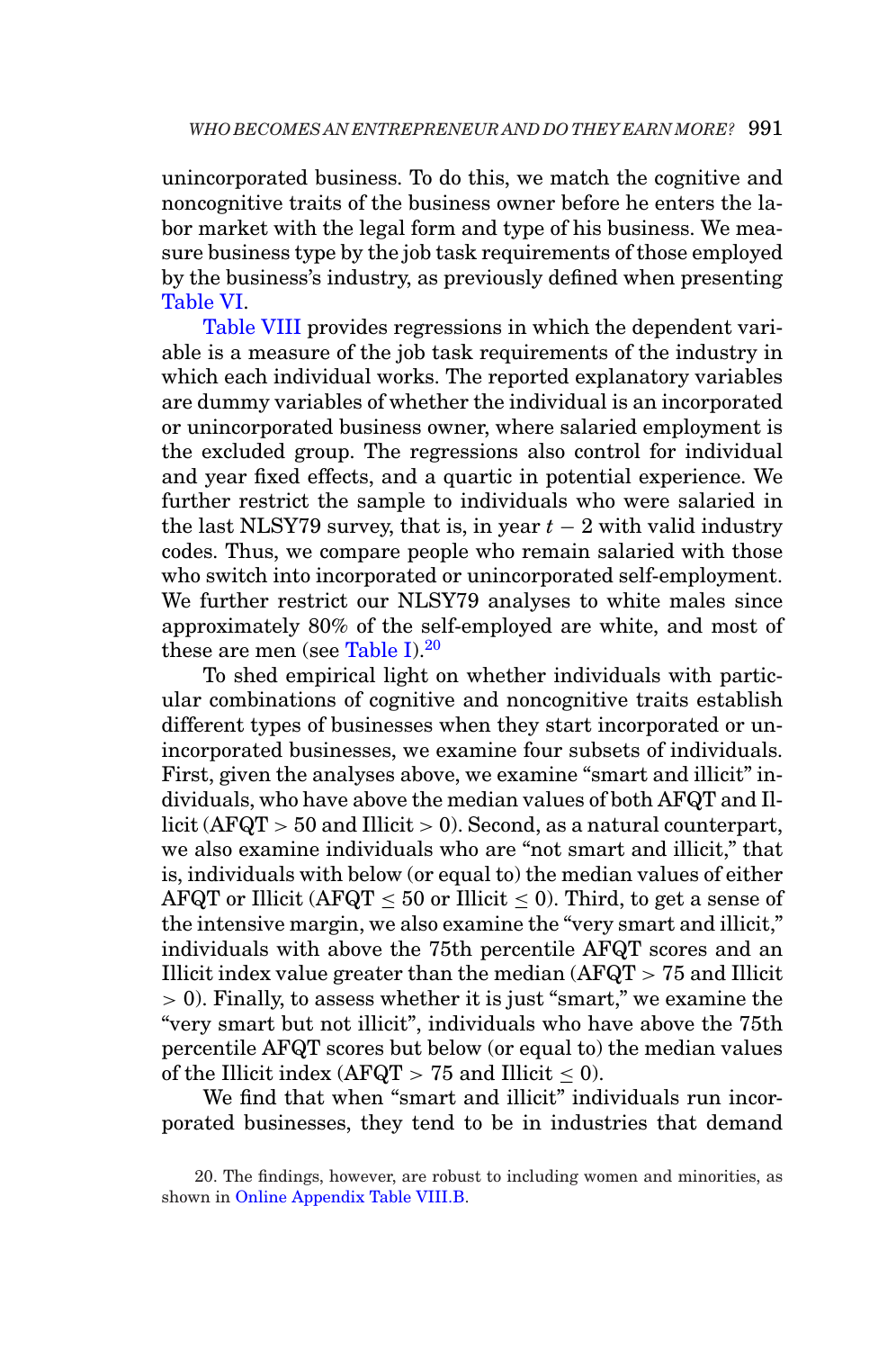|                                 |                                    |                          |                                |                           |                                     |                       | The task requirements of the industry of the new business |                          |                                    |                            |                      |                           |
|---------------------------------|------------------------------------|--------------------------|--------------------------------|---------------------------|-------------------------------------|-----------------------|-----------------------------------------------------------|--------------------------|------------------------------------|----------------------------|----------------------|---------------------------|
|                                 |                                    |                          |                                |                           |                                     |                       | Nonroutine direction, control                             |                          |                                    |                            |                      |                           |
|                                 |                                    |                          | Nonroutine analytical industry |                           |                                     | planning industry     |                                                           |                          |                                    | Nonroutine manual industry |                      |                           |
|                                 |                                    | $\widehat{\mathfrak{A}}$ | ම                              | $\widehat{E}$             | ව                                   | ව                     | $\widehat{\epsilon}$                                      | $\overset{\sim}{\infty}$ | මි                                 | (10)                       | (11)                 | (12)                      |
| Incorporated                    | (0.060)<br>0.045                   | (0.064)<br>0.097         | $0.290***$<br>(0.078)          | (0.120)<br>0.078          | (0.096)<br>$-0.030$                 | $0.212***$<br>(0.101) | $0.541***$<br>(0.140)                                     | (0.155)<br>0.054         | (0.058)<br>0.037                   | (0.049)<br>$-0.033$        | $-0.127*$<br>(0.068) | (0.084)<br>$-0.066$       |
| Unincorporated                  | $-0.060*$<br>(0.032)               | (0.055)<br>0.059         | (0.091)<br>0.094               | 0.036<br>(0.085)          | $-0.246***$<br>(0.045)              | $-0.126*$<br>(0.075)  | $-0.217**$<br>(0.110)                                     | $-0.283**$<br>(0.124)    | $0.233***$<br>(0.028)              | $0.090**$<br>(0.045)       | 0.074)<br>0.046      | $0.154***$<br>(0.059)     |
| Illicit index<br>AFQT<br>Sample | $or \leqslant 0$<br>$\leqslant 50$ | and $>0$<br>> 50         | and $>0$<br>>75                | and $\leqslant$ 0<br>> 75 | or $\leqslant\!0$<br>$\leqslant 50$ | and $>0$<br>> 50      | and $>0$<br>> 75                                          | and $\leqslant$ 0<br>>75 | or $\leqslant$ 0<br>$\leqslant 50$ | and $>0$<br>$\frac{50}{2}$ | and $>0$<br>>75      | and $\leqslant$ 0<br>> 75 |
| Observations<br>$R$ -squared    | 22,542<br>0.587                    | 6,870<br>0.602           | 3,504<br>0.633                 | 5,483<br>0.598            | 22,542<br>0.561                     | 6,870<br>0.580        | 3,504<br>0.590                                            | 0.613<br>5,483           | 22,542<br>0.604                    | 0.575<br>6,870             | 0.593<br>3,504       | 0.607<br>5,483            |

<span id="page-29-0"></span>Ŕ À  $\sim N$ <sub>m</sub> TABLE VIII TABLE VIII

2, and excludes observations with missing industry codes and missing values of Illicit. Incorporated and Unincorporated are indicators that equal 1 if the individual is incorporated<br>self-employed or unincorporated self-em 2, and excludes observations with missing industry codes and missing values of Illicit. Incorporated and Unincorporated are indicators that equal 1 if the individual is incorporated self-employed or unincorporated self-employed respectively in year *t* and 0 otherwise. The regressions control for individual effects, a quartic in experience, and year fixed effects. Heteroskedasticity-robust standard errors clustered at the year-level are in parentheses, where ∗, ∗∗, and ∗∗∗ indicate significance at the 10%, 5%, and 1% levels, respectively. See the Online Data Appendix for further details. the Online Data [Appendix](https://academic.oup.com/qje) for further details.

# 992 *QUARTERLY JOURNAL OF ECONOMICS*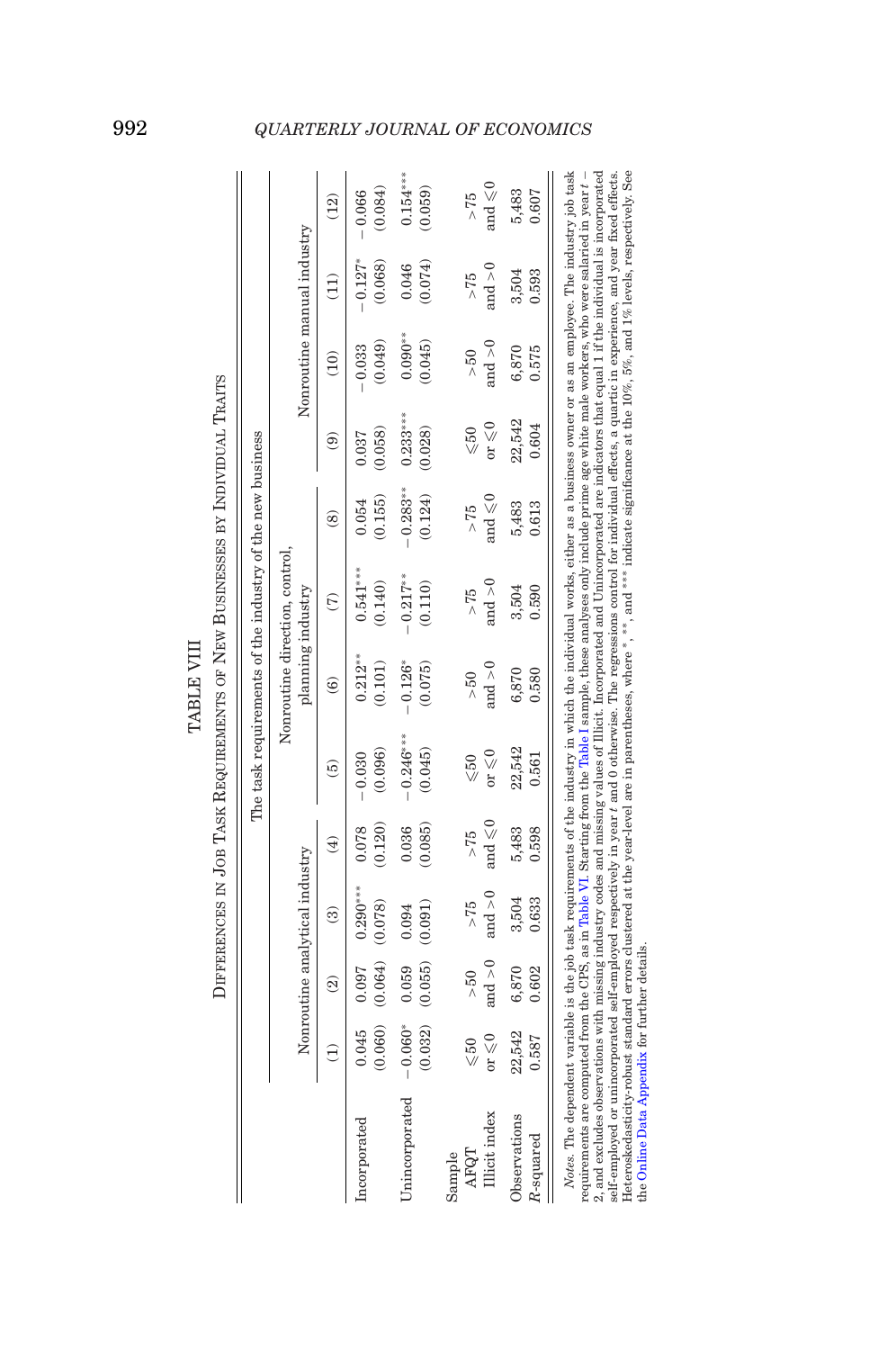comparatively high nonroutine cognitive skills from workers, and this tendency is even stronger for the "very smart and illicit." By comparing regressions  $(2)$  and  $(3)$  and  $(6)$  and  $(7)$ , notice that the estimated coefficient on Incorporated is more than twice as large for the sample of individuals with  $AFQT > 75$  and Illicit  $> 0$  than it is for the sample of individuals with  $AFQT > 50$  and Illicit  $> 0$ . Also, notice that the "very smart but not illicit" group of incorporated business owners does not have a stronger tendency to open high nonroutine cognitive businesses. The nature of the individual as a youth helps account for the type of incorporated business he runs later in life. [Table VIII](#page-29-0) also provides information on the unincorporated. When "smart and illicit" individuals become unincorporated business owners, the businesses are not disproportionately in industries demanding strong analytical skills from workers. Rather, when most types of people open unincorporated businesses, they tend to be in industries that demand strong manual skills.

### <span id="page-30-0"></span>V. DO ENTREPRENEURS EARN MORE?

Using incorporated self-employment as a proxy for entrepreneurship, we examine whether (i) individuals earn more when they choose to become entrepreneurs than they were earning as salaried workers, (ii) the same human capital traits that account for who becomes an entrepreneur also explain success as an entrepreneur, (iii) the change in earnings associated with entrepreneurship exists across the full distribution of earnings, and (iv) the volatility of earnings rises relative to the increase in earnings when individuals become entrepreneurs.

In interpreting these analyses, it is worth emphasizing that entrepreneurship is not random and the change in earnings associated with becoming an entrepreneur may differ systematically with the human capital traits of the business owner. Indeed, the core findings presented above emphasize that people selfselect into incorporated or unincorporated self-employment based on early-determined cognitive and noncognitive traits and the planned nature of the business. Therefore, in assessing whether entrepreneurs earn more, we do not aim to evaluate the causal impact on earnings of randomly assigning somebody to be an incorporated or unincorporated business owner. Rather, we aim to evaluate whether those who choose to become entrepreneurs earn more as business owners than they were earning as salaried workers.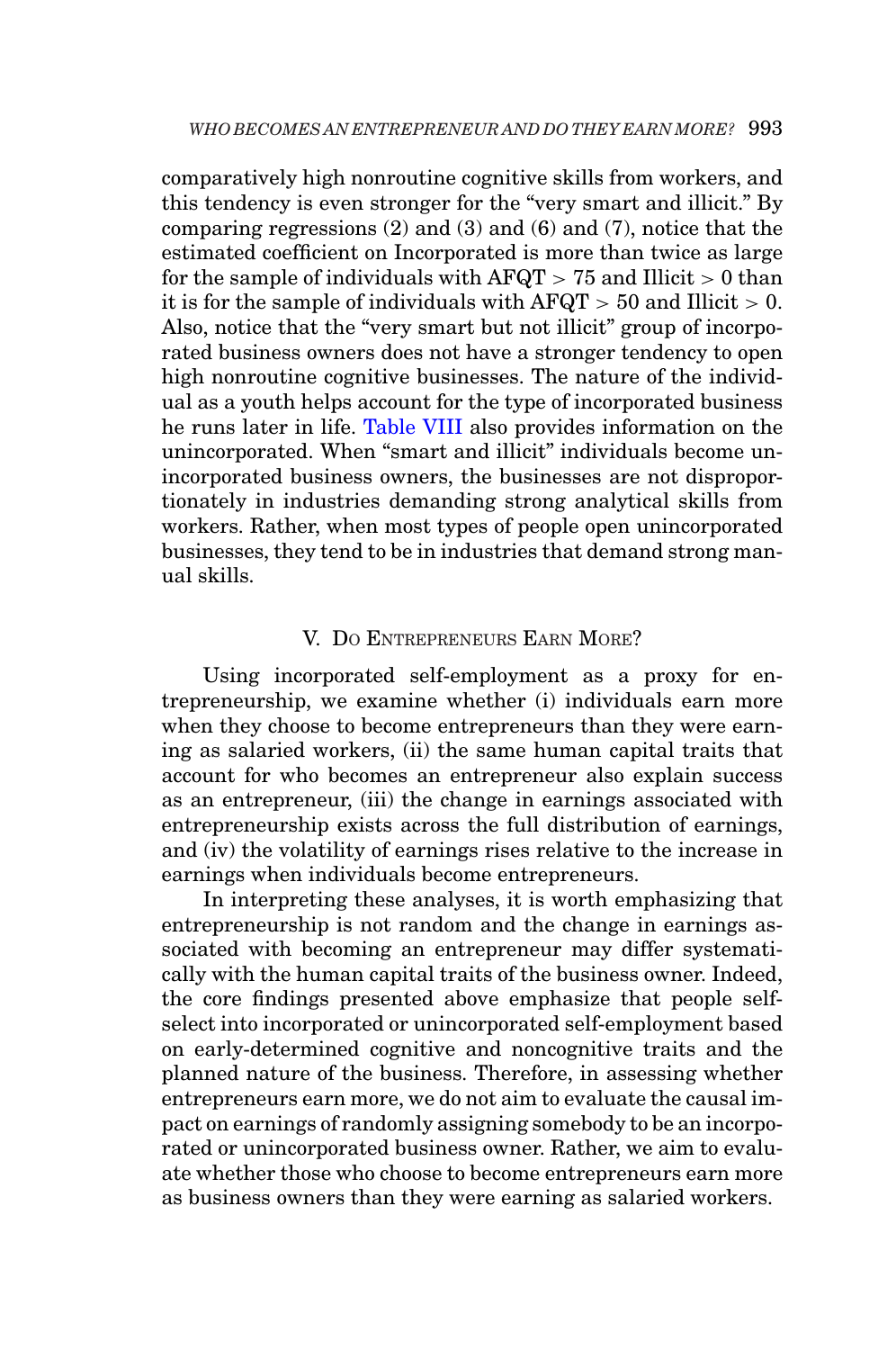To frame the analyses, consider the linear earnings equation:

<span id="page-31-0"></span>(3) 
$$
E_{it} = \beta_0 + \beta_I I_{it} + \beta_U U_{it} + \beta_X X_{it} + \varepsilon_{it},
$$

where  $E_{it}$  equals the earnings of individual  $i$  at time  $t$ . To allow for nonpositive self-employment earnings, we examine earnings, not the log of earnings.  $I_{it}$  equals 1 if individual  $i$  is incorporated self-employed in period  $t$  and 0 otherwise, and  $U_{it}$  is a similarly defined dummy variable for when individual *i* is an unincorporated business owner.  $\beta_I$  and  $\beta_{II}$  are the gains in earnings associated with incorporated and unincorporated self-employment respectively relative to salaried earnings.  $X_{it}$  includes Mincerian characteristics and other relevant controls explained below. ε*it* is the error term that can be decomposed into time-invariant individual fixed effects  $(\theta_i)$  and time-varying individual influences  $(a_i(t))$ , along with a person-time shock to earnings  $(\vartheta_{it})$ :

(4) 
$$
\varepsilon_{it} = \theta_i + a_i(t) + \vartheta_{it}.
$$

When excluding individual effects, the estimated  $\beta_I$  and  $\beta_{II}$ parameters provide unbiased measures of the differences in residual earnings for individuals who run incorporated or unincorporated businesses respectively relative to salaried employees. When including individual effects in the estimation of [equa](#page-31-0)[tion \(3\),](#page-31-0) the estimates for  $\beta_I$  and  $\beta_{II}$  yield unbiased estimates of the differences in residual earnings for individuals who choose to run incorporated and unincorporated businesses respectively relative to when they work as salaried employees.

### *V.A. Annual and Hourly Earnings*

We now assess whether entrepreneurs earn more using data from the NLSY79.<sup>21</sup> The dependent variable is either annual or hourly earnings. We examine both annual and hourly earnings

<span id="page-31-1"></span>21. All of the results hold when using the CPS, as shown in the [Online Ap](https://academic.oup.com/qje)[pendix Table IX and IX.B.](https://academic.oup.com/qje) Although the NLSY79 includes a smaller cross-section of individuals than the CPS, our earnings analysis focuses on the NLSY79 as it follows young adults over many years. We use the NLSY79's long panel to account for time-varying person-specific influences  $(a_i(t))$  and to address potential biases from selection into and out of employment types, between and within employment spells, in estimating the expected gains relative to their earnings as salaried workers.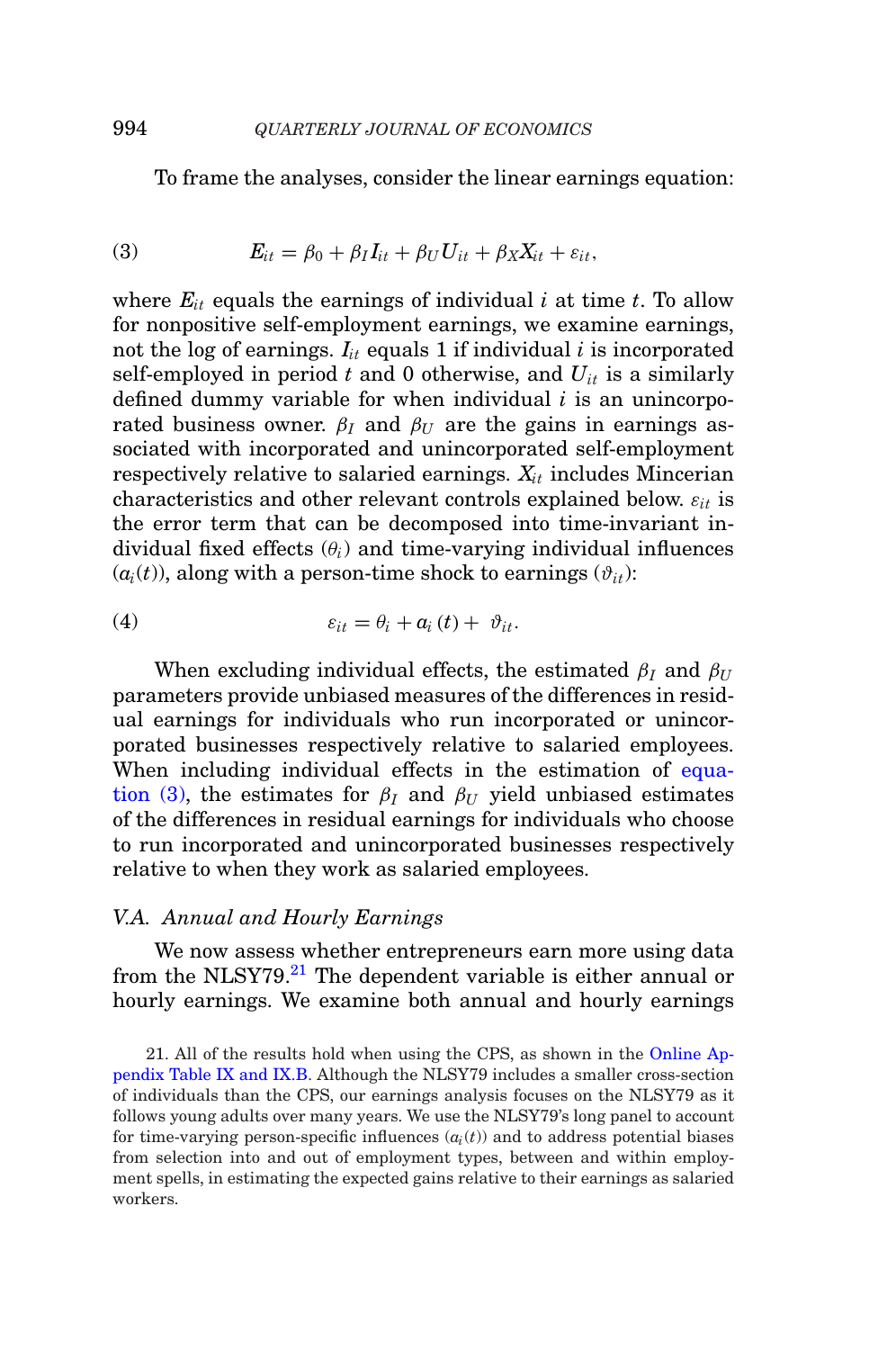because the self-employed might have greater flexibility than others in adjusting work hours, as emphasized by [Hurst and Pugsley](#page-54-5) [\(2011\).](#page-54-5) We conduct the analyses both in levels and first differences and use both OLS and quantile (median) regressions. Since the NLSY79 survey is conducted every other year since 1994, the differencing is done between *t* and *t* − 2 for all years. We control for Mincerian characteristics (a quartic expression for potential work experience and dummy variables for six education categories), measures of cognitive and noncognitive traits (AFQT, Rosenberg self-esteem, Rotter locus of control, and the Illicit Activity Index), and year fixed effects.<sup>[22](#page-32-0)</sup> When we control for individual fixed effects or take first differences, the time-invariant control variables drop from the analyses. $^{23}$  $^{23}$  $^{23}$  Throughout the earnings analyses, we restrict our main NLSY79 sample to white, male, full-time workers with nonmissing values on the Illicit Activity Index. $^{24}$ 

The results in [Table IX](#page-33-0) emphasize four messages. First, on average and at the median, the incorporated business owner earns more per annum and per hour than his salaried and unincorporated counterparts. For example, consider the median analyses conducted in levels and without conditioning on individual effects (columns (5) and (13)). The estimates indicate that the median incorporated business owner's annual residual earnings are \$23,941 greater than those of the median salaried worker with the same observable characteristics and median residual hourly earnings are \$5.32 greater. These estimates are large, when compared to the median earnings of salaried workers. As shown in the row labeled "% difference from salaried worker," our estimates indicate that the median residual annual earnings of the incorporated self-employed are 49% greater—and hourly earnings are 26% greater—than those of the median salaried worker. The corresponding OLS estimates (columns (1) and (9)) are much greater. For example, the estimated annual residual earnings of the

<span id="page-32-0"></span>22. The six educational attainment categories: (i) high school dropouts: less than 12 years of schooling, (ii) GED degree, (iii) high school graduates: 12 years of schooling, (iv) had some college education: 13–15 years of schooling, (v) college education: 16 years of schooling, (vi) advanced studies: 17+ years of schooling. These are measured at the end of the respondent's educational experience, so that they do not vary over time for a respondent.

<span id="page-32-1"></span>23. The polynomial expression for potential work experience in the first difference regressions is accordingly adjusted to be cubic.

<span id="page-32-2"></span>24. In the levels analyses there are 23,657 observations, but the number of observations drops to 17,479 when using first differences.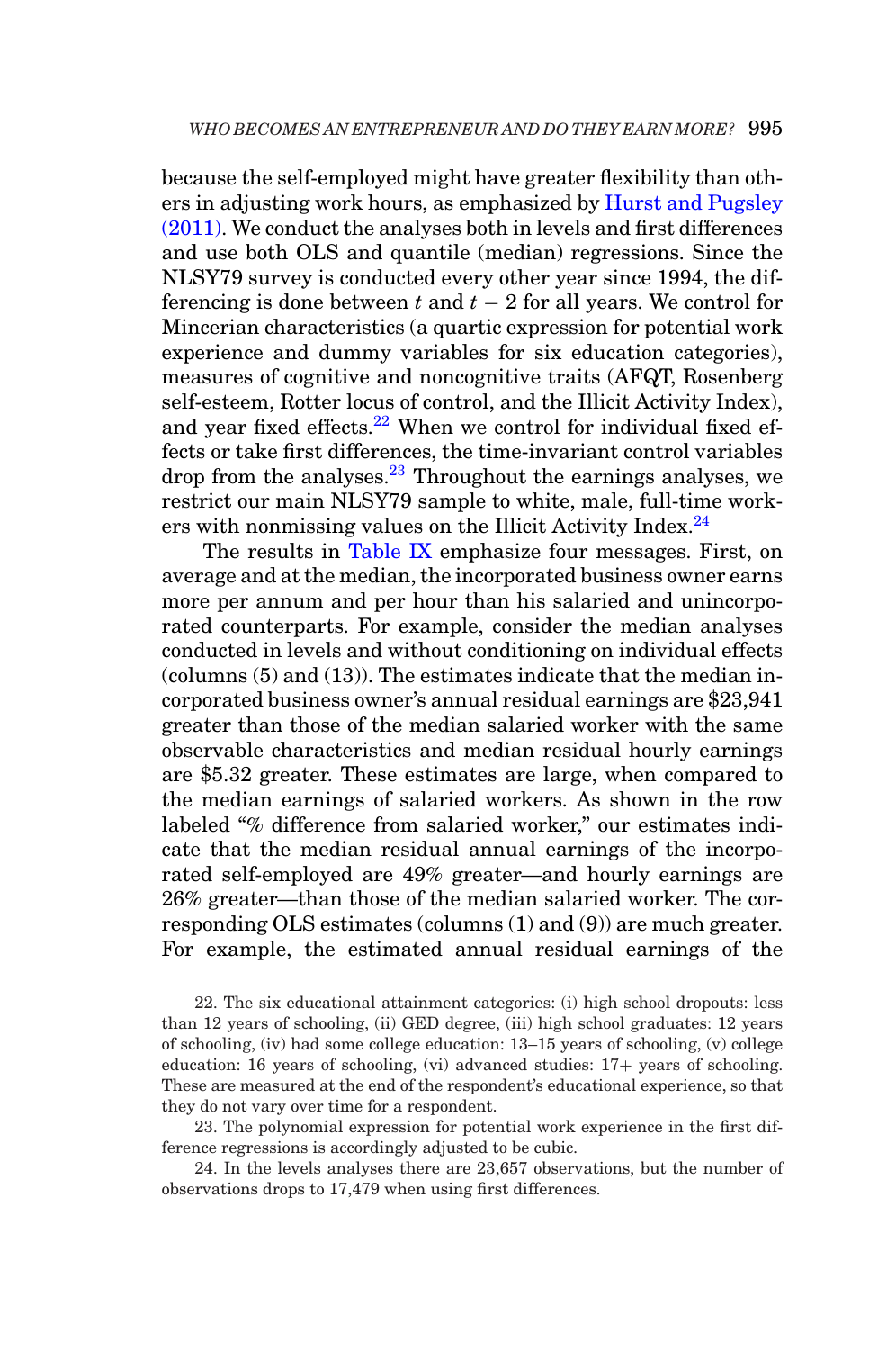|                                   |                 |                          | <b>EARNINGS AND INDIVIDUAL EFFECTS</b> |                |               |                        |                      |                |
|-----------------------------------|-----------------|--------------------------|----------------------------------------|----------------|---------------|------------------------|----------------------|----------------|
|                                   |                 | <b>OLS</b>               |                                        |                |               | Median                 |                      |                |
|                                   |                 | Levels                   |                                        | 1st difference | Levels        |                        |                      | 1st difference |
|                                   | $\widehat{\Xi}$ | $\widehat{\mathfrak{D}}$ | $\widehat{\mathbf{e}}$                 | $\bigoplus$    | $\widehat{e}$ | $\widehat{\mathbf{e}}$ | $\widehat{\epsilon}$ | $\circledast$  |
| Panel A: Annual earnings          |                 |                          |                                        |                |               |                        |                      |                |
| Incorporated                      | 45,926***       | 17,446***                |                                        |                | 23,941 ***    | $5,378***$             |                      |                |
|                                   | (6,546)         | (3,885)                  |                                        |                | (3,459)       | (621)                  |                      |                |
| AIncorporated                     |                 |                          | $12,592**$                             | $11,219**$     |               |                        | $3,953***$           | $3,351***$     |
|                                   |                 |                          | (5,748)                                | (5,201)        |               |                        | (519)                | (364)          |
| Unincorporated                    | 8,893***        | $5,417***$               |                                        |                | $-687$        | $-367$                 |                      |                |
|                                   | (2,961)         | (1, 809)                 |                                        |                | (1, 042)      | (478)                  |                      |                |
| <b>AUnincorporated</b>            |                 |                          | 2,580                                  | 2,563          |               |                        | $-728*$              | $-399$         |
|                                   |                 |                          | (2, 183)                               | (2, 473)       |               |                        | (393)                | (327)          |
| % Difference from salaried worker |                 |                          |                                        |                |               |                        |                      |                |
| Incorporated                      | 75%             | 29%                      | 21%                                    | $18\%$         | 49%           | $11\%$                 | 8%                   | 7%             |
| Unincorporated                    | 15%             | 9%                       | $4\%$                                  | 4%             | $-1\%$        | $-1\%$                 | $-1\%$               | $-1\%$         |
| Individual fixed effects          | Σó              | Yes                      | Σó                                     | Yes            | ż             | Yes                    | ż                    | Yes            |
| Observations                      | 23,657          | 23,657                   | 17,479                                 | 17,479         | 23,657        | 23,657                 | 17,479<br>0.016      | 17,479         |
| R-squared                         | 0.253           | 0.631                    | 0.011                                  | 0.082          | 0.132         | 0.111                  |                      | 0.010          |

<span id="page-33-0"></span>TABLE IX TABLE IX

# 996 *QUARTERLY JOURNAL OF ECONOMICS*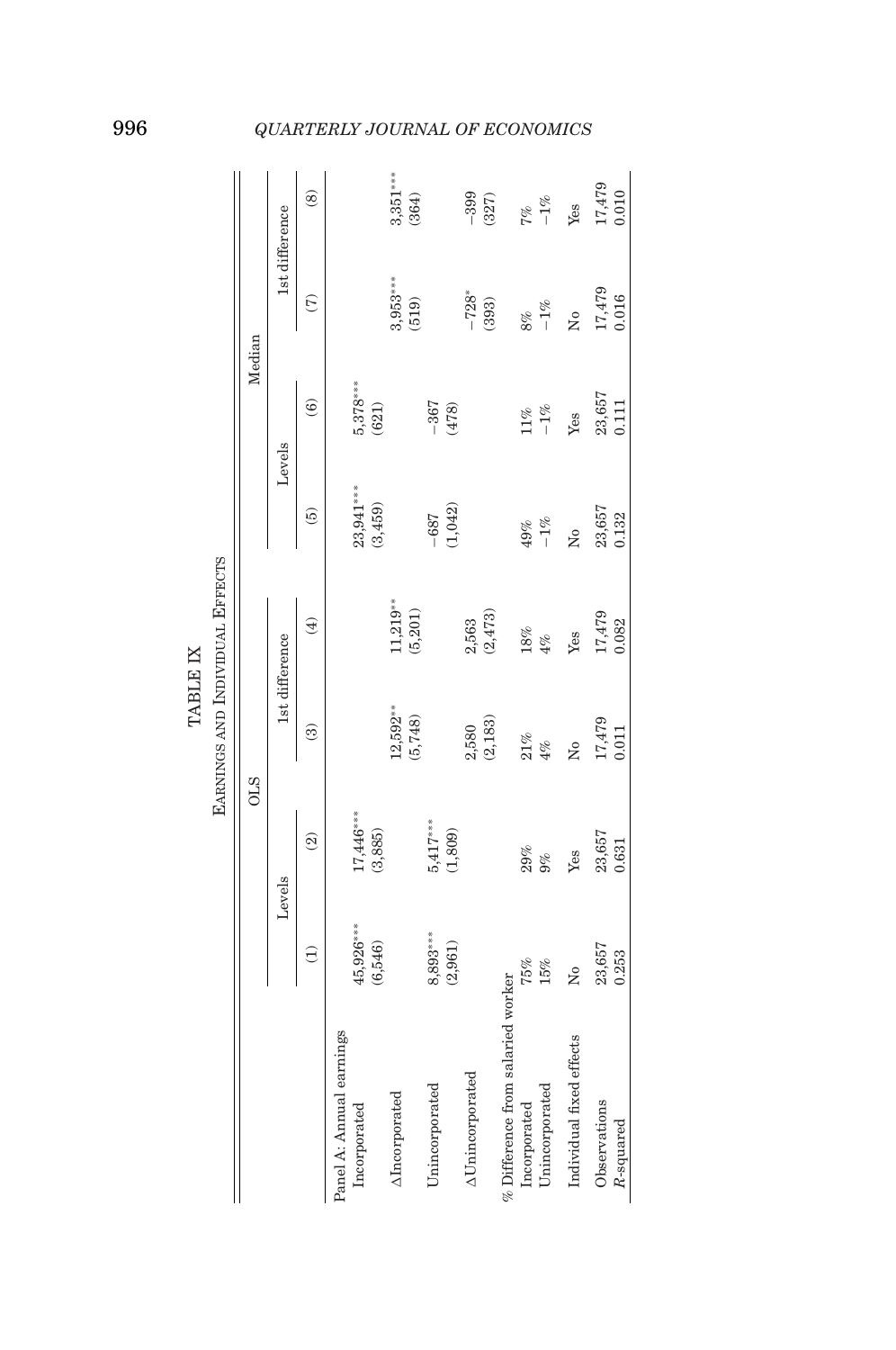|                                                                                                                                                                                                                                                                                                                                                                                                                                                                                                                                                                                                                                                                                                                                                                                                                                                                                                                                                                                                                                                                                                                                                                                                                                                                                                                                                                                                                                                                                                                                                                                                                                                                                                                                                                                                                                                                                                                                                                                                                                                               |                        |                       |                       | (CONTINUED)          |                        |                        |                        |                        |
|---------------------------------------------------------------------------------------------------------------------------------------------------------------------------------------------------------------------------------------------------------------------------------------------------------------------------------------------------------------------------------------------------------------------------------------------------------------------------------------------------------------------------------------------------------------------------------------------------------------------------------------------------------------------------------------------------------------------------------------------------------------------------------------------------------------------------------------------------------------------------------------------------------------------------------------------------------------------------------------------------------------------------------------------------------------------------------------------------------------------------------------------------------------------------------------------------------------------------------------------------------------------------------------------------------------------------------------------------------------------------------------------------------------------------------------------------------------------------------------------------------------------------------------------------------------------------------------------------------------------------------------------------------------------------------------------------------------------------------------------------------------------------------------------------------------------------------------------------------------------------------------------------------------------------------------------------------------------------------------------------------------------------------------------------------------|------------------------|-----------------------|-----------------------|----------------------|------------------------|------------------------|------------------------|------------------------|
|                                                                                                                                                                                                                                                                                                                                                                                                                                                                                                                                                                                                                                                                                                                                                                                                                                                                                                                                                                                                                                                                                                                                                                                                                                                                                                                                                                                                                                                                                                                                                                                                                                                                                                                                                                                                                                                                                                                                                                                                                                                               |                        | <b>OLS</b>            |                       |                      |                        |                        | Median                 |                        |
|                                                                                                                                                                                                                                                                                                                                                                                                                                                                                                                                                                                                                                                                                                                                                                                                                                                                                                                                                                                                                                                                                                                                                                                                                                                                                                                                                                                                                                                                                                                                                                                                                                                                                                                                                                                                                                                                                                                                                                                                                                                               |                        | Levels                |                       | 1st Difference       |                        | Levels                 |                        | 1st Difference         |
|                                                                                                                                                                                                                                                                                                                                                                                                                                                                                                                                                                                                                                                                                                                                                                                                                                                                                                                                                                                                                                                                                                                                                                                                                                                                                                                                                                                                                                                                                                                                                                                                                                                                                                                                                                                                                                                                                                                                                                                                                                                               | $\widehat{\mathbf{e}}$ | (10)                  | (11)                  | (12)                 | (13)                   | (14)                   | (15)                   | (16)                   |
| Panel B: Hourly earnings<br>Incorporated                                                                                                                                                                                                                                                                                                                                                                                                                                                                                                                                                                                                                                                                                                                                                                                                                                                                                                                                                                                                                                                                                                                                                                                                                                                                                                                                                                                                                                                                                                                                                                                                                                                                                                                                                                                                                                                                                                                                                                                                                      | $3.141***$<br>(2.250)  | $4.384***$<br>(1.407) |                       |                      | $5.317***$<br>(1.094)  | $0.978***$<br>(0.311)  |                        |                        |
| AIncorporated                                                                                                                                                                                                                                                                                                                                                                                                                                                                                                                                                                                                                                                                                                                                                                                                                                                                                                                                                                                                                                                                                                                                                                                                                                                                                                                                                                                                                                                                                                                                                                                                                                                                                                                                                                                                                                                                                                                                                                                                                                                 |                        |                       | $4.168***$<br>(1.975) | $3.846**$<br>(1.825) |                        |                        | $1.350***$<br>(0.225)  | $0.928***$<br>(0.222)  |
| Unincorporated                                                                                                                                                                                                                                                                                                                                                                                                                                                                                                                                                                                                                                                                                                                                                                                                                                                                                                                                                                                                                                                                                                                                                                                                                                                                                                                                                                                                                                                                                                                                                                                                                                                                                                                                                                                                                                                                                                                                                                                                                                                | (1.062)<br>0.376       | 0.665<br>0.739        |                       |                      | $-2.737***$<br>(0.356) | $-0.849***$<br>(0.224) |                        |                        |
| <b>AUnincorporated</b>                                                                                                                                                                                                                                                                                                                                                                                                                                                                                                                                                                                                                                                                                                                                                                                                                                                                                                                                                                                                                                                                                                                                                                                                                                                                                                                                                                                                                                                                                                                                                                                                                                                                                                                                                                                                                                                                                                                                                                                                                                        |                        |                       | (0.808)<br>0.013      | (0.893)<br>0.004     |                        |                        | $-0.739***$<br>(0.185) | $-0.554***$<br>(0.175) |
| % Difference from salaried worker<br>Unincorporated<br>Incorporated                                                                                                                                                                                                                                                                                                                                                                                                                                                                                                                                                                                                                                                                                                                                                                                                                                                                                                                                                                                                                                                                                                                                                                                                                                                                                                                                                                                                                                                                                                                                                                                                                                                                                                                                                                                                                                                                                                                                                                                           | 52%<br>2%              | $18\%$<br>3%          | 17%<br>$0\%$          | 15%<br>$0\%$         | $-13\%$<br>26%         | $-4\%$<br>5%           | $-4\%$<br>7%           | $-3%$<br>5%            |
| Individual fixed effects                                                                                                                                                                                                                                                                                                                                                                                                                                                                                                                                                                                                                                                                                                                                                                                                                                                                                                                                                                                                                                                                                                                                                                                                                                                                                                                                                                                                                                                                                                                                                                                                                                                                                                                                                                                                                                                                                                                                                                                                                                      | ż                      | Yes                   | ż                     | Yes                  | ż                      | Yes                    | ż                      | Yes                    |
| Observations<br>R-squared                                                                                                                                                                                                                                                                                                                                                                                                                                                                                                                                                                                                                                                                                                                                                                                                                                                                                                                                                                                                                                                                                                                                                                                                                                                                                                                                                                                                                                                                                                                                                                                                                                                                                                                                                                                                                                                                                                                                                                                                                                     | 23,657<br>0.255        | 23,657<br>0.625       | 17,479<br>0.011       | 17,479<br>0.078      | 23,657<br>0.136        | 23,657<br>0.110        | 17,479<br>0.012        | 17,479<br>0.006        |
| variables for six education categories), measures of cognitive and noncognitive traits (AFQT, Rosenberg self-esteem, Rotter locus of control, and the Illicit Activity Index), and year<br>variable in the first difference specification is the change in annual (hourly) earnings between $t$ and $t-2$ . $\Delta$ Incorporated and $\Delta$ Unincorporated equal the change in incorporated and<br>unincorporated self-employment status respectively between t and t – 2. We control for Mincerian characteristics (a quartic expression for potential work experience and dummy<br>salaried workers in the OLS regressions and the medians for salaried workers in the median regressions. Heteroskedasticity robust standard errors clustered at the year-level are<br>2012 for the sample of white male, full-time workers between the ages of 25 and 55. We exclude observations with missing demographics (gender, race, education and potential<br>Since the NLSY79 survey is conducted every other year since 1994, the differencing in the 1st difference specifications is done between $t$ and $t-2$ for all years. The dependent<br>fixed effects. When we control for individual effects or take first differences, the time-invariant control variables drop from the analyses. The polynomial expression for potential<br>experience in the first difference specifications is accordingly adjusted to be cubic. When examining % differences from salaried workers, the statistics are based on the means for<br>Notes. This table reports OLS and median regression results of both amual earnings and hourly earnings on employment type, using data from the NLSY79 for years 1982 through<br>experience) or missing values for AFQT, Rosenberg Self-Esteem, Rotter locus of control, and Illicit. The dependent variable in the level specifications is annual (hourly) earnings.<br>in parentheses, where *, **, and *** indicate significance at the 10%, 5%, and 1% levels, respectively. See the Online Data Appendix for details. |                        |                       |                       |                      |                        |                        |                        |                        |

<span id="page-34-0"></span>TABLE IX TABLE IX

*WHO BECOMES AN ENTREPRENEUR AND DO THEY EARN MORE?* 997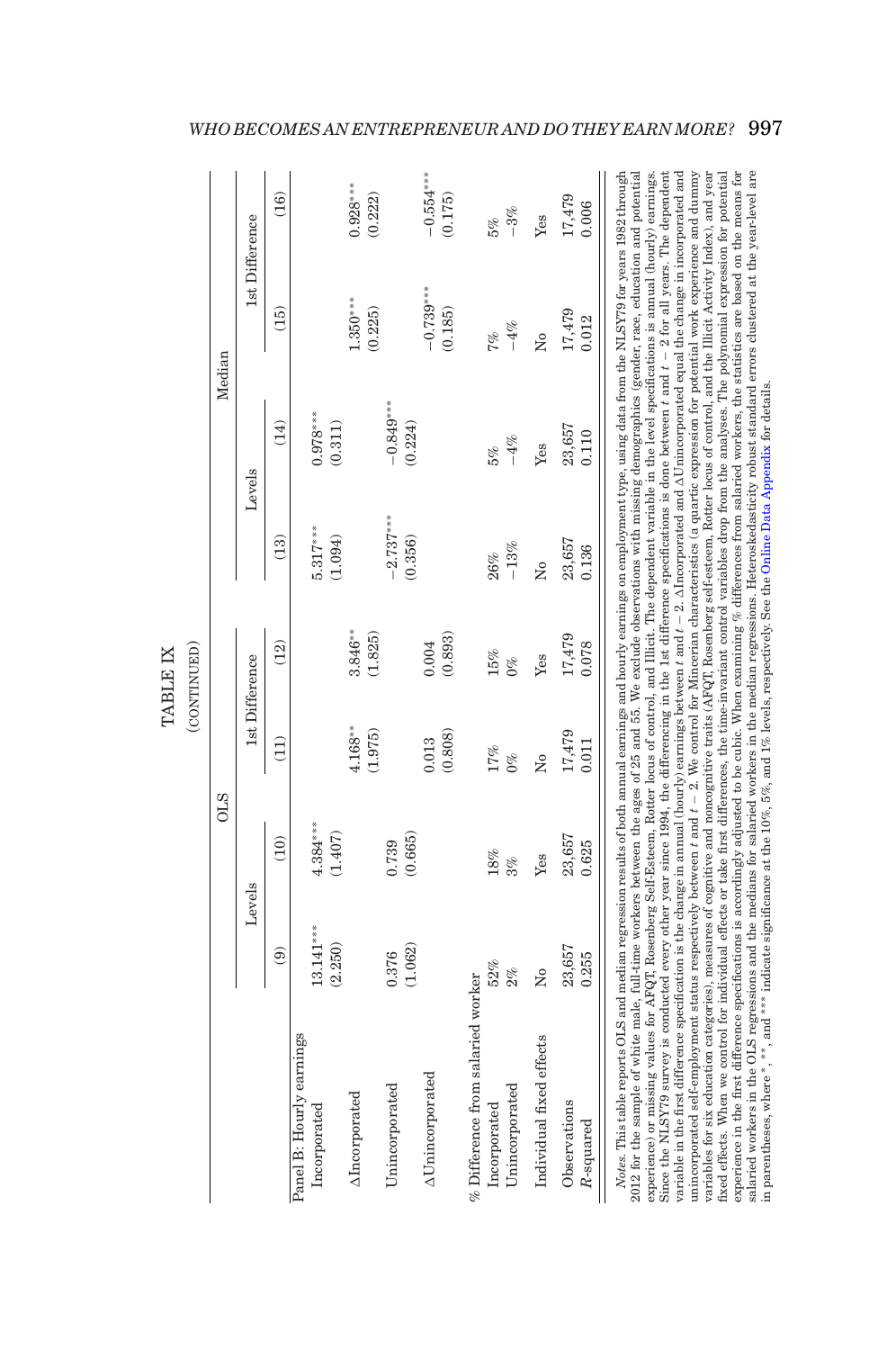self-employed are \$45,926 larger than those of the average salaried worker.

Second, after controlling for individual fixed effects, people who become incorporated business owners, on average and at the median, experience a material increase in annual and hourly earnings. For example, regressions (2) and (10) indicate that mean residual annual earnings of an individual increase by 29% when he becomes an incorporated business owner and his hourly earnings rise by 18%, relative to the earnings of an average salaried worker. Thus, he earns more per hour, works more hours, and earns much more per annum after switching into incorporated self-employment. The results also hold when examining median earnings (columns (6) and (14)), though the estimated relationships at the median are about one-third of the mean estimates, emphasizing the skewed distribution of incorporated self-employed earnings relative to salaried employment.<sup>[25](#page-35-0)</sup>

Third, there is positive selection into incorporated selfemployment on salaried earnings. To see this, compare the OLS regression estimates in column (1), which do not include individual fixed effects, with those in column (2), which condition on individual effects. The estimates suggest that on average, the person who runs an incorporated business earned \$28,480 more per annum as a salaried worker than a person with the same observable characteristics who did not become an incorporated business owner. This gap is large, as it equals 46% of the earnings of an average salaried worker. Furthermore, this result holds for median hourly earnings (columns  $(13)$  and  $(14)$ ).

Fourth, the results on the unincorporated self-employed are distinct. The median residual hourly earnings of somebody who switches from salaried work to unincorporated self-employment tends to fall by \$0.85 (column (14)) relative to his hourly earnings as a salaried worker. However, the individual tends to work more hours, so his median residual annual earnings do not fall significantly (column (6)). Even though these analyses are limited

<span id="page-35-0"></span>25. When we do not impose symmetry and allow the absolute value of the estimated change in earnings when somebody switches from salaried work to incorporated self-employment to differ from the estimated change when somebody switches from incorporated self-employment to salaried work, all of the reported results hold. Indeed, we find that when somebody returns to salaried work after incorporated self-employment, he returns to a wage rate that is very similar (in real terms) to the salary he had before becoming self-employed.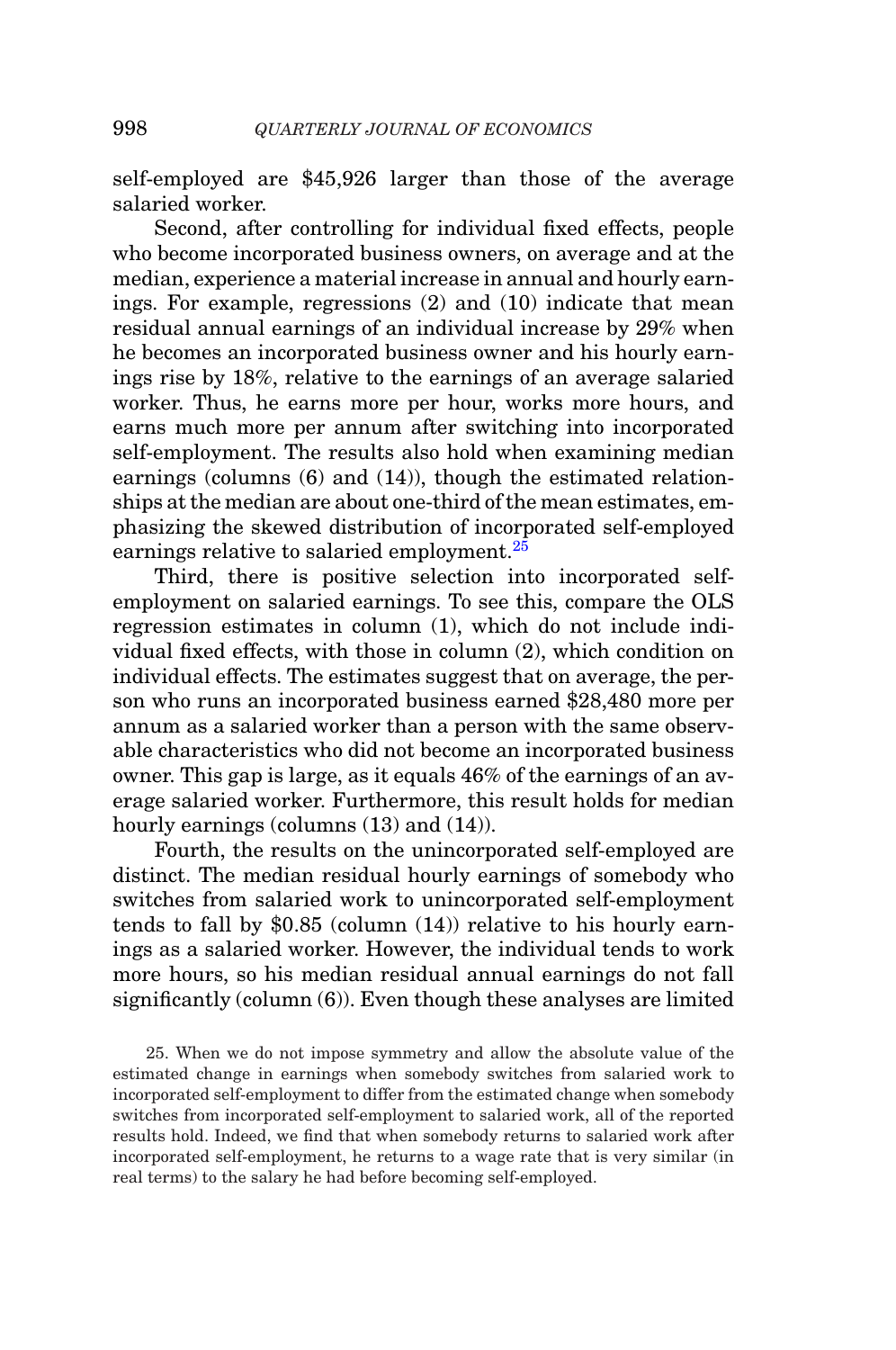to full-time, full-year workers, the self-employed still work more hours than they were working as salaried employees. Furthermore, there is evidence that the median unincorporated business owner is negatively selected on his salaried earnings into selfemployment. For example, the estimated drop in median hourly earnings from unincorporated self-employment is much lower in absolute terms when accounting for individual fixed effects, as shown in columns  $(13)$  and  $(14)$ .  $26$ 

The NLSY79 allows us to control for, and assess the importance of, time-varying person-specific influences  $(a<sub>i</sub>(t))$ . The concern is that people might select into incorporated self-employment based on trends in their earnings. If people with steeper earnings profiles have a greater propensity to become incorporated business owners, then some of the estimated increase in earnings associated with switching from salaried work to incorporated selfemployment could reflect this trend rather than a change in earnings associated with entrepreneurship. To assess this possibility, we control for both individual-specific factors (by conducting the analyses in first differences) and an individual-specific linear time trend (by including an individual fixed effect in the first difference regression).

The results hold, with only minor changes in the estimated parameters, when controlling for person-specific linear trends. This can be seen by comparing regressions (3) and (4), (7) and  $(8)$ ,  $(11)$  and  $(12)$ , and  $(15)$  and  $(16)$  in [Table IX.](#page-33-0) When examining first-differences in earnings while controlling for individual fixed effects, we continue to find that the earnings of an individual tend to rise—relative to the individual's trend line—when switching from salaried work to incorporated self-employment as reported in columns (4), (8), (12), and (16). Again, the estimated effects are slightly smaller for hourly earnings, indicating that people tend to work more hours when they become self-employed, even among this sample of full-time workers. $27$ 

<span id="page-36-0"></span>26. As demonstrated below when we examine the full distribution of earnings, the positive selection into incorporated self-employment holds across virtually all percentiles, but selection into unincorporated is more nuanced.

<span id="page-36-1"></span>27. These results on earnings are robust to four additional concerns. First, we were concerned that something odd could be happening during the year of incorporation. Thus, we omitted the two years before and the two years after incorporation and confirm the findings. Second, we were concerned that individuals buying into businesses in which they were working as salaried workers, rather than starting their own business, drove the results. This is not the case. Virtually all of the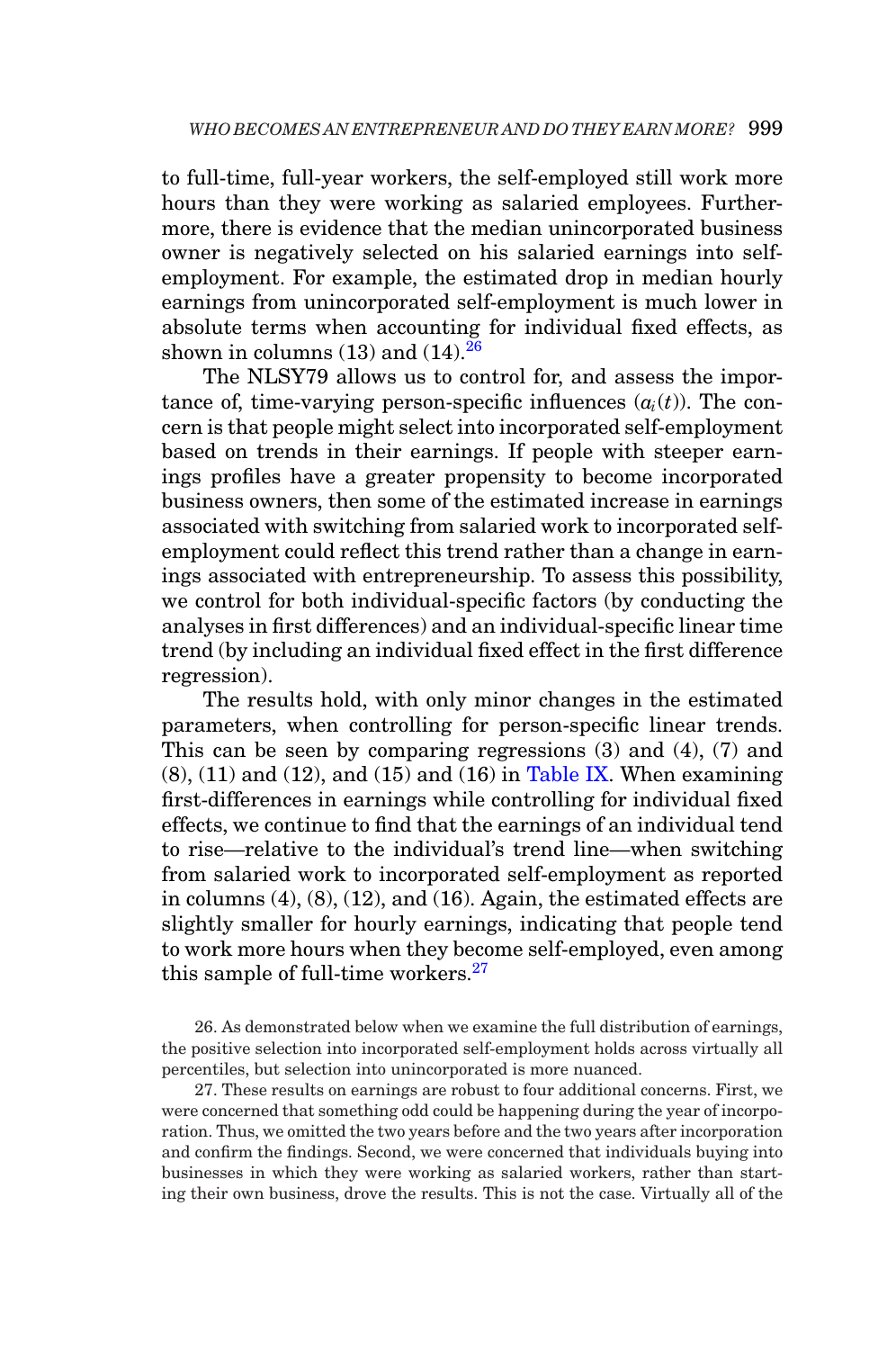## *V.B. Selection into and out of Self-Employment*

We next use self-employment spells to assess the degree to which the estimated positive relationship between entrepreneurship and earnings is influenced by several selection concerns. One concern is positive selection into incorporated self-employment on earnings as an unincorporated business owner. Perhaps businesses start as unincorporated enterprises and then the successful ones incorporate. Although we showed in [Table III](#page-15-0) that few people switch the legal form of their businesses within a self-employment spell, these few switchers could influence the estimated relationship between earnings and incorporated self-employment.

To account for selection into incorporated self-employment, we incorporate information on employment spells and rewrite the earnings [equation \(3\)](#page-31-0) as follows:

(5) 
$$
E_{its} = \beta_0 + \beta_I I_{its} + \beta_U U_{its} + \beta_X X_{its} + \varepsilon_{its}.
$$

 $E_{its}$  equals the earnings of individual  $i$  at time  $t$  in employment spell *s*. An employment spell is the full set of consecutive years as either a salaried or self-employed worker. Since we only consider full-time workers, individuals are either salaried or selfemployed in each period. Thus, if somebody is always salaried, the person will experience just one employment spell. If a person is salaried for 10 years, self-employed for 1, and then salaried for 5 more years, the person experiences three employment spells.  $I_{its}$  equals 1 if individual *i* in spell *s* during period *t* is incorporated self-employed and 0 otherwise. Thus,  $I_{its} = 0$  in all salaried

switches into incorporation involve a change of firms. When we limit incorporation to situations in which a person changes firms, we get virtually identical results. Third, we were concerned that earnings growth might predict changes in employment type. Consequently, we examined the relationship between the change in hourly earnings between period *t* − 2 and *t*−4 and the change in employment type from period  $t$  to  $t - 2$ . If the change in earnings is associated only with a contemporaneous change in employment type, then we expect this regression to yield an insignificant coefficient. If, however, increases in earnings tend to precede transitions into incorporated, then we would expect to find a positive coefficient. There is not a statistically significant relationship between a change in earnings and subsequent shifts into incorporated self-employment. While earlier results document the positive sorting into entrepreneurship on earnings, the evidence does not indicate that jumps in earnings are good predictors of subsequent shifts into incorporation; rather, earnings jump when people become incorporated business owners. Fourth, as shown in the [Online Appendix Table IX.D,](https://academic.oup.com/qje) the results hold when controlling for family traits.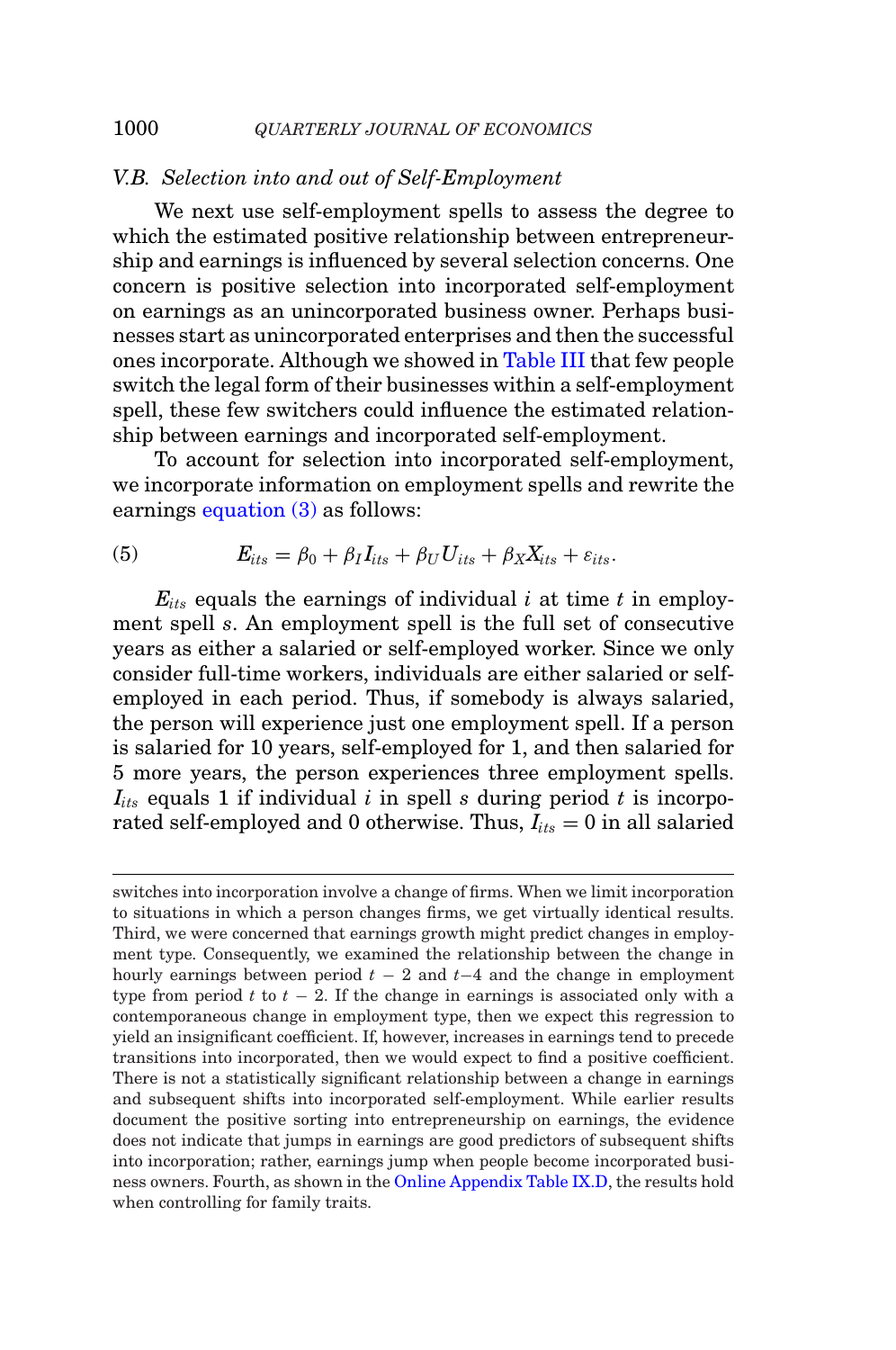employment spells. *Uits* is a similarly defined dummy variable for when individual *i*, in period *t*, and spell *s* is an unincorporated business owner. The variables in equation (5) are the same as those in [equation \(3\).](#page-31-0) Equation (5) simply acknowledges formally that some people change between incorporated and unincorporated self-employment during a single self-employment spell. The error term  $(\varepsilon_{its})$  can be decomposed into time-invariant and timevarying person-specific effects  $(\theta_i \text{ and } a_i(t))$ , a person-spell specific shock to earnings  $(\eta_{is})$  and a zero-mean person-time shock to earnings  $(\vartheta_{its})$ :

(6) 
$$
\varepsilon_{its} = \theta_i + a_i(t) + \eta_{is} + \vartheta_{its}.
$$

To assess whether positive selection into incorporated selfemployment influences the estimated relationship between earnings and entrepreneurship, we eliminate within self-employment spell variation. We do this by defining a self-employment spell as incorporated or unincorporated based on the legal form of the business in the first year of the spell, so that

<span id="page-38-0"></span>(7) 
$$
E_{its} = \beta_0 + \beta_I I_{is} + \beta_U U_{is} + \beta_X X_{its} + \epsilon_{its},
$$

where *Iis* equals 1 for all years of individual *i*'s self-employment spell *s* if the individual started the spell as incorporated selfemployed and 0 otherwise. Note that  $I_{is} = 1$  for all years of the self-employment spell *s* when the individual starts the spell as incorporated self-employed regardless of whether he switches to unincorporated self-employment later in the spell. In [Table X,](#page-39-0) we refer to  $I_{is}$  as "Spell starts as incorporated." Similarly,  $U_{is} = 1$ for all years of individual *i*'s self-employment spell *s* if the individual started the spell as an unincorporated self-employed business owner regardless of whether he switches to incorporated selfemployment later in the spell. For individuals who do not switch from unincorporated to incorporated self-employment within an employment spell,  $I_{its} = I_{is}$  for all *t* in the spell. However, for individuals who start a self-employment spell as an unincorporated business owner  $(I_{is} = 0)$  and then incorporate later,  $I_{its} - I_{is} = 1$ for some periods within spell *s*.

As shown in [Table X,](#page-39-0) there is a large increase in earnings when an individual becomes an incorporated self-employed business owner relative to his earnings as a salaried employee even after accounting for positive selection into incorporated business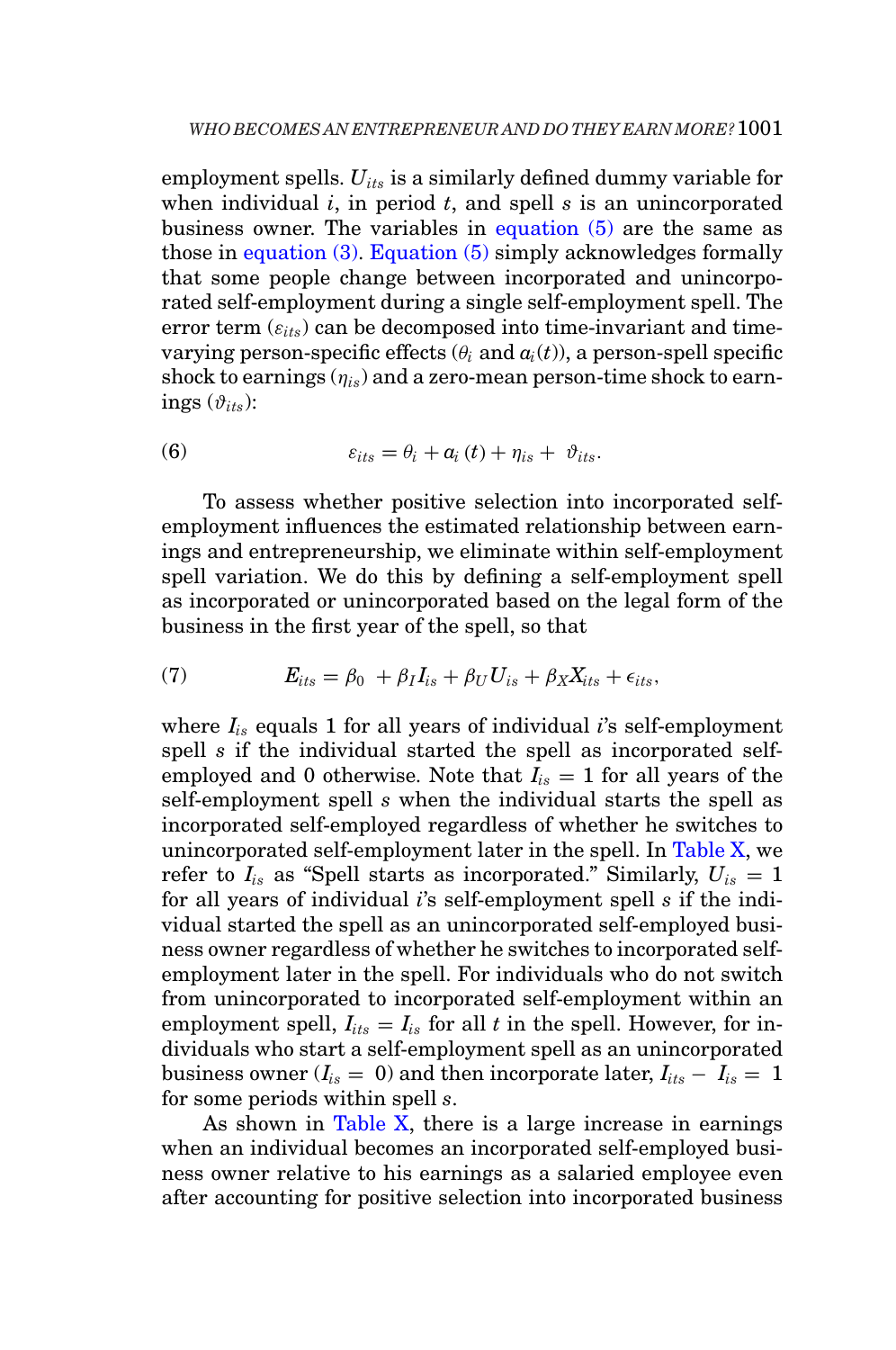<span id="page-39-0"></span>

|                                                                   |                                          |                                    | <b>TABLE X</b>                   |                                                      |                          |                         |                               |                      |
|-------------------------------------------------------------------|------------------------------------------|------------------------------------|----------------------------------|------------------------------------------------------|--------------------------|-------------------------|-------------------------------|----------------------|
|                                                                   |                                          |                                    |                                  | EARNINGS AND SELECTION IN AND OUT OF SELF-EMPLOYMENT |                          |                         |                               |                      |
|                                                                   |                                          |                                    | <b>OLS</b>                       |                                                      |                          |                         | Median                        |                      |
|                                                                   | $\widehat{\ominus}$                      | $\widehat{S}$                      | $\widehat{\mathcal{E}}$          | $\bigoplus$                                          | $\widehat{5}$            | $\widehat{\mathbf{e}}$  | $\widehat{C}$                 | $\circledS$          |
| Panel A: Annual earnings<br>Incorporated                          | $17,446***$                              |                                    |                                  |                                                      | $5,378***$               |                         |                               |                      |
| Unincorporated                                                    | $(3,885)$<br>$5,417***$<br>(1,809)       |                                    |                                  |                                                      | $-367$<br>(621)<br>(478) |                         |                               |                      |
| Spell starts as incorporated                                      |                                          | $14,064***$                        | $2,309***$                       |                                                      |                          | $4,604***$              | $4,296***$                    |                      |
| Spell starts as unincorporated                                    |                                          | $7,194***$<br>(4, 112)<br>(1, 831) | $4,995***$<br>(3,271)<br>(1,620) |                                                      |                          | (691)<br>(464)<br>$-78$ | $-581*$<br>(731)<br>(340)     |                      |
| 1st year of 1st spell incorporated                                |                                          |                                    |                                  | $11,186***$<br>(2,961)                               |                          |                         |                               | $4,334***$<br>(399)  |
| 1st year of 1st spell unincorporated                              |                                          |                                    |                                  | (1,655)<br>1,846                                     |                          |                         |                               | $-1,467***$<br>(356) |
| $%$ Difference from salaried worker                               |                                          |                                    |                                  |                                                      |                          |                         |                               |                      |
| Unincorporated<br>Incorporated                                    | 29%<br>$9\%$                             | 23%<br>$12\%$                      | 20%<br>$8\%$                     | $18\%$<br>3%                                         | $-1\%$<br>$11\%$         | $9\%$<br>$0\%$          | $-1\%$<br>$9\%$               | $-3\%$<br>9%         |
| Weighted by inverse of years in spell<br>Individual fixed effects | Yes<br>$\rm \stackrel{\circ}{\rm \bf Z}$ | Yes<br>$\tilde{z}$                 | Yes<br>Yes                       | Yes<br>Yes                                           | Yes<br>$\tilde{Z}$       | Yes<br>$\tilde{z}$      | ${\it Yes}$<br>$\mathbf{Yes}$ | Yes<br>Yes           |
| Observations                                                      | 23,657                                   | 23,657                             | 23,657                           | 23,657                                               | $23,657$<br>$3,553$      | 23,657                  | 23,657                        | 23,657               |
| R-squared (Pseudo R2)<br>Spells                                   | 3,553<br>0.63                            | 3,553<br>0.63                      | 3,553<br>0.63                    | 3,553<br>0.63                                        | 0.111                    | 3,553<br>0.111          | 3,553<br>0.080                | 3,553<br>0.080       |

# 1002 *QUARTERLY JOURNAL OF ECONOMICS*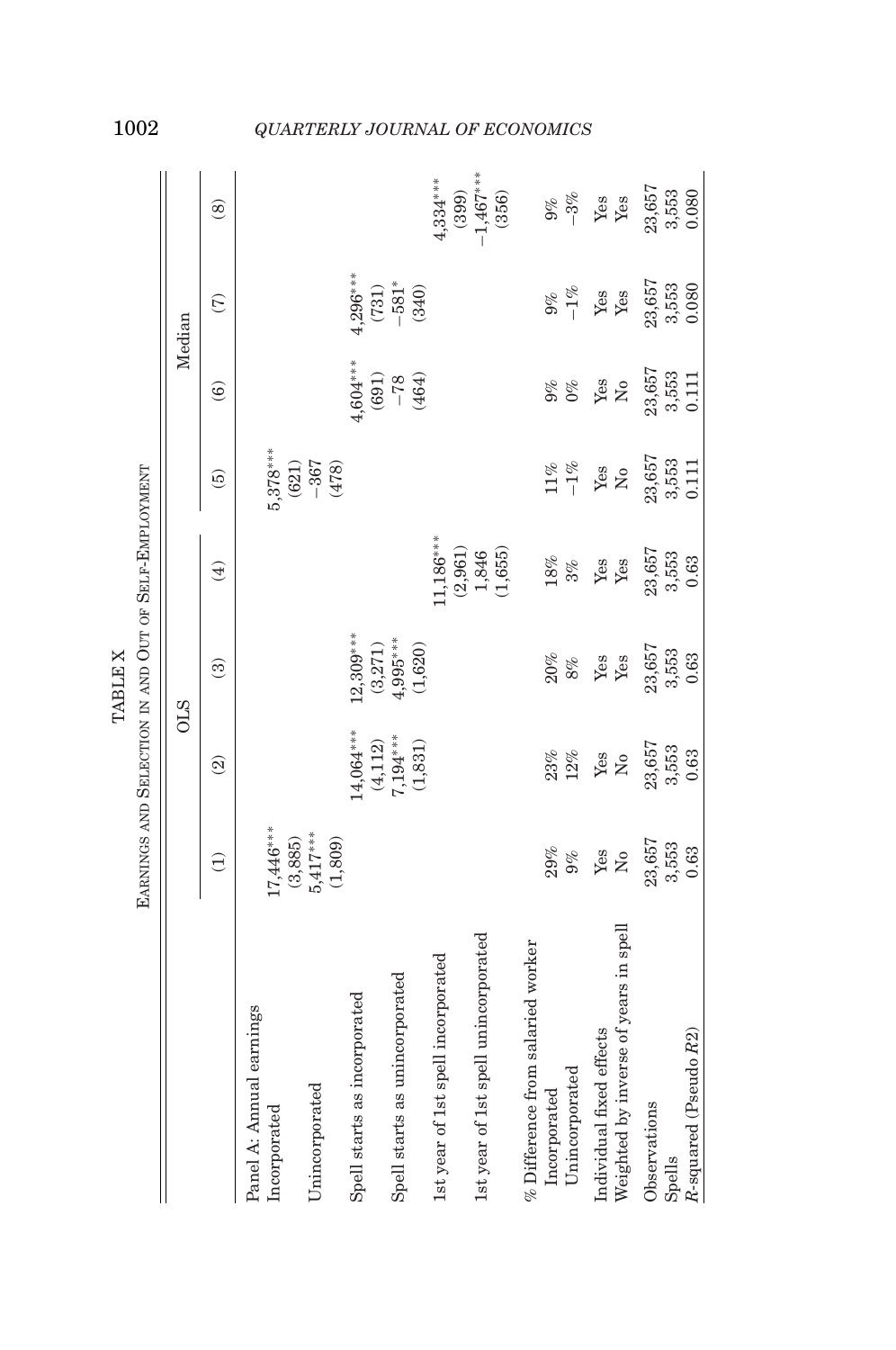|                                                                                                                                                                                                                                                                                                                                                                                                                                                                                                                                                                                                                                                                                                                                                                                                                                                                                                                                                                                                                                                                                                                                                                                                                                                                                                                                                                                                                                                                                                                                |                                    |                       | (CONTINUED)          |                       |                        |                                     |                        |                        |
|--------------------------------------------------------------------------------------------------------------------------------------------------------------------------------------------------------------------------------------------------------------------------------------------------------------------------------------------------------------------------------------------------------------------------------------------------------------------------------------------------------------------------------------------------------------------------------------------------------------------------------------------------------------------------------------------------------------------------------------------------------------------------------------------------------------------------------------------------------------------------------------------------------------------------------------------------------------------------------------------------------------------------------------------------------------------------------------------------------------------------------------------------------------------------------------------------------------------------------------------------------------------------------------------------------------------------------------------------------------------------------------------------------------------------------------------------------------------------------------------------------------------------------|------------------------------------|-----------------------|----------------------|-----------------------|------------------------|-------------------------------------|------------------------|------------------------|
|                                                                                                                                                                                                                                                                                                                                                                                                                                                                                                                                                                                                                                                                                                                                                                                                                                                                                                                                                                                                                                                                                                                                                                                                                                                                                                                                                                                                                                                                                                                                |                                    |                       | <b>OLS</b>           |                       |                        |                                     | <b>MEDIAN</b>          |                        |
|                                                                                                                                                                                                                                                                                                                                                                                                                                                                                                                                                                                                                                                                                                                                                                                                                                                                                                                                                                                                                                                                                                                                                                                                                                                                                                                                                                                                                                                                                                                                | $\widehat{e}$                      | (10)                  | $\frac{1}{1}$        | (12)                  | (13)                   | (14)                                | $\overline{15}$        | (16)                   |
| Panel B: Hourly earnings<br>Incorporated                                                                                                                                                                                                                                                                                                                                                                                                                                                                                                                                                                                                                                                                                                                                                                                                                                                                                                                                                                                                                                                                                                                                                                                                                                                                                                                                                                                                                                                                                       | $.384***$                          |                       |                      |                       | $0.978***$<br>(0.311)  |                                     |                        |                        |
| Unincorporated                                                                                                                                                                                                                                                                                                                                                                                                                                                                                                                                                                                                                                                                                                                                                                                                                                                                                                                                                                                                                                                                                                                                                                                                                                                                                                                                                                                                                                                                                                                 | $\frac{(1.407)}{0.739}$<br>(0.665) |                       |                      |                       | $-0.849***$<br>(0.224) |                                     |                        |                        |
| Spell starts as incorporated                                                                                                                                                                                                                                                                                                                                                                                                                                                                                                                                                                                                                                                                                                                                                                                                                                                                                                                                                                                                                                                                                                                                                                                                                                                                                                                                                                                                                                                                                                   |                                    | $3.520**$<br>(1.527)  | $.655***$<br>(1.194) |                       |                        | $0.925***$                          | $0.535***$<br>(0.216)  |                        |
| Spell starts as unincorporated                                                                                                                                                                                                                                                                                                                                                                                                                                                                                                                                                                                                                                                                                                                                                                                                                                                                                                                                                                                                                                                                                                                                                                                                                                                                                                                                                                                                                                                                                                 |                                    | $1.213*$<br>(0.670)   | (0.611)<br>0.691     |                       |                        | $(0.335)$<br>$-0.844***$<br>(0.225) | $-0.708***$<br>(0.182) |                        |
| 1st year of 1st spell incorporated                                                                                                                                                                                                                                                                                                                                                                                                                                                                                                                                                                                                                                                                                                                                                                                                                                                                                                                                                                                                                                                                                                                                                                                                                                                                                                                                                                                                                                                                                             |                                    |                       |                      | $3.612***$<br>(1.072) |                        |                                     |                        | $0.667***$<br>(0.233)  |
| 1st year of 1st spell unincorporated                                                                                                                                                                                                                                                                                                                                                                                                                                                                                                                                                                                                                                                                                                                                                                                                                                                                                                                                                                                                                                                                                                                                                                                                                                                                                                                                                                                                                                                                                           |                                    |                       |                      | $-0.300$<br>(0.623)   |                        |                                     |                        | $-0.858***$<br>(0.143) |
| % Difference from salaried worker<br>Unincorporated<br>Incorporated                                                                                                                                                                                                                                                                                                                                                                                                                                                                                                                                                                                                                                                                                                                                                                                                                                                                                                                                                                                                                                                                                                                                                                                                                                                                                                                                                                                                                                                            | 18%<br>3%                          | $14\%$<br>5%          | 15%<br>3%            | $-1\%$<br>$14\%$      | $-4%$<br>5%            | $-4%$<br>5%                         | $-3%$<br>3%            | $-4%$<br>3%            |
| Weighted by inverse of years in spell<br>Individual fixed effects                                                                                                                                                                                                                                                                                                                                                                                                                                                                                                                                                                                                                                                                                                                                                                                                                                                                                                                                                                                                                                                                                                                                                                                                                                                                                                                                                                                                                                                              | Yes<br>$\tilde{z}$                 | Yes<br>$\overline{N}$ | Yes<br>Yes           | Yes<br>Yes            | Yes<br>$\overline{N}$  | Yes<br>$\overline{R}$               | Yes<br>Yes             | Yes<br>Yes             |
| Observations                                                                                                                                                                                                                                                                                                                                                                                                                                                                                                                                                                                                                                                                                                                                                                                                                                                                                                                                                                                                                                                                                                                                                                                                                                                                                                                                                                                                                                                                                                                   | 23,657                             | 23,657                | 23,657               | 23,657                | 23,657                 | 23,657                              | 23,657                 | 23,657                 |
| $R$ -squared (Pseudo $R2$ )<br>Spells                                                                                                                                                                                                                                                                                                                                                                                                                                                                                                                                                                                                                                                                                                                                                                                                                                                                                                                                                                                                                                                                                                                                                                                                                                                                                                                                                                                                                                                                                          | 3,553<br>0.625                     | 3,553<br>0.625        | 3,553<br>0.623       | 3,553<br>0.623        | 3,553<br>0.110         | 3,553<br>0.110                      | 3,553<br>0.077         | 3,553<br>0.077         |
| as an incorporated business owner and 0 otherwise. "Spell starts unincorporated" is defined analogously, "Ist year of 1st spell incorporated" equals 1 for each year of all of the years<br>an individual is self-employed if in the first year of the first employment spell the individual is incorporated self-employed and 0 otherwise. "1st year of 1st spell unincorporated"<br>or self-employed in each period since we only consider full-time workers) and (ii) a self-employment spell is the full set of consecutive years in which a person is self-employed<br>(either incorporated or unincorporated). In the indicated specifications, the observations are weighted by the inverse of the number of years in the employment spell to give equal<br><i>Notes</i> . This table reports OLS and median regression results of both amual earnings and hourly earnings on employment type, using data from the NLSY79 for years 1982 through<br>is defined analogously. Note that (i) an employment spell is the full set of consecutive years as seither a salaried or self-employed worker (where individuals are either salaried<br>2012 for the sample of white male, full-time workers between the ages of 25 and 55, using the same core sample and variable definitions as in Table IX. Panel A provides results on<br>annual earnings, while Panel B examines hourly earnings. "Spell starts incorporated" equals 1 for each year of a self-employment spell if the person starts the self-employment spell |                                    |                       |                      |                       |                        |                                     |                        |                        |

(either incorporated or unincorporated). In the indicated specifications, the observations are weighted by the inverse of the number of years in the employment spell to give equal weight to each spell regardless of its length. All specifications control for individual effects, year effects, and a quartic expression for potential work experience. When examining % differences from salaried workers, the statistics are based on the means for salaried workers for the OLS regressions and the medians for salaried workers in the median regressions. Heteroskedasticity-robust standard errors clustered at the year-level are in parentheses, where ∗, ∗∗, and ∗∗∗ indicate significance at the 10%, 5%, and 1% levels respectively. See

weight to each spell regardless of its length. All specifications control for individual effects, year effects, and a quartic expression for potential work experience. When examining % differences from salaried workers, t

the Online Data [Appendix](https://academic.oup.com/qje) for further details.

<span id="page-40-0"></span>the Online Data Appendix for further details.

TABLE X

**TABLE X** 

### *WHO BECOMES AN ENTREPRENEUR AND DO THEY EARN MORE?*1003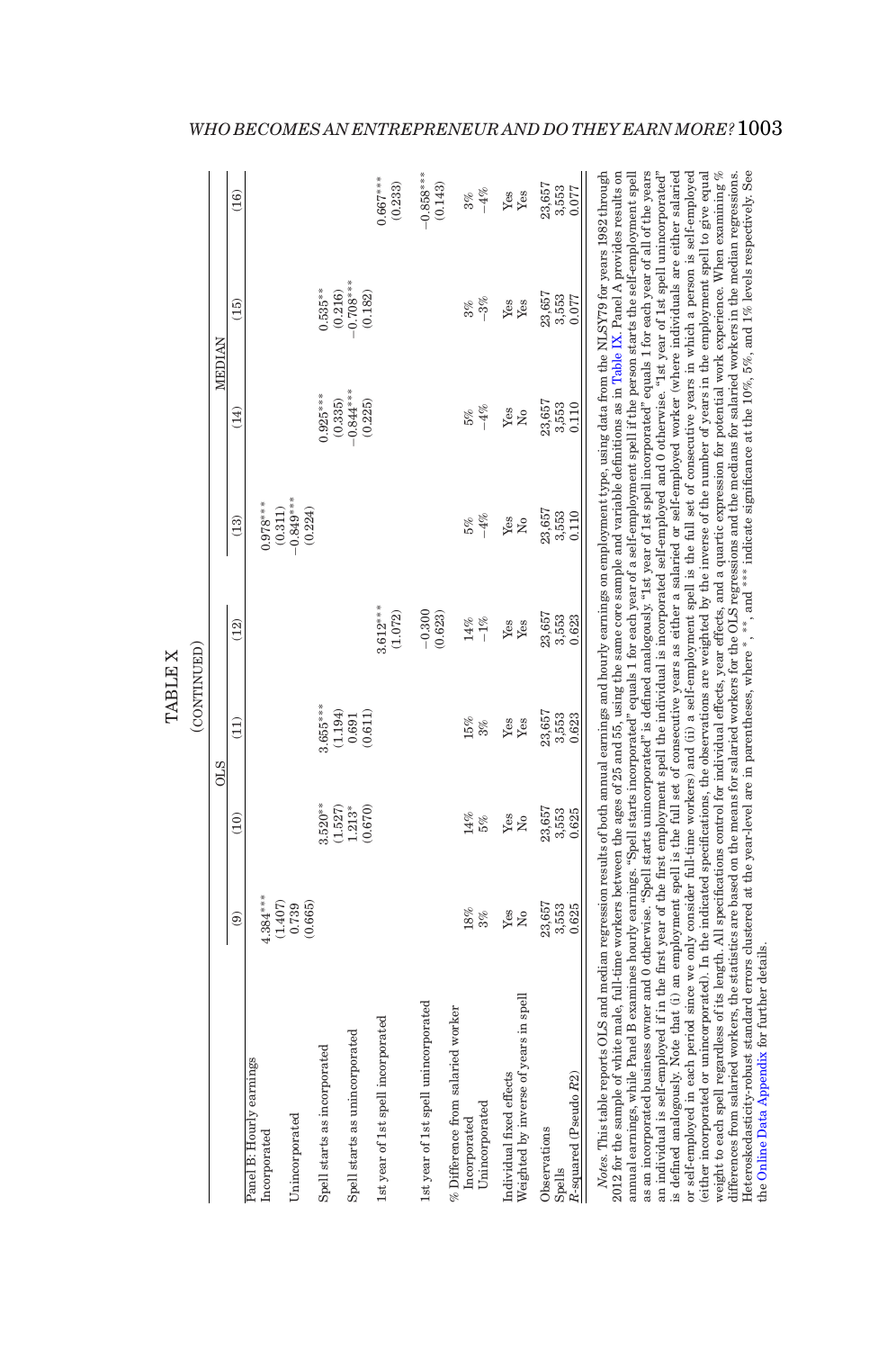ownership. The regressions control for individual effects, year effects, and potential work experience (quartic). Regression (1) in [Table X](#page-39-0) replicates the findings from regression (2) of [Table IV](#page-17-0) and shows that the estimated increase in earnings from an individual switching from salaried work into incorporated self-employment is \$17,446. In regression (2), we examine "Spell starts as incorporated"  $(I_{is})$  and find that the estimated increase in earnings from an individual switching into a self-employment spell, in which the individual is incorporated self-employed in the first year, is \$14,064. This suggests that some of the estimated increase in earnings associated with becoming incorporated self-employed is that successful unincorporated businesses incorporate during the self-employment spell. But even when eliminating this positive selection, there is still a material boost in annual income of 23% relative to the average salaried worker in the sample when somebody switches from salaried employment to run an incorporated business. At the median, the point estimates are almost identical when accounting for selection into incorporated self-employment, indicating that only a few individuals make it big as unincorporated business owners and then switch to incorporated selfemployment.

Another possible challenge to assessing whether entrepreneurs earn more is selection out of self-employment when the business is unsuccessful. As emphasized by [Manso \(2016\),](#page-54-20) such "survivorship bias" would bias upward the estimated relationship between earnings and self-employment by giving more weight (in the form of systemically more observations) to successful self-employment spells than unsuccessful ones. Using *Iis* and  $U_{is}$  in [equation \(7\)](#page-38-0) addresses selection across self-employment types but not selection out of self-employment.

To evaluate the empirical importance of selection out of selfemployment, we weight the observations in the earnings regressions by the inverse of the number of observations in each employment spell, so that each employment spell gets equal weight. An incorporated, unincorporated, or salaried employment spell includes the full set of consecutive observations of that employment type. We report these results in regressions  $(3)$ ,  $(7)$ ,  $(11)$ , and  $(15)$ of [Table X,](#page-39-0) where we continue to (i) include individual fixed effects and (ii) use *Iis* and *Uis* to control for selection into incorporated and unincorporated self-employment.

All of the results hold after controlling for survivorship bias. Although the self-employed exercise the option to dropout and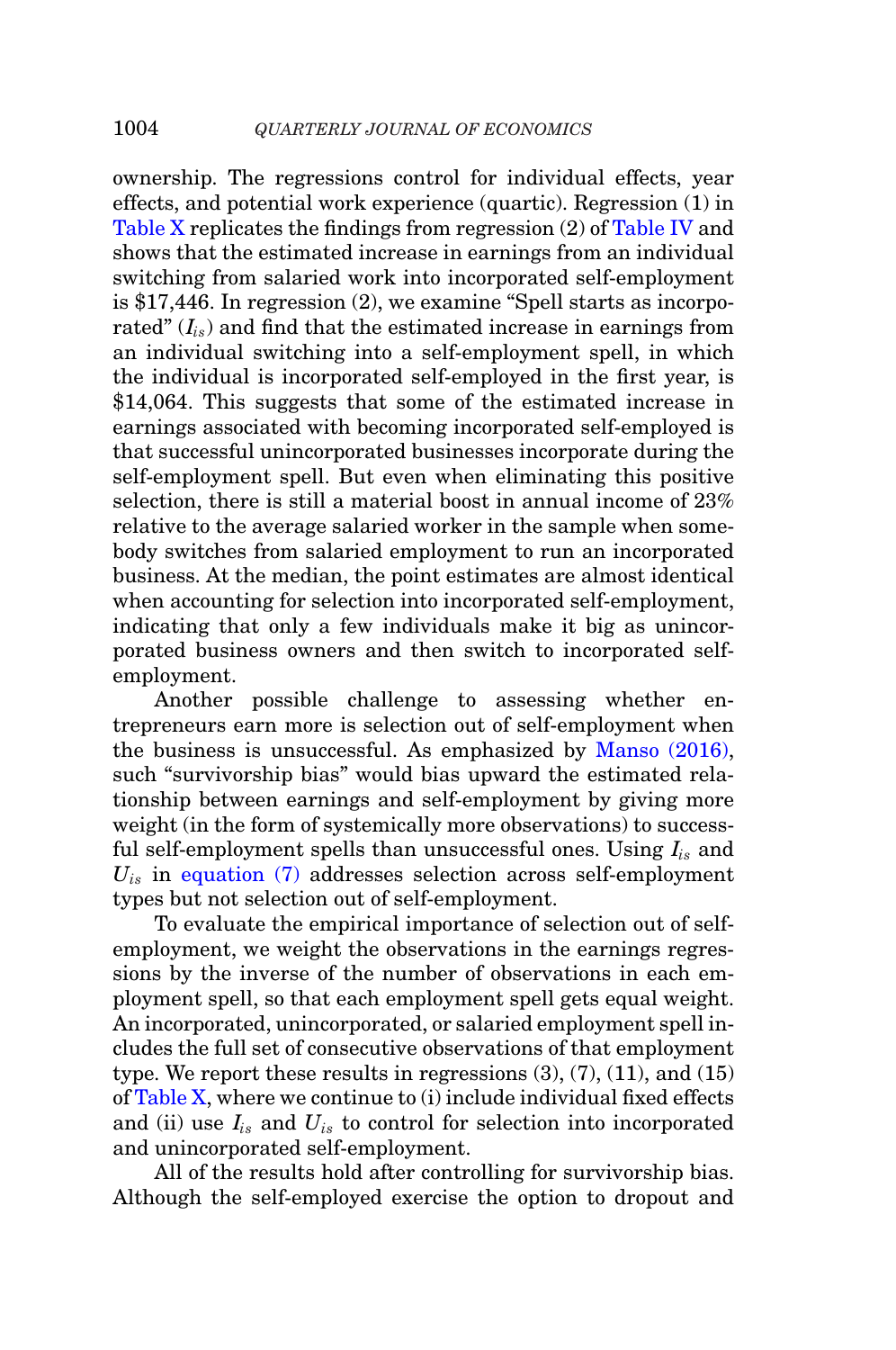return to salaried work when the business does not succeed, we find that the main findings hold after accounting for this type of selection. To see this compare the coefficient estimates between columns (2) and (3) for the OLS estimates and columns (6) and (7) for the median results. The point estimates are slightly lower and statistically indistinguishable.<sup>28</sup>

Another concern relates to selection into incorporated and unincorporated self-employment between spells. Since half of those who become self-employed have two or more self-employment spells, we were concerned that individuals choose to incorporate when they identify a particularly promising business opportunity and start unincorporated businesses when that is not the case. Under these conditions, the increase in earnings associated with incorporated self-employment might primarily reflect selection into incorporated self-employment on expected earnings and not a boost in earnings associated with the nature of the business or the human capital skills of the owner.

But this concern does not materialize in the data. First, we find that 84% of those individuals who have two or more selfemployment spells choose to be either incorporated or unincorporated in all of those spells. There is very little variation in the legal form of businesses across an individual's self-employment spells. Second, as shown in [Table X,](#page-39-0) we find no evidence that the few people who switch between incorporated and unincorporated selfemployment across their different self-employment spells change our findings. We categorize all of an individual's self-employment observations by the first year of his first self-employment spell and redo the analyses, such that "1st year of 1st spell incorporated" equals 1 for each year of all of the years that an individual is self-employed, if in the first year of his first employment spell the individual is incorporated self-employed, and 0 otherwise. We define "1st year of 1st spell unincorporated" analogously. We then reestimate the earnings regressions and provide the results in

<span id="page-42-0"></span>28. The panel nature of the NLSY79 data also provides an opportunity to provide greater insights on the earnings profiles of individuals who try selfemployment and then return to salaried work. First, we discover that individuals who experiment with entrepreneurship and then return to salaried employment on average return to higher paying salaried jobs (hourly earnings) than they had before becoming incorporated business owners. Second, the results on unincorporated self-employment are different. After an individual becomes an unincorporated self-employed business owner, his future hourly earnings fall regardless of whether he returns to salaried employment.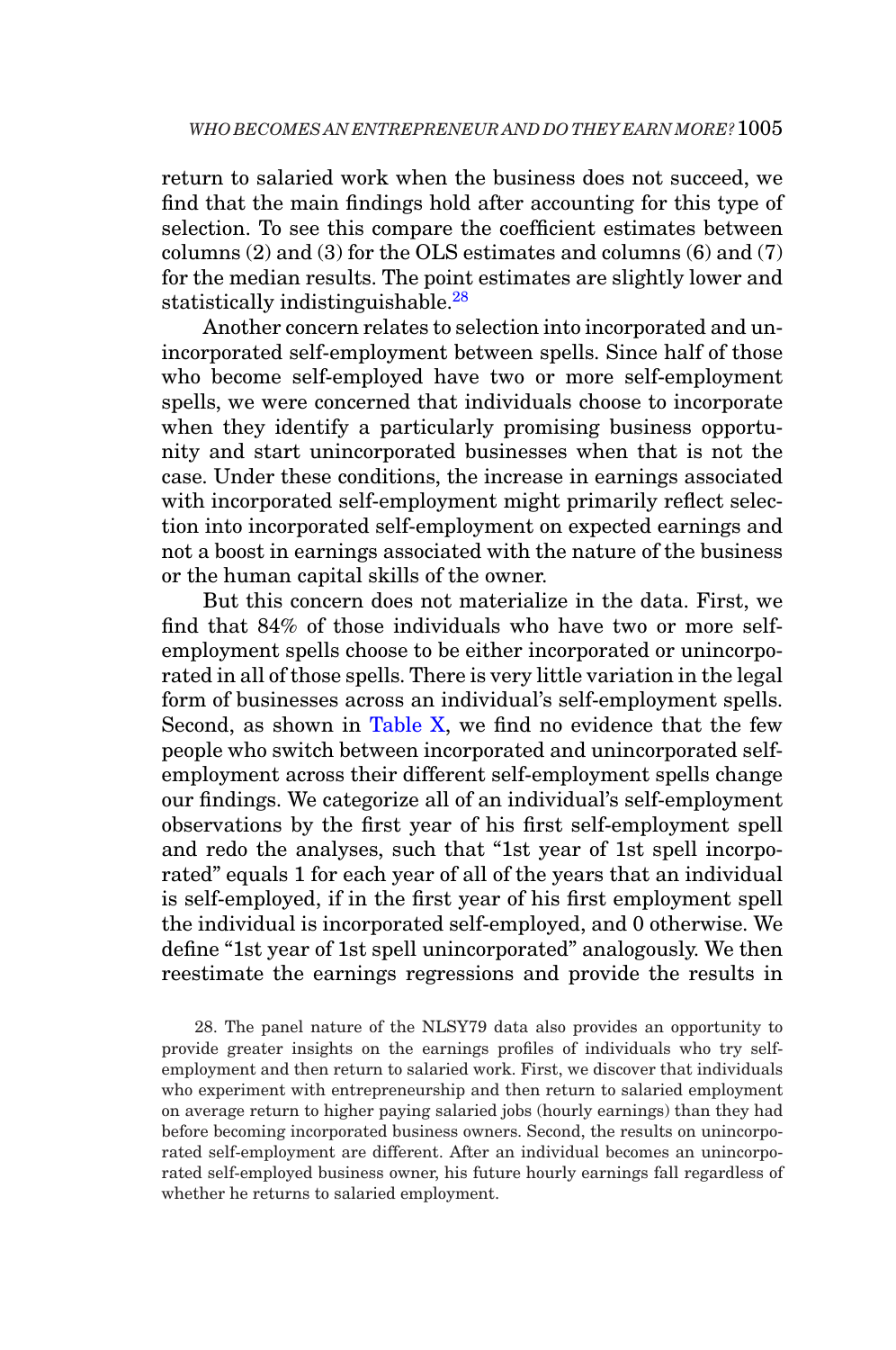columns  $(4)$ ,  $(8)$ ,  $(12)$ , and  $(16)$ . We continue to find that an individual's earnings rise appreciably when he becomes incorporated self-employed—even after removing the potential effects of individuals choosing different legal forms for their businesses across self-employment spells. These findings are unsurprising given our earlier results that (i) early-determined human capital traits account for the self-sorting of people into incorporated or unincorporated self-employment and (ii) those who become incorporated business owners engage in different types of activities and run different types of businesses from those who become unincorporated business owners.

#### *V.C. Which Entrepreneurs Earn More?*

We now use the earlier analyses on who becomes an entrepreneur to examine whether the same traits associated with selection into entrepreneurship are also associated with larger increases in earnings when an individual becomes an entrepreneur. To do this, we differentiate individuals by whether they are "smart and illicit," that is, whether they have both high AFQT scores and strong tendencies to break the rules as youths  $(AFQT > 50$  and Illicit  $> 0$ ), or whether they do not  $(AFQT)$  $\leqslant$  50 or Illicit  $\leqslant$  0).<sup>[29](#page-43-0)</sup> Specifically, we take the first difference of [equation \(7\)](#page-38-0) and conduct the analyses while separately examining the samples of smart and illicit individuals and all others:

(8) 
$$
\Delta E_{its} = \delta_0 + \delta_1 \Delta I_{is} + \delta_2 \Delta U_{is} + \delta_3 \Delta X_{its} + u_{its}.
$$

The change in individual *i*'s incorporated self-employment status is  $\Delta I_{is}$  and the change in individual *i*'s unincorporated selfemployment status is  $\Delta U_{is}$ , where incorporated and unincorporated self-employment status are defined by the first year of the self-employment spell. As above, these first difference regressions include potential experience and year fixed effects.

[Table XI](#page-44-0) provides estimates of the change in median residual annual and hourly earnings associated with switching into or out

<span id="page-43-0"></span><sup>29.</sup> We differentiate between the "smart and illicit" and others. When using the same demarcation employed in [Table VIII,](#page-29-0) we find that the change in earnings associated with becoming an incorporated self-employed business owner is especially pronounced among the "very smart and illicit" and nonexistent among the "very smart but not illicit."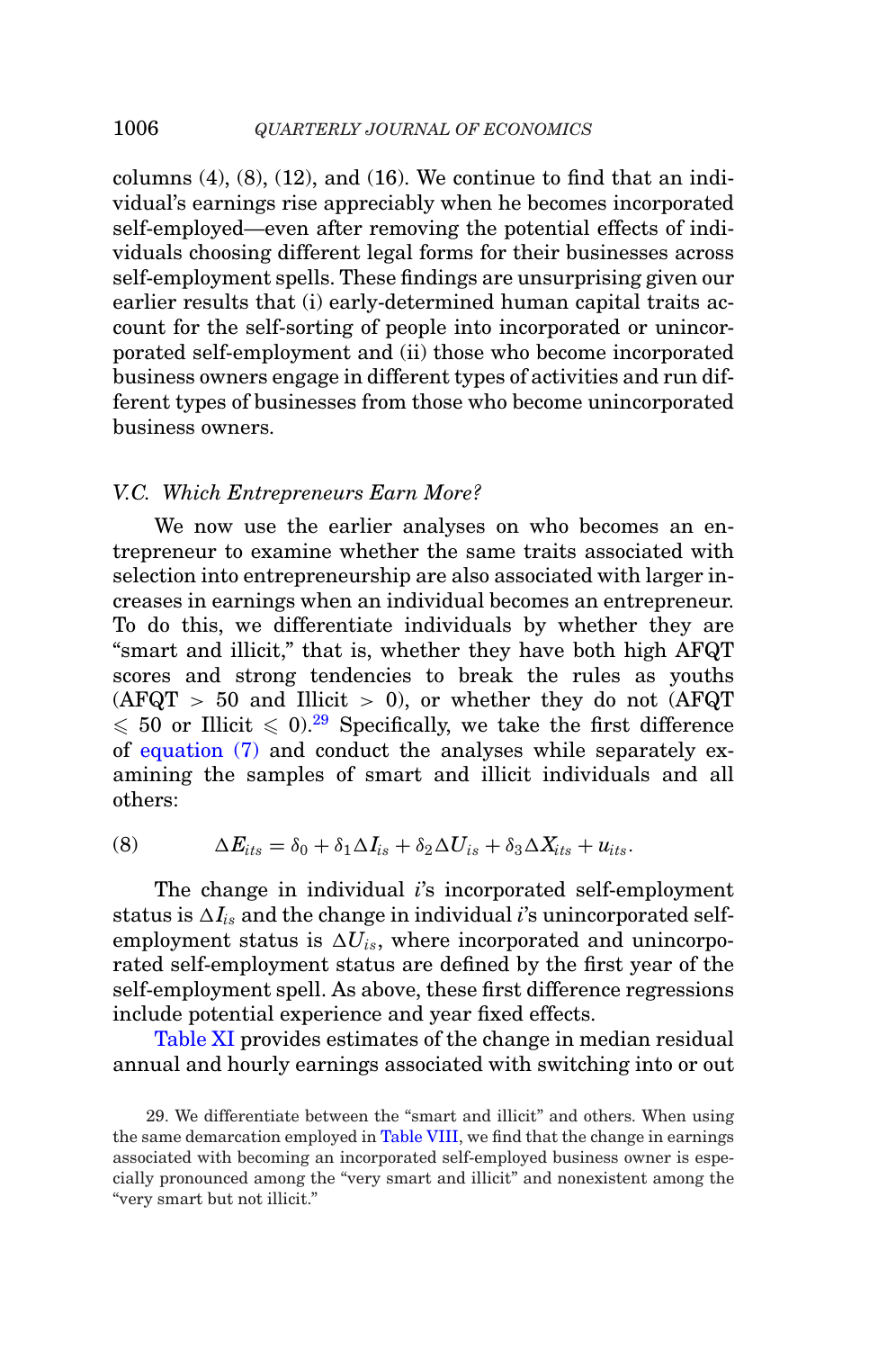|                                            | (1)                 | (2)         | (3)                 | (4)           |
|--------------------------------------------|---------------------|-------------|---------------------|---------------|
| $\triangle$ Incorporated                   | $716**$             | 6,996***    |                     |               |
|                                            | (285)               | (547)       |                     |               |
| $\Delta$ Unincorporated                    | 105                 | $-1,895**$  |                     |               |
|                                            | (426)               | (807)       |                     |               |
| $\Delta$ Self-employed $\times$ nonroutine |                     |             | $-3,234***$         | $8,163***$    |
| cognitive industry                         |                     |             | (955)               | (1,052)       |
| $\Delta$ Self-employed                     |                     |             | $1,155***$          | $-1,550*$     |
|                                            |                     |             | (452)               | (937)         |
| Nonroutine cognitive industry              |                     |             | $1,139***$          | $1,563***$    |
|                                            |                     |             | (193)               | (361)         |
| % Difference from salaried worker          |                     |             |                     |               |
| Incorporated                               | $1\%$               | 12%         |                     |               |
| Unincorporated                             | $0\%$               | $-3%$       |                     |               |
| Self-employed in nonroutine<br>industry    |                     |             | $-4%$               | 11%           |
| Self-employed                              |                     |             | 2%                  | $-3%$         |
| Sample                                     | $AFQT \leqslant 50$ | AFQT > 50   | $AFQT \leqslant 50$ | AFQT > 50     |
|                                            | or                  | &           | or                  | &             |
|                                            | Illicit $\leq 0$    | Illicit > 0 | Illicit $\leq 0$    | Illicit $> 0$ |
| Pseudo $R$ -squared                        | 0.016               | 0.017       | 0.017               | 0.018         |
| Observations                               | 13,269              | 4,210       | 13,269              | 4,210         |

TABLE XI

<span id="page-44-0"></span>THE CHANGE IN MEDIAN EARNINGS DIFFERENTIATING BY "SMART AND ILLICIT"

*Notes.* This table reports median regressions of the change in annual earnings on the change in employment type for white males working full-time, using data from the NLSY79 for years 1982 through 2012, the same sample as in [Table IX.](#page-33-0) In specifications  $(1)$  versus  $(2)$  and  $(3)$  versus  $(4)$ , the sample is split between individuals who have (a)  $\text{AFQT} \leqslant 50$  or Illicit  $\leqslant 0$  and (b) the smart and illicit with  $\text{AFQT} > 50$  and Illicit  $> 0$ . In regressions (1) and (2), the main explanatory variables are the change in the incorporated and the unincorporated status over the past two years, where incorporated and unincorporated employment status are defined by the first year of the self-employment spell. A self-employment spell is the full set of consecutive years in which a person is self-employed (either incorporated or unincorporated). In regressions (3) and (4), the main explanatory variables are (i) the change in self-employment status interacted with a dummy variable of whether the business is in a Nonroutine Cognitive Industry or not, (ii) the change in self-employment status, and (iii) a dummy variable of whether the person works in a Nonroutine industry or not. A Nonroutine Cognitive industry is an industry that demands both above average values of Nonroutine Analytical skills (analytical flexibility, creativity, reasoning, and generalized problem solving) and Nonroutine Direction, Control, Planning skills (complex interpersonal communications such as persuading, selling, and managing others) from its workers. The change in self-employment status equals 1 if the person switches from salaried work in *t* − 2 to self-employment in *t*. The statistics for % difference from salaried workers are calculated for the corresponding group of salaried workers, for example, in specification (2), the change in annual earnings is computed relative to the median among salaried workers with AFQT > 50 and Illicit > 0, and in specification (4), the computations are done relative to the median among salaried workers with AFQT > 50 and Illicit > 0 in Nonroutine Cognitive Industries. All specifications control for a cubic expression in potential work experience and year fixed effects. Heteroskedasticity-robust standard errors clustered at the year-level are in parentheses, where ∗, ∗∗, and ∗∗∗ indicate significance at the 10%, 5%, and 1% levels, respectively. See the [Online Data Appendix](https://academic.oup.com/qje) for further details.

of incorporated and unincorporated self-employment, where we differentiate by whether individuals are "smart and illicit" or not. To control for positive selection into incorporated self-employment from unincorporated self-employment, we continue to define a person's employment type by the first year of the employment spell. By conducting the earnings analyses in first differences and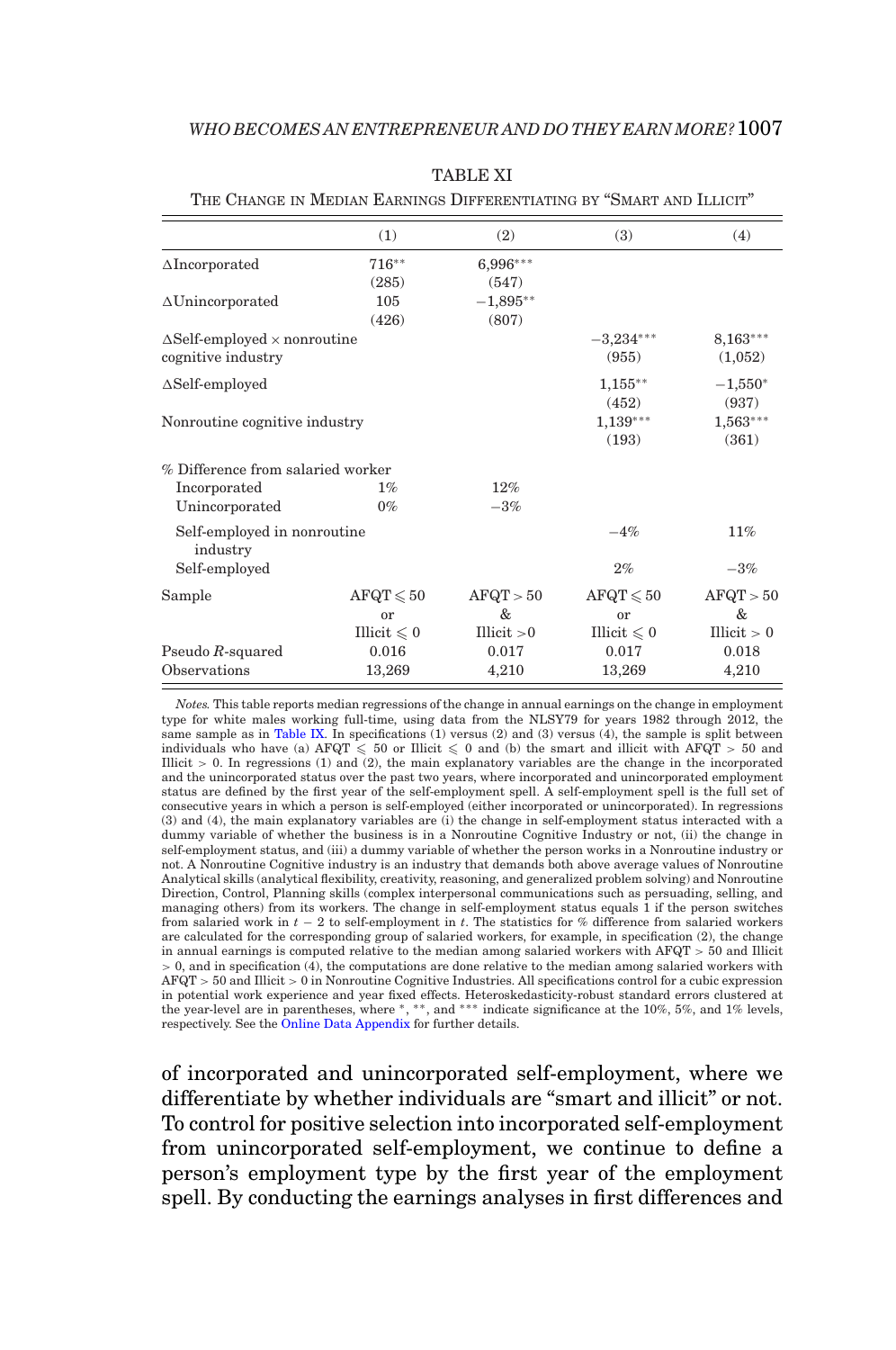defining self-employment type by the first year of the spell, the analyses control for both types of selection.

[Table XI](#page-44-0) indicates that "smart and illicit" individuals who become incorporated business owners enjoy much larger increases in annual and hourly earnings than (i) individuals who do not have these particular combinations of traits and become incorporated business owners and (ii) smart and illicit individuals who become unincorporated business owners. That is, the same traits associated with selection into incorporated self-employment also account for the magnitude of the increase in earnings when an individual becomes an entrepreneur. For example, while the smart and illicit enjoy an almost \$7,000 increase in median residual annual earnings when becoming incorporated business owners relative to their earnings as salaried workers (column (2)), others experience only a \$716 increase (column (1)). The changes associated with the smart and illicit becoming incorporated selfemployed are economically large. For example, the \$7,000 increase in median residual earnings associated with a smart and illicit individual becoming an incorporated business owner is 12% of the median residual earnings of their salaried smart and illicit counterparts. The smart and illicit experience much bigger increases in earnings when they become incorporated business owners, in absolute and relative terms, than people with different traits.

The results on the unincorporated self-employed are very different and emphasize (i) the sharp distinction between entrepreneurship and other self-employment activities and (ii) the degree to which different combinations of traits are differentially valuable in different activities. In contrast to the findings on those who become incorporated business owners, [Table XI](#page-44-0) indicates that smart and illicit individuals who become unincorporated self-employed experience a larger drop in hourly earnings than individuals with different traits who become unincorporated business owners. The combination of smart and illicit traits is positively associated with success as an entrepreneur but negatively associated with success in other self-employment activities.[30](#page-45-0)

<span id="page-45-0"></span>30. To the extent that underreporting of income is correlated with smart and illicit traits differentially among the incorporated and unincorporated selfemployed, such that the underreporting gap between unincorporated and incorporated is larger among the smart and illicit, this could bias the results toward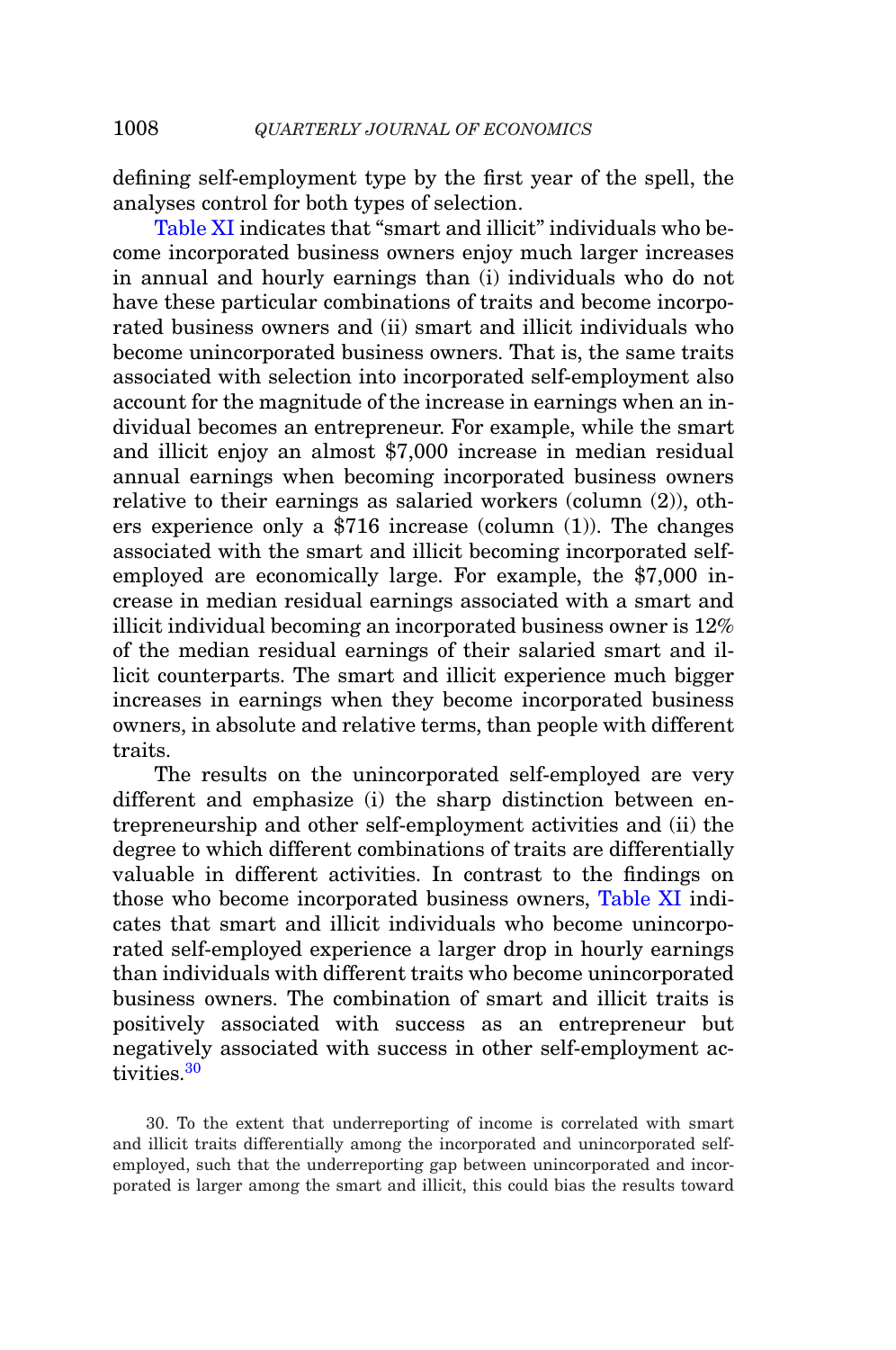There is a potential concern that smart and illicit individuals are more likely than others to start incorporated businesses when they expect earnings to be especially high and not simply when they start an entrepreneurial business. To assess whether the smart and illicit experience larger increases in income when they become entrepreneurs than individuals with other traits who open such businesses or than when the smart and illicit open nonentrepreneurial businesses, we assess whether the results hold without conditioning on the legal form of the business.

Thus, we evaluate whether smart and illicit people experience especially large boosts in earnings when they become selfemployed in industries that demand high levels of nonroutine cognitive skills from workers. We define "Nonroutine cognitive industries" as those that demand above average values of both Nonroutine Analytical and Nonroutine Direction, Control, Planning skills from workers. The focus on nonroutine cognitive industries reflects our earlier argument that nonroutine cognitive activities are closely aligned with core conceptions of entrepreneurship, while strong manual skills are not. A key shortcoming with using this industry-level variation to assess gains in earnings associated with entrepreneurship is that the extra earnings from becoming self-employed in a nonroutine cognitive industry might reflect an industry effect rather than an "entrepreneurship" effect. By comparing smart and illicit individuals to others within and between industries our "difference-in-differences" external validity setting allows us to account for both the type of person and the type of industry effects on the change in earnings.

In regressions (3) and (4) of [Table XI,](#page-44-0) the dependent variable remains the change in median annual earnings. Rather than including  $\Delta I_{is}$  and  $\Delta U_{is}$  as regressors, we use (1)  $\Delta$ Self-Employed  $\times$  Nonroutine Cognitive Industry, which is the interaction between the change in the individual's self-employment status and whether the business is in a Nonroutine Cognitive Industry or not; (2)  $\Delta$ Self-Employed, which is the change in the individual's self-employment status; and (3) Nonroutine Cognitive Industry, which equals 1 if the person works, either as a salaried worker or self-employed business owner, in a Nonroutine Cognitive Industry. We provide estimates for two samples (i) people who

finding that smart and illicit traits yield bigger underreporting rewards when the person is an unincorporated business owner.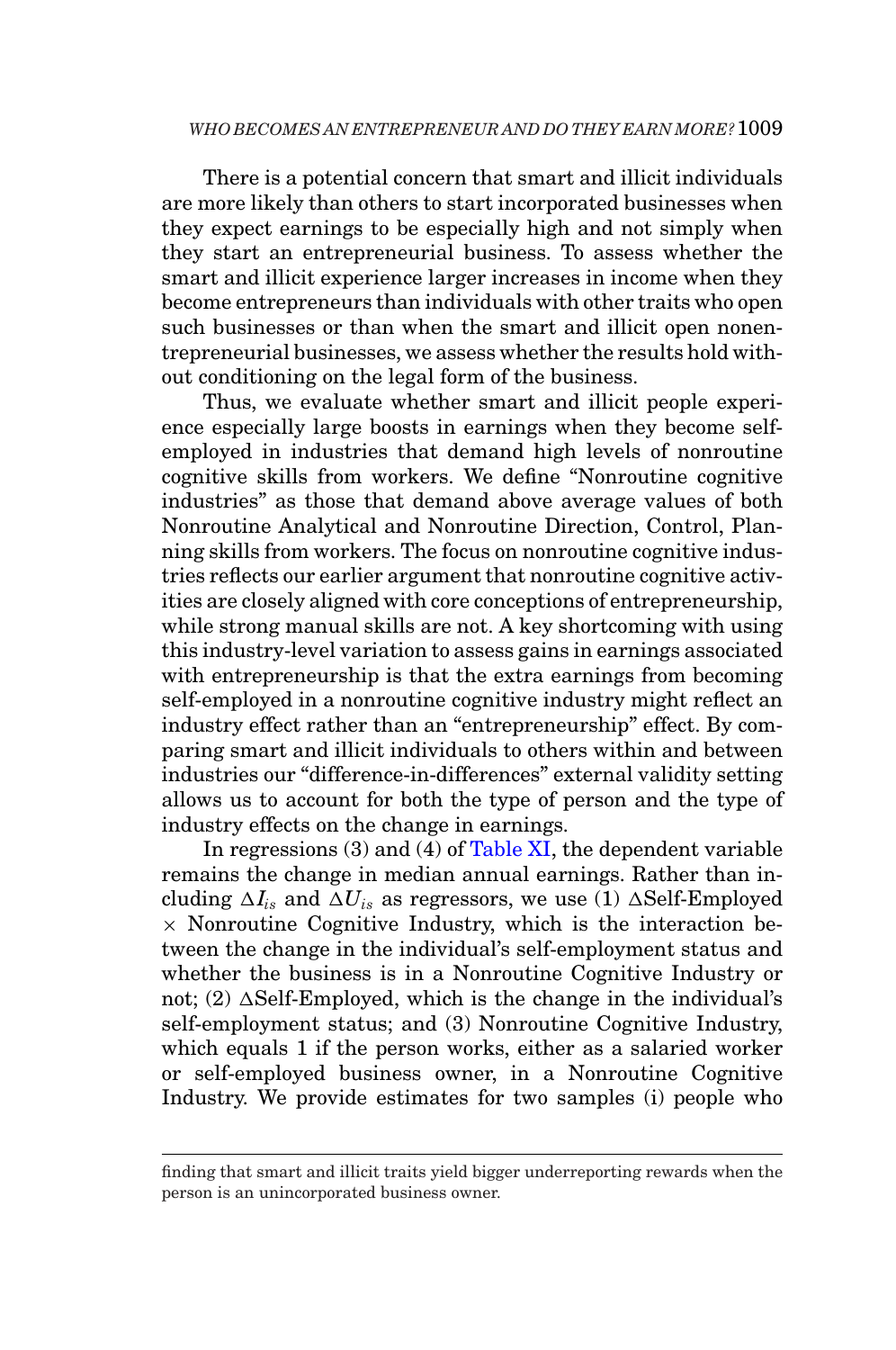are not both smart and illicit and (ii) people who are both smart and illicit.

The results indicate that smart and illicit individuals who become self-employed business owners in Nonroutine Cognitive Industries tend to experience large increases in annual earnings, but individuals without those traits actually tend to experience a drop in earnings when they become self-employed in such industries. That is, the same smart and illicit traits that are positively associated with (i) selection into incorporated self-employment, (ii) selection into business ownership in nonroutine cognitive industries, and (iii) increases in earnings when a person becomes an incorporated business owner are also positively associated with the increase in earnings associated with individuals becoming self-employed in Nonroutine Cognitive Industries.

Indeed, as shown in regression (4), smart and illicit individuals earn more as self-employed only when they open businesses in nonroutine cognitive industries. The median gain in earnings from self-employment is approximately \$6,613 (\$8,163 − \$1,550), which is remarkably similar to those from incorporated self-employment. This cannot be attributed to a common industry self-employment effect (as the coefficient estimate on  $\Delta$ Self-Employed  $\times$  Nonroutine Cognitive Industry is actually negative). While selection into self-employment in different industries is neither random nor exogenous to person traits, it is not contaminated by any ex ante or ex post selection into or out of incorporated vis-a-vis unincorporated self-employment. This robustness test is ` consistent with the view that a particular mixture of smart and illicit traits matters for success as an entrepreneur. The similarities between columns (2) and (4) reflect the finding that "smart and illicit" business owners are much more likely than others to choose the incorporated legal form, especially when they open businesses in Nonroutine Cognitive Industries[.31](#page-47-0)

These findings on who succeeds as an entrepreneur contribute to existing research. Researchers examine the connection between the propensity for an individual to become self-employed and self-esteem, optimism, and a taste for novelty, as in [Horvath](#page-54-16) [and Zuckerman \(1993\),](#page-54-16) [Zuckerman \(1994\),](#page-55-3) [Nicolaou et al. \(2008\),](#page-54-17) and [Hartog, Praag, and Sluis \(2010\).](#page-53-20) [Lazear \(2004,](#page-54-21) [2005\)](#page-54-22) stresses

<span id="page-47-0"></span>31. When smart and illicit people open businesses in Nonroutine Cognitive industries, they are twice as likely to choose the incorporated legal form than when other people open businesses in such industries (or in other industries).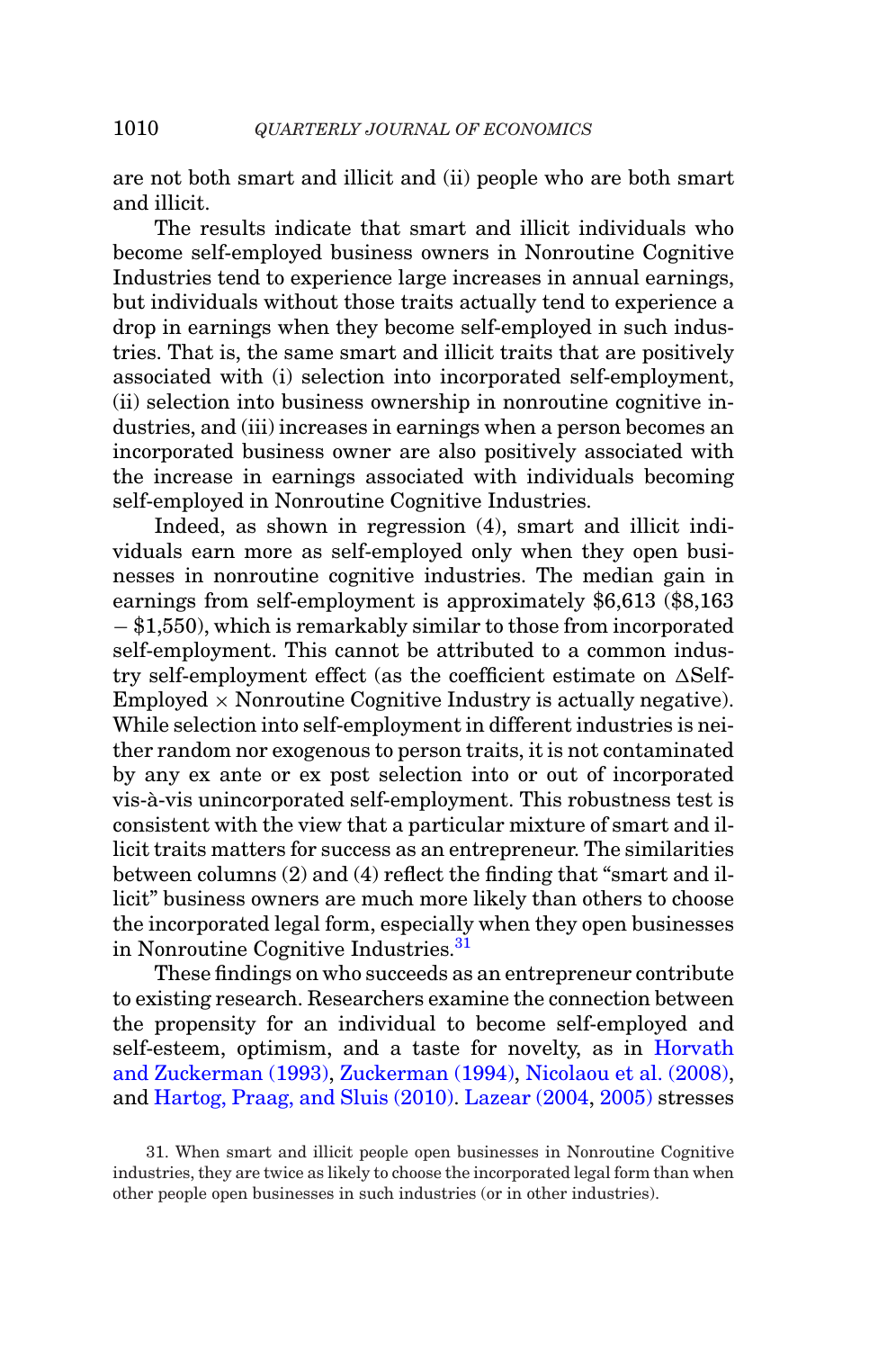that entrepreneurs must be "jacks-of-all-trades" to coordinate factor inputs successfully. Our work demonstrates that a special mixture of cognitive and noncognitive skills—the combination of outstanding abilities and disruptive tendencies—is strongly associated with entrepreneurial success.

## *V.D. Risk and the Dispersion of Earnings*

Previous work shows that the self-employed have a wider dispersion of earnings than salaried workers, suggesting that selfemployment is much riskier than salaried employment. However, the wider dispersion of earnings among the self-employed might not reflect greater earnings risk associated with entrepreneurship. In particular, past work mixes together two very heterogeneous groups of self-employed—incorporated and unincorporated business owners. The between group differences might account for the wider dispersion of earnings among the self-employed. Another, not mutually exclusive, explanation is that the wider dispersion reflects the heterogeneity among the incorporated and unincorporated self-employed above and beyond the gains and losses associated with self-employment. Thus, in this subsection, we examine the within group dispersion of earning gains.

[Figures I](#page-49-0) and [II](#page-50-0) report the quantile regression coefficient estimates from [equation \(3\)](#page-31-0) for annual earnings for the incorporated and unincorporated respectively[.32](#page-48-0) The gray bars provide the estimates without individual effects and are based on the specification used in column  $(5)$  of [Table IX.](#page-33-0) The black bars provide the estimates with individual effects and are based on the specification in column (6) of [Table IX.](#page-33-0) For the estimates without individual effects, we compare the difference between residual earnings of the incorporated self-employed at, for example, the 90th percentile of their earnings distribution with those of salaried workers at the 90th percentile of their distribution in [Figure I.](#page-49-0) As demonstrated by the findings in [Table IX,](#page-33-0) however, much of this gap, on average and at the median, reflects person specific factors. Thus, we also provide the quantile regression coefficient estimates when controlling for individual fixed effects in the black bars in

<span id="page-48-0"></span>32. The figures are almost identical when we use [equation \(7\)](#page-38-0) to control for selection within self-employment spells. Furthermore, when examining hourly earnings, the figures are similar except that the absolute values of the estimates are smaller at each quantile, reflecting the finding that people work more hours when self-employed.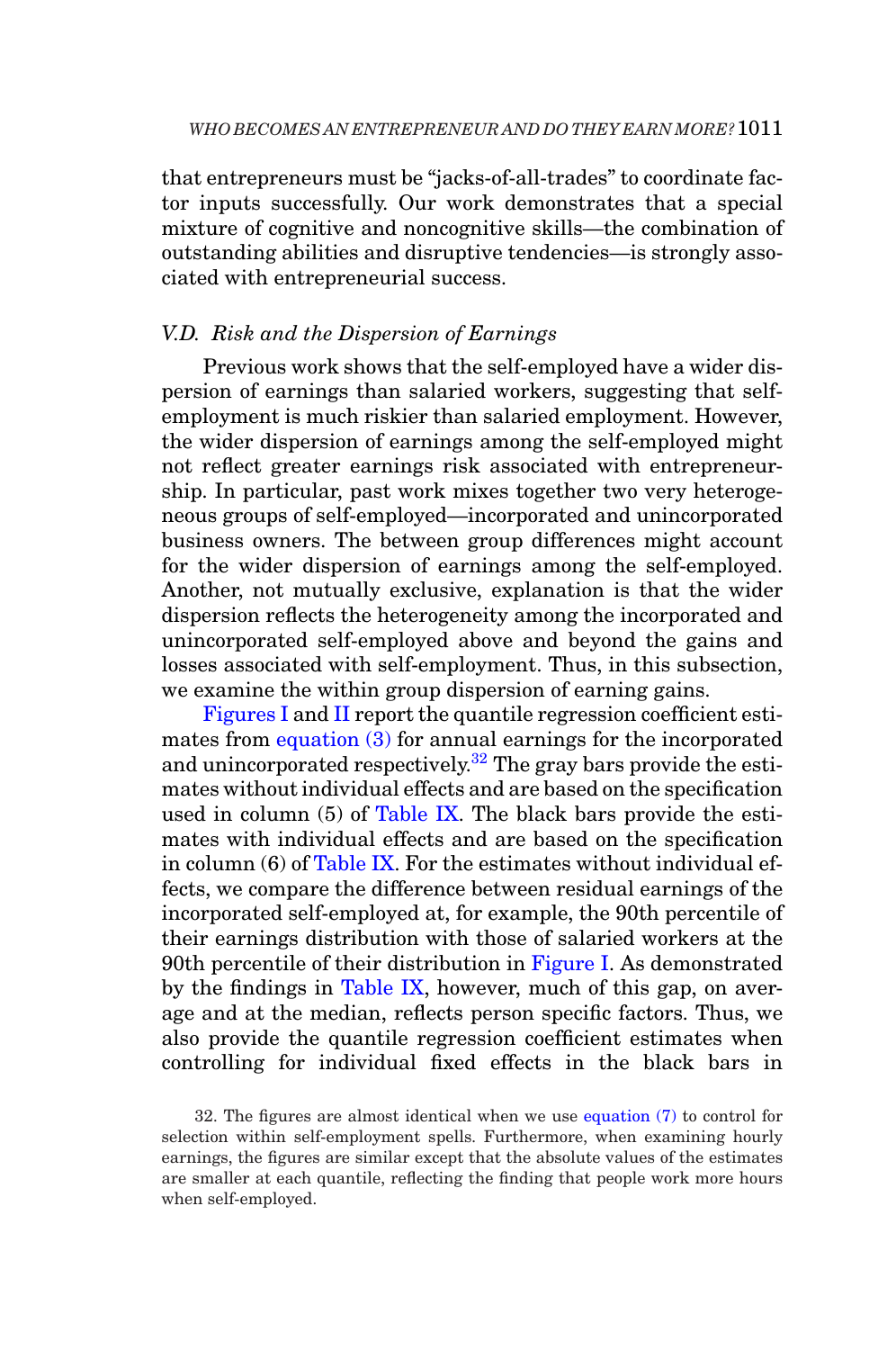<span id="page-49-0"></span>

This figure depicts the quantile regression coefficient estimates of annual earnings on incorporated self-employment as specified in equation (3), where the estimates are provided for the 10th quantile (Q10), the 20th quantile (Q20), etc. The gray bars provide estimates while controlling for education (six categories), potential experience (quartic), AFQT, Rosenberg self-esteem, Rotter locus of control, and the Illicit Activity Index. The black bars provide estimates while also controlling for individual fixed effects. The sample includes white This figure depicts the quantile regression coefficient estimates of annual earnings on incorporated self-employment as specified in [equation](#page-31-0) (3), where the estimates are provided for the 10th quantile (Q10), the 20th quantile (Q20), etc. The gray bars provide estimates while controlling for education (six categories), potential experience (quartic), AFQT, Rosenberg self-esteem, Rotter locus of control, and the Illicit Activity Index. The black bars provide estimates while also controlling for individual fixed effects. The sample includes white males, full-time workers, aged 25 years or older, as in Table IX. males, full-time workers, aged 25 years or older, as in [Table](#page-33-0) IX.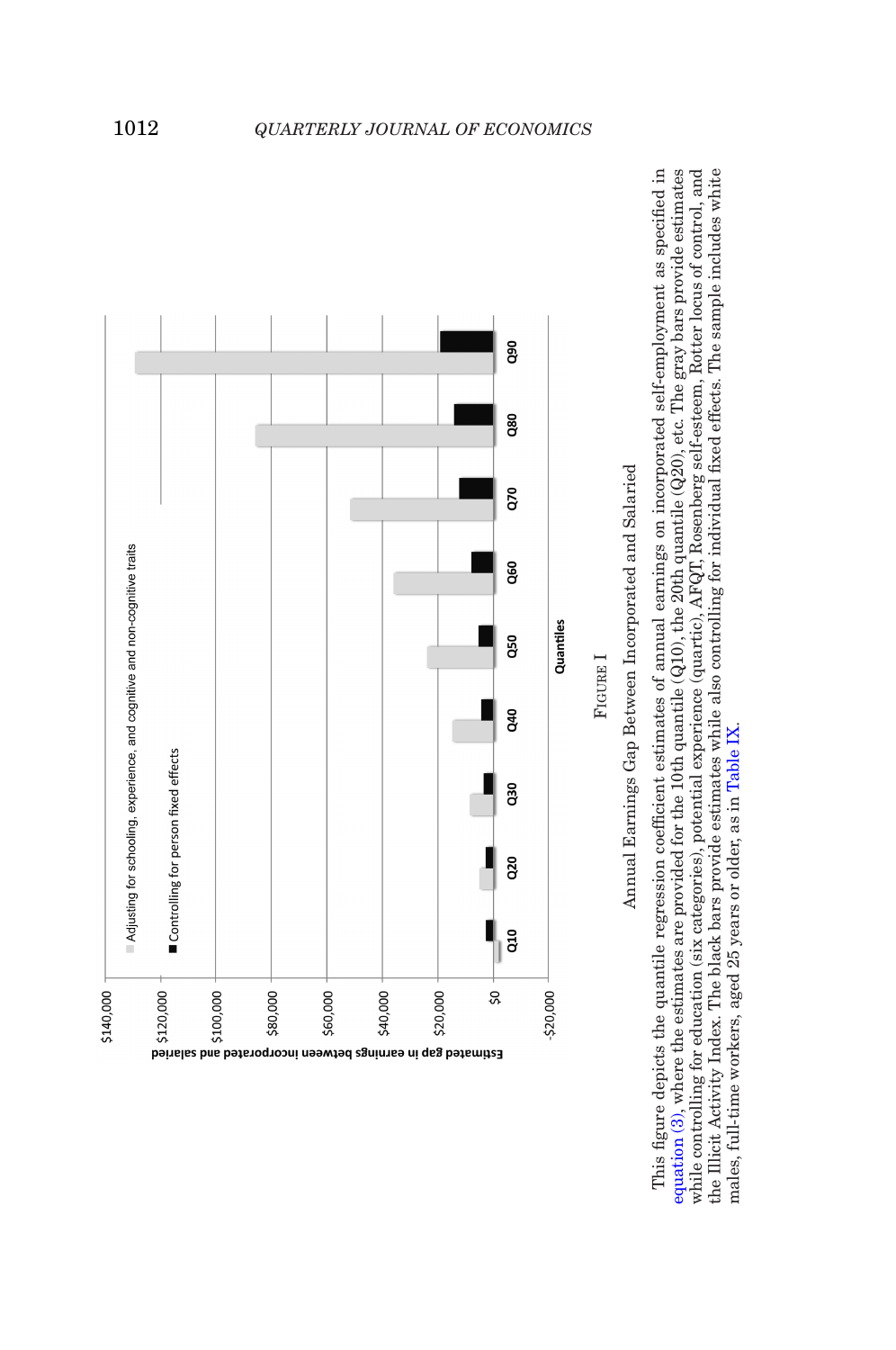<span id="page-50-0"></span>

This figure depicts the quantile regression coefficient estimates of annual earnings on unincorporated self-employment as specified in equation (3), where the estimates are provided for the 10th quantile (Q10), the 20th quantile (Q20), etc. The gray bars provide estimates while controlling for education (six categories), potential experience (quartic), AFQT, Rosenberg self-esteem, Rotter locus of control, and the Illicit Activity Index. The black bars provide estimates while also controlling for individual fixed effects. The sample includes white This figure depicts the quantile regression coefficient estimates of annual earnings on unincorporated self-employment as specified in [equation](#page-31-0) (3), where the estimates are provided for the 10th quantile (Q10), the 20th quantile (Q20), etc. The gray bars provide estimates while controlling for education (six categories), potential experience (quartic), AFQT, Rosenberg self-esteem, Rotter locus of control, and the Illicit Activity Index. The black bars provide estimates while also controlling for individual fixed effects. The sample includes white males, full-time workers, aged 25 years or older, as in Table IX. males, full-time workers, aged 25 years or older, as in [Table](#page-33-0) IX.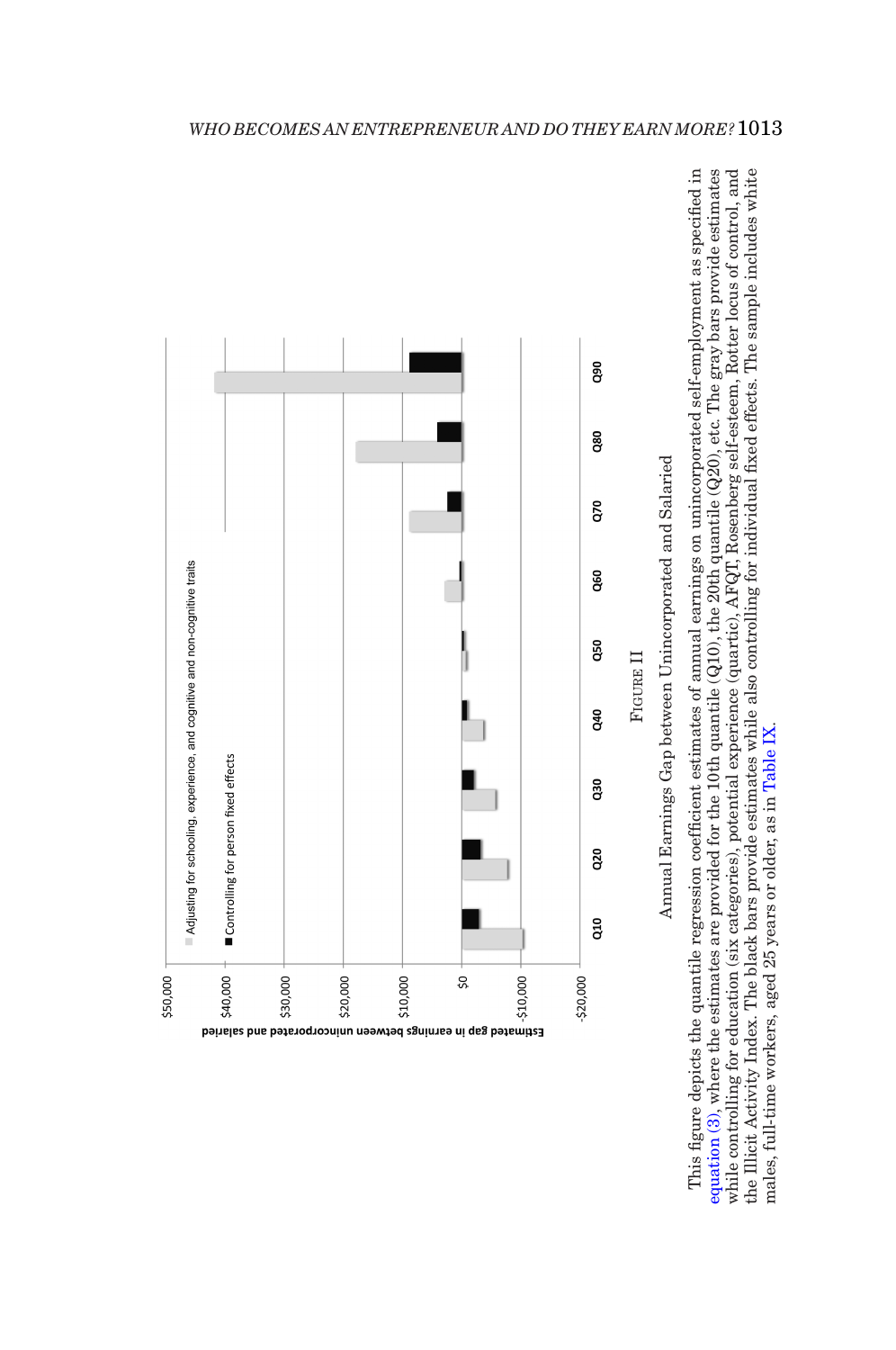[Figures I](#page-49-0) and [II.](#page-50-0) When conducting quantile analyses with individual fixed effects, we shed light on the distribution of gains in earnings associated with self-employment for those who switched between salaried jobs and self-employment.

[Figures I](#page-49-0) and [II](#page-50-0) show that both the incorporated and unincorporated self-employed have wider dispersions of earnings than those of salaried workers with comparable traits. To see this, con-sider the gray bars. [Figure I](#page-49-0) indicates that exceptionally successful incorporated business owners (90th percentile) tend to earn almost \$130,000 more per annum than exceptionally successful salaried workers. Furthermore, notice that the estimated gap in residual annual earnings is positive from the 20th percentile onward. Most people who run incorporated businesses earn more, and for much of the distribution much more, than comparable salaried workers. But this is not true for the unincorporated; most of the unincorporated earn less, and some earn much less.

[Figures I](#page-49-0) and [II](#page-50-0) also show that individual effects account for much of the wider dispersion of the earnings for both the incorporated and unincorporated self-employed relative to salaried workers. That is, when we examine the gain in earnings associated with incorporated self-employment [\(Figure I\)](#page-49-0) and unincorporated self-employment [\(Figure II\)](#page-50-0) using within-person estimates (online, red bars), we find a much smaller dispersion in earnings than when we compare the earnings of salaried workers and those of the incorporated and unincorporated self-employed respectively (online, gray bars). For the incorporated self-employed, the estimated gain in earnings is positive at each decile, indicating that earnings tend to rise when individuals become incorporated self-employed across virtually the entire distribution. At the 90th percentile of the within-person gain in earnings associated with incorporated self-employment, a person tends to enjoy an almost \$20,000 increase in earnings when becoming incorporated selfemployed. For those who become unincorporated self-employed, the results are more nuanced. The within person gain in earnings associated with unincorporated self-employment is negative for more than half of the distribution, only becoming materially positive at the 70th percentile.[33](#page-51-0)

<span id="page-51-0"></span>33. We further assess the relationship between risk and employment type by examining the coefficient of variation of earnings. For the NLSY79 sample, we compute the coefficient of variation over employment spells. As shown in the [Online Appendix Table XII,](https://academic.oup.com/qje) the coefficient of variation in earnings is greater when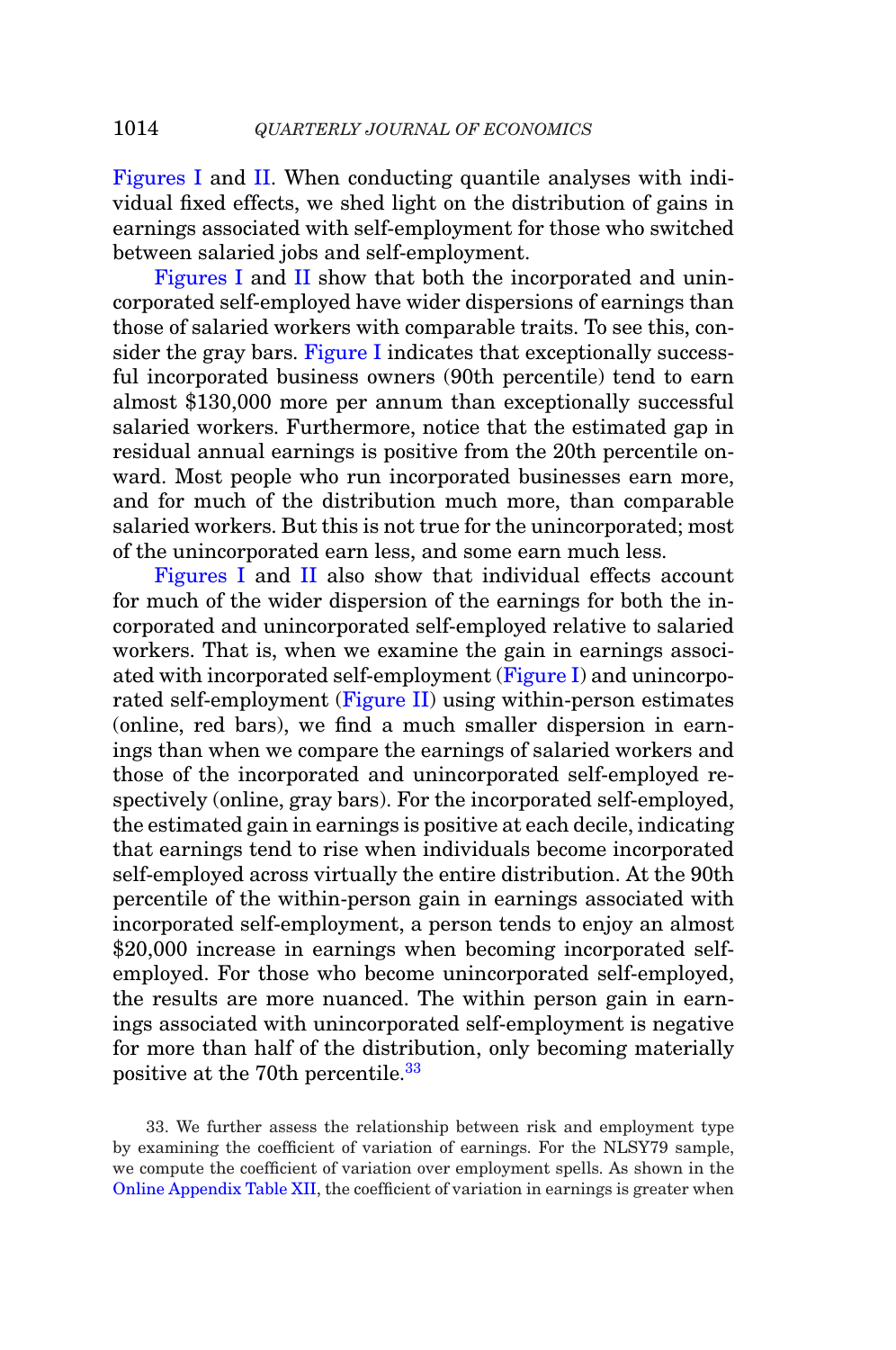## <span id="page-52-0"></span>VI. CONCLUSIONS

We disaggregate the self-employed into the incorporated and unincorporated to distinguish between "entrepreneurs" and other business owners. We show that incorporated business owners tend to engage in jobs that demand stronger nonroutine cognitive skills than either unincorporated business owners or salaried workers. In contrast, unincorporated business owners tend to perform tasks that demand comparatively strong manual skills. To the extent that one associates entrepreneurship with analytical reasoning, creativity, and complex interpersonal communications rather than with eye, hand, and foot coordination, the data suggest that on average the incorporated self-employed engage in entrepreneurial activities while the unincorporated do not.

We discover that entrepreneurs—as proxied by the incorporated self-employed—earn more than and have a very distinct mixture of cognitive and noncognitive traits from salaried workers and other business owners. The incorporated tend to be male, white, better educated, and are more likely to come from highearning, two-parent families. Furthermore, as teenagers, the incorporated tend to have higher learning aptitude and self-esteem scores. But, apparently it takes more to be a successful entrepreneur than having these strong labor market skills: the incorporated self-employed also tend to engage in more illicit activities as youths than other people who succeed as salaried workers. It is a particular mixture of traits that seems to matter for both becoming an entrepreneur and succeeding as an entrepreneur. It is the high-ability person who tends to break the rules as a youth who is especially likely to become a successful entrepreneur.

UNIVERSITY OF CALIFORNIA, BERKELEY, AND NBER LONDON SCHOOL OF ECONOMICS, CENTRE FOR ECONOMIC PERFORMANCE, AND CEPR

SUPPLEMENTARY MATERIAL

An Online Appendix for this article can be found at *[The Quar](https://academic.oup.com/qje)[terly Journal of Economics](https://academic.oup.com/qje)* online.

a person is an incorporated business owner than when the person is a salaried worker. However, the coefficient of variation in earnings among the incorporated self-employed is much lower than the S&P 500 or long-term government bonds, and the average boost in earnings associated with becoming an incorporated business owner is larger than the boost in earnings associated with shifting from short-term T-bills to the S&P 500 or longer-term government bonds.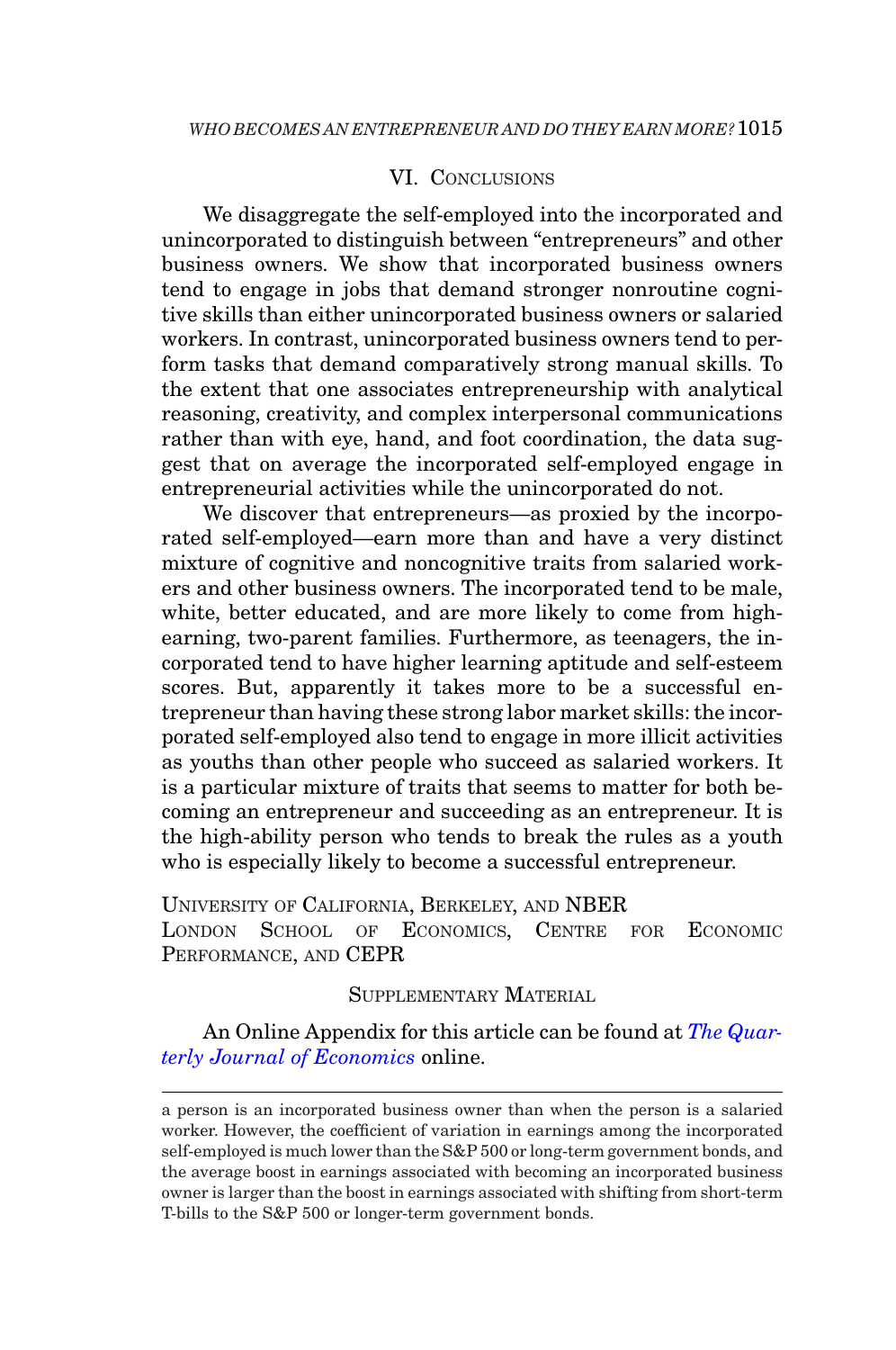#### **REFERENCES**

- <span id="page-53-18"></span>Autor, David H., Frank Levy, and Richard J. Murnane, "The Skill Content of Recent Technological Change: An Empirical Investigation," *Quarterly Journal of Economics*, 118 (2003), 1279–1333.
- <span id="page-53-0"></span>Baumol, William J., "Entrepreneurship: Productive, Unproductive, and Destructive," *Journal of Political Economy*, 98 (1990), 893–921.
- <span id="page-53-14"></span>Bengtsson, Ola, Tino Sanandaji, and Magnus Johannesson, "Do Women Have a Less Entrepreneurial Personality?," Research Institute of Industrial Economics Working Paper No. 944, 2012.
- <span id="page-53-8"></span>Bernardo, Antonio E., and Ivo Welch, "On the Evolution of Overconfidence and Entrepreneurs," *Journal of Economics and Management Strategy*, 10 (2001), 301–330.
- <span id="page-53-10"></span>Bertrand, Marianne, and Antoinette Schoar, "Managing with Style: The Effect of Managers on Firm Policies," *Quarterly Journal of Economics*, 118 (2003), 1169–1208.
- Blanchflower, David G., and Andrew J. Oswald, "What Makes an Entrepreneur?," *Journal of Labor Economics*, 16 (1998), 26–60.
- <span id="page-53-11"></span>Bloom, Nicholas, and John Van Reenen, "Measuring and Explaining Management Practices across Firms and Countries," *Quarterly Journal of Economics*, 122 (2007), 1351–1408.
- <span id="page-53-2"></span>Borjas, George J., and Stephen G. Bronars, "Consumer Discrimination and Self-Employment," *Journal of Political Economy*, 97 (1989), 581–605.
- <span id="page-53-6"></span>Bowles, Samuel, Herbert Gintis, and Melissa Osborne, "The Determinants of Earnings: A Behavioral Approach," *Journal of Economic Literature*, 39 (2001), 1137–1176.
- <span id="page-53-13"></span>Budig, Michelle J., "Intersections on the Road to Self-Employment: Gender, Family and Occupational Class," *Social Forces*, 84 (2006), 2223–2239.
- <span id="page-53-12"></span>Carr, Deborah, "Two Paths to Self-Employment?: Women's and Men's Self-Employment in the United States, 1980," *Work and Occupations*, 23 (1996), 26–53.
- <span id="page-53-9"></span>Dawson, Christopher, David de Meza, Andrew Henley, and G. Reza Arabsheibani, "Entrepreneurship: Cause or Consequence of Financial Optimism?," *Journal of Economics and Management Strategy*, 23 (2014), 717–742.
- <span id="page-53-7"></span>De Meza, David, and C Southey, "The Borrower's Curse: Optimism, Finance, and Entrepreneurship," *Economic Journal*, 106 (1996), 375–386.
- <span id="page-53-19"></span>Evans, David S., and Boyan Jovanovic, "An Estimated Model of Entrepreneurial Choice under Liquidity Constraints," *Journal of Political Economy*, 97 (1989), 808–827.
- <span id="page-53-3"></span>Evans, David S., and Linda S. Leighton, "Some Empirical Aspects of Entrepreneurship," *American Economic Review*, 79 (1989), 519–535.
- <span id="page-53-17"></span>Fairlie, Robert W., "Drug Dealing and Legitimate Self-Employment," *Journal of Labor Economics*, 20 (2002), 538–567.

<span id="page-53-15"></span>———, "Self-Employment, Entrepreneurship, and the NLSY79," *Monthly Labor Review*, 128 (2005), 40–47.

- <span id="page-53-16"></span>Fairlie, Robert W., and Bruce D. Meyer, "Ethnic and Racial Self-Employment Differences and Possible Explanations," *Journal of Human Resources*, 31 (1996), 757–793.
- <span id="page-53-1"></span>Gennaioli, Nicola, Rafael La Porta, Florencio Lopez-de-Silanes, and Andrei Shleifer, "Human Capital and Regional Development," *Quarterly Journal of Economics*, 128 (2013), 105–164.
- <span id="page-53-5"></span>Glaeser, Edward L., "Entrepreneurship and the City," NBER Working Paper No. w13551, 2007.
- <span id="page-53-4"></span>Hamilton, Barton H., "Does Entrepreneurship Pay? An Empirical Analysis of the Returns to Self-Employment," *Journal of Political Economy*, 108 (2000), 604–631.
- <span id="page-53-20"></span>Hartog, Joop, Mirjam van Praag, and Justin van derSluis, "If You Are So Smart, Why Aren't You an Entrepreneur? Returns to Cognitive and Social Ability: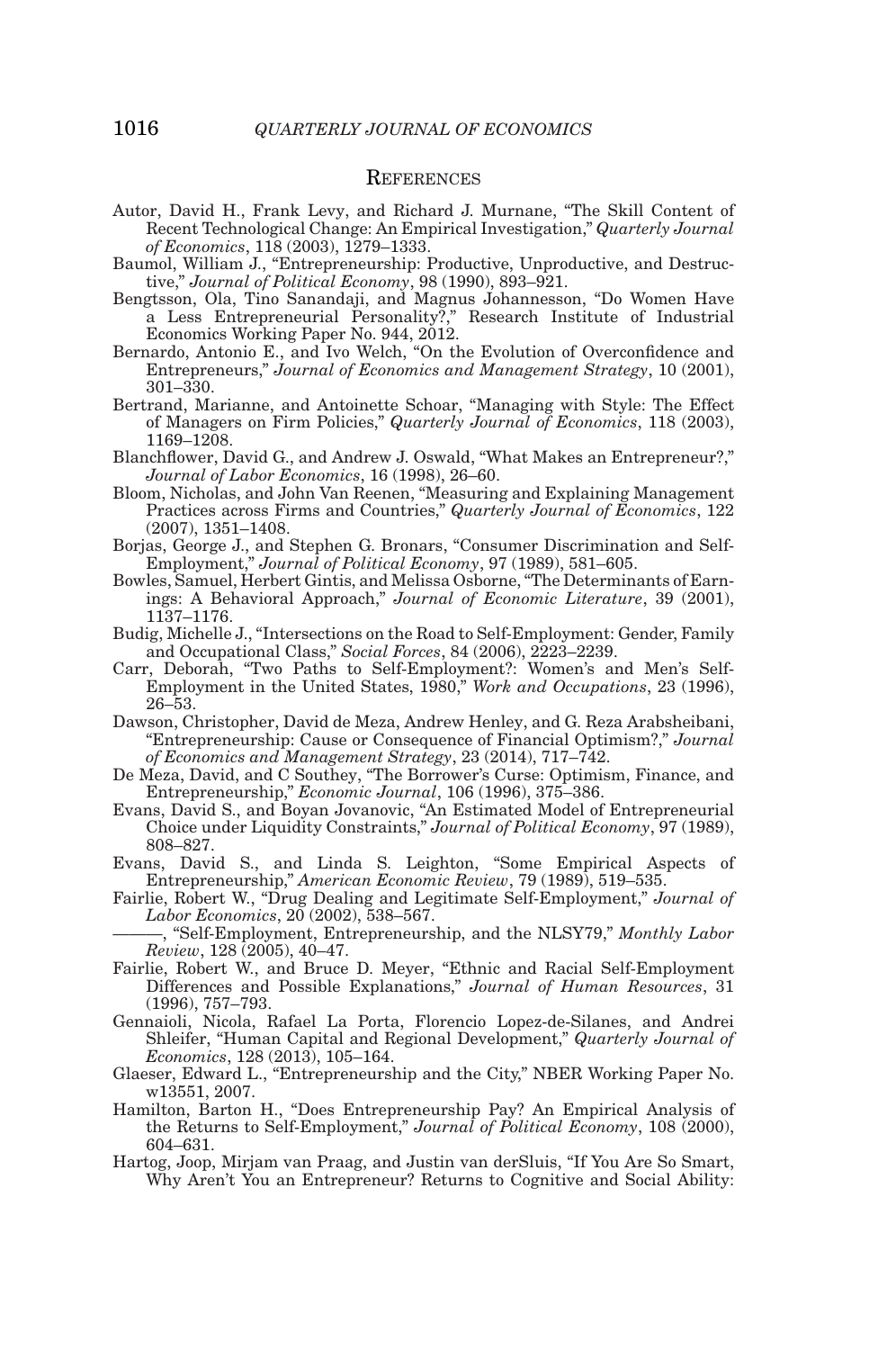Entrepreneurs versus Employees," *Journal of Economics and Management Strategy*, 19 (2010), 947–989

- <span id="page-54-6"></span>Heckman, James J., "Policies to Foster Human Capital," *Research in Economics*, 54 (2000), 3–56.
- <span id="page-54-7"></span>Heckman, James J., and Yona Rubinstein, "The Importance of Noncognitive Skills: Lessons from the GED Testing Program," *American Economic Review*, 91 (2001), 145–149.
- <span id="page-54-8"></span>Heckman, James J., N. Stixrud, and S. Urzua, "The Effects of Cognitive and Noncognitive Abilities on Labor Market Outcomes and Social Behavior," *Journal of Labor Economics*, 24 (2006), 411–482.
- <span id="page-54-9"></span>Hipple, Steven F., "Self-Employment in the United States," *Monthly Labor Review*, 113 (2010), 17–32.
- <span id="page-54-19"></span>Holtz-Eakin, Douglas, David Joulfaian, and Harvey S. Rosen, "Sticking it Out: Entrepreneurial Survival and Liquidity Constraints," *Journal of Political Economy*, 102 (1994), 53–75.
- <span id="page-54-16"></span>Horvath, Paula, and Marvin Zuckerman, "Sensation Seeking, Risk Appraisal, and Risky Behavior," *Personality and Individual Differences*, 14 (1993), 41–52.
- <span id="page-54-14"></span>Hurst, Erik, Geng Li, and Benjamin W. Pugsley, "Are Household Surveys Like Tax Forms: Evidence from Income Underreporting of the Self-Employed," *Review of Economics and Statistics*, 96 (2014), 19–33.
- <span id="page-54-5"></span>Hurst, Erik, and Benjamin W. Pugsley, "What Do Small Businesses Do?," *Brookings Papers on Economic Activity* (2011), 73–118.
- <span id="page-54-18"></span>Knight, Frank H. *"Risk, Uncertainty and Profit* (New York: Harper and Row, 1921).
- <span id="page-54-15"></span>Kushner, David, "Machine Politics: The Man Who Started the Hacker Wars," *New Yorker*, May 7, 2012; retrieved from [http://www.newyorker.com/](http://www.newyorker.com/magazine/2012/05/07/machine-politics) [magazine/2012/05/07/machine-politics.](http://www.newyorker.com/magazine/2012/05/07/machine-politics)
- <span id="page-54-3"></span>La Porta, Rafael, and Andrei Shleifer, "The Unofficial Economy and Economic Development," *Brookings Papers on Economic Activity*, (2008), 275–352.
	- ———, "Informality and Development," *Journal of Economic Perspectives*, 28  $(2014)$ , 109-12 $6$ .
- <span id="page-54-21"></span><span id="page-54-4"></span>Lazear, Edward P., "Balanced Skills and Entrepreneurship," *American Economic Review*, 94 (2004), 208–211.

———, "Entrepreneurship," *Journal of Labor Economics*, 23 (2005), 649–680.

- <span id="page-54-22"></span><span id="page-54-0"></span>Lucas, Robert E., "On the Size Distribution of Business Firms," *Bell Journal of Economics*, 9 (1978), 508–523.
- <span id="page-54-10"></span>Madrian, Bridgette C., and Lars John Lefgren, "An Approach to Longitudinally Matching Current Population Survey (CPS) Respondents," *Journal of Economic and Social Measurement*, 26 (2000), 31–62.
- <span id="page-54-11"></span>Malmendier, Ulrike, and Geoffrey Tate, "Superstar CEOs," *Quarterly Journal of Economics*, 124 (2009), 1593–1638.
- <span id="page-54-20"></span>Manso, Gustavo, "Experimentation and the Returns to Entrepreneurship," *Review of Financial Studies*, forthcoming (2016).
- <span id="page-54-12"></span>Mohapatra, Sandeep, Scott Rozelle, and Rachael Goodhue, "The Rise of Self-Employment in Rural China: Development or Distress?," *World Development*, 35 (2007), 163–181.
- <span id="page-54-2"></span>Moskowitz, Tobias, and Annette Vissing-Jørgensen, "The Returns to Entrepreneurial Investment: A Private Equity Premium Puzzle?," *American Economic Review*, 92 (2002), 745–778.
- <span id="page-54-1"></span>Murphy, Kevin M., Andrei Shleifer, and Robert W. Vishny, "The Allocation of Talent: Implications for Growth," *Quarterly Journal of Economics*, 106 (1991), 503–530.
- <span id="page-54-17"></span>Nicolaou, Nicos, Scott Shane, Lynn Cherkas, and Tim D. Spector, "The Influence of Sensation Seeking in the Heritability of Entrepreneurship," *Strategic Entrepreneurship Journal*, 2 (2008), 7–21.
- <span id="page-54-13"></span>Ozcan, Berkay, "Only the Lonely? The Influence of the Spouse on the Transition ¨ to Self-Employment," *Small Business Economics*, 37 (2011), 465–492.